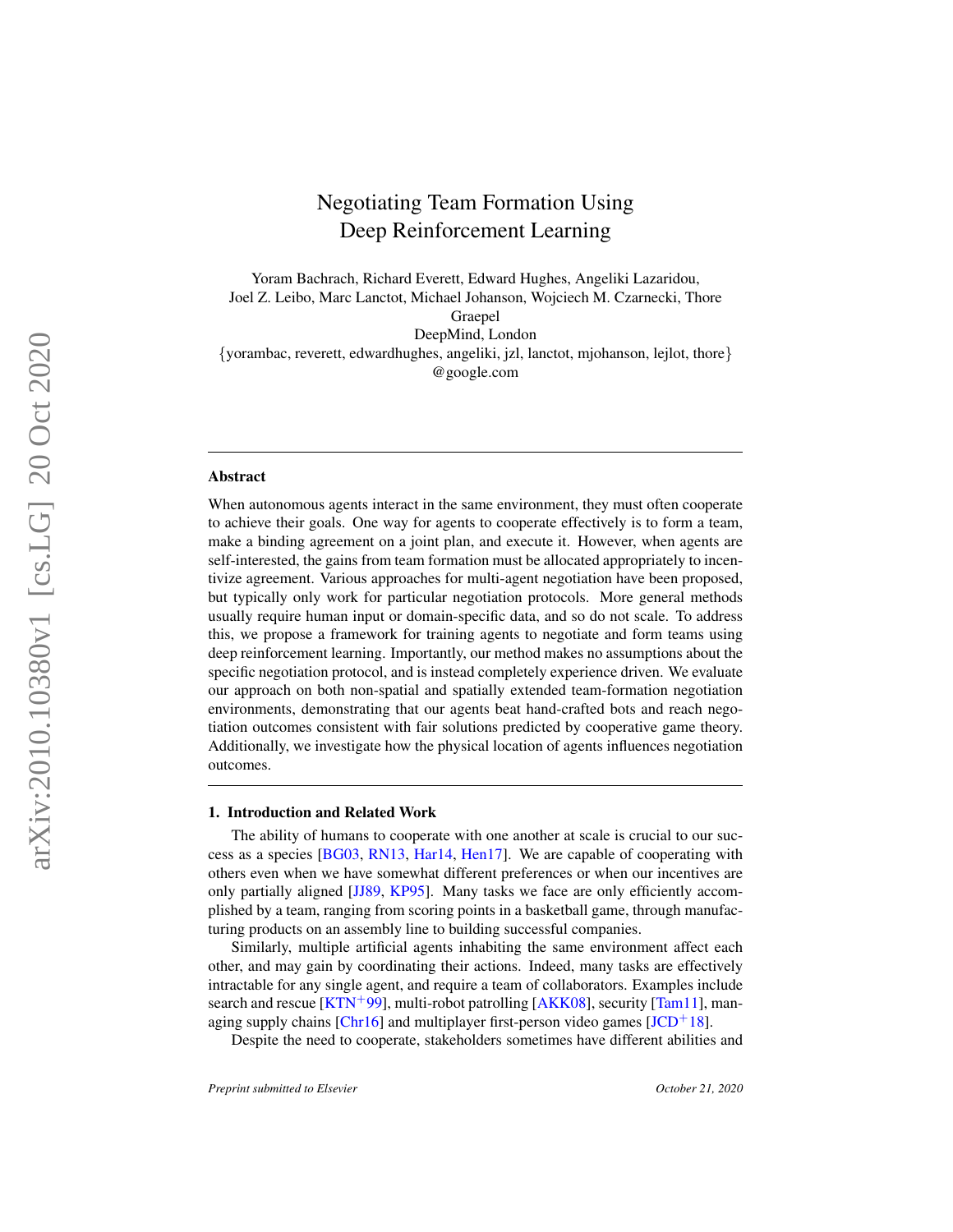preferences which affect the chosen course of action. Further, although stakeholders benefit from cooperation, they might also be in *competition* with one another, possibly vying to obtain a larger share of the gains. For instance, founders of companies all want the company to succeed, but each would also prefer to receive a larger share of the profit.

Agents must therefore negotiate to form teams that are both fairly aligned with individual interests and capable of achieving the task at hand. In many settings agents have a choice of partners they can work with. For example, there may be multiple suppliers providing goods required to make an end product, or multiple potential partners to share data with. Hence, agents must reason about who to join forces with to solve a task, and how to split the gains.

This problem can characterized as a *team-formation negotiation* problem as follows [\[Kra97,](#page-34-3) [SK98\]](#page-37-1). By definition, no single agent can perform the task on their own, but there may be several teams of agents who are capable of doing so, so each agent must decide who to collaborate with. The reward for accomplishing the task is awarded to the first team that solves it.  $\frac{1}{1}$  $\frac{1}{1}$  $\frac{1}{1}$  Hence, agents interact with one another to simultaneously form a team and agree on how to share the joint reward. To solve this abstract problem, one must provide a concrete environment where agents can negotiate and reach an agreement; We must specify a *negotiation protocol* that encodes the allowed negotiation actions and determines the agreement reached [\[RZ94\]](#page-37-2).

Team-formation negotiation tasks are natural objects of study in game theory. More precisely, *cooperative* game theory focuses on interactions between agents who form teams and make enforceable agreements about outcomes [\[Bra07,](#page-30-0) [CEW11\]](#page-31-1). [2](#page-1-1) *Weighted voting games* are an archetypal problem, in which every agent has a weight and a team of agents is successful if the sum of the weights of its participants exceeds a fixed threshold [\[BI64,](#page-29-1) [Hol82\]](#page-33-3). Weighted voting games also offer a simple model of coalition formation in legislative bodies  $[Lee02, FM+98]$  $[Lee02, FM+98]$  $[Lee02, FM+98]$  $[Lee02, FM+98]$ .

Cooperative game theory: seeks to predict the agreements negotiated by agents in such settings, proposing several solution concepts. Some solutions, such as the core, bargaining set and nucleolus [\[Aum61,](#page-28-1) [AM61,](#page-28-2) [Sch69,](#page-37-3) [AH92\]](#page-28-3), have focused on identifying stable agreements. Other solutions, known as *power indices*, have tried to measure the objective negotiation position of agents, quantifying their relative ability to affect the outcome of the game, or the *fair* share of the joint reward they should receive [\[CEW11\]](#page-31-1). The most prominent of these is the Shapley value [\[Sha53b\]](#page-37-4) which has been widely studied for weighted voting games [\[SS54,](#page-38-1) [Str88\]](#page-38-2). In particular, it has been used to estimate political power [\[Lee02,](#page-34-4) [FM](#page-32-0)<sup>+98</sup>, [ABEP11,](#page-27-0) [ZFBE12\]](#page-39-0).<sup>[3](#page-1-2)</sup>

<span id="page-1-0"></span><sup>&</sup>lt;sup>1</sup>We take a cooperative game approach with binding contracts, rather than examining deviations by agent subsets as done in previous work on strong equilibria or strong Price of Anarchy [\[Mas78,](#page-35-0) [HLY97,](#page-33-4) [AFM09,](#page-28-4) [BSTV14\]](#page-30-1).

<span id="page-1-1"></span><sup>2</sup>This setting is akin to *ad hoc teamwork* [\[SKKR10\]](#page-37-5), except it has an initial phase where agents negotiate before solving the problem together, and make binding agreements about sharing a joint reward.

<span id="page-1-2"></span> $3$ Cooperative game theory has also been applied to analyze many other forms of multi-agent interac-tions (see recent textbooks for a complete survey [\[CEW11\]](#page-31-1)), including analyzing negotiation power [\[KP89,](#page-34-5) [ABH10,](#page-27-1) [MBR10,](#page-35-1) [ABK](#page-27-2)+11, [BPR13,](#page-30-2) [PST14\]](#page-36-0), finding key contributors in joint tasks [\[CS04,](#page-31-2) [IS05,](#page-33-5) [BGK](#page-29-2)+12, [BMFT12,](#page-30-3) [HGB16,](#page-33-6) [BBL](#page-29-3)+19], analyzing collusion in auctions [\[MZ91,](#page-36-1) [BZK11,](#page-30-4) [Bac10,](#page-29-4) [vdB12,](#page-38-3) [LPBR13\]](#page-35-2), identifying critical components in communication or transportation networks [\[SDHM07,](#page-37-6) [BRP08,](#page-30-5) [ALPS09,](#page-28-5)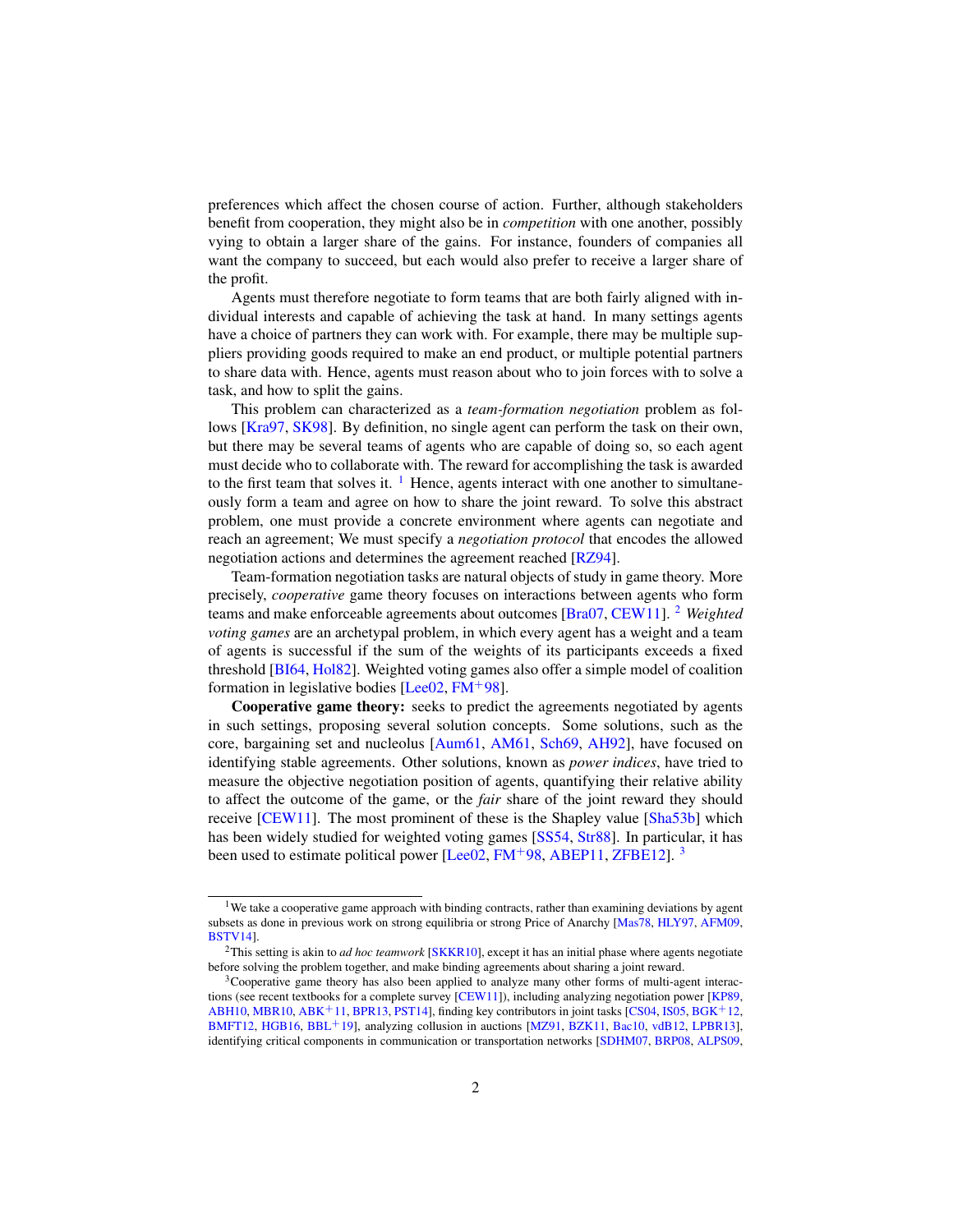The relation between the Shapley value and Nash equilibria: Cooperative game theory only considers the value each subset of agents can achieve, and abstracts away many details regarding the specific actions and negotiation protocols agents may use. Such finer-grained analysis can theoretically be achieved by applying non-cooperative game theory, and in particular the Nash equilibrium. Researchers have already noted several connections between the Shapley value and the core and competitive equilibria or Nash equilibria in restricted bargaining and market settings or corporate structures [\[Gul89,](#page-33-7) [Zwi95\]](#page-39-1). When a certain class of competitive markets is modelled as a multiplayer game, the Shapley value converges to a competitive equilibrium when the set of traders is expanded homogeneously [\[Sha64\]](#page-37-7). Further, in markets where each trader only holds a negligible fraction of the resources of the economy (modelled as a game with a continuum of traders), the allocations given by the Shapley value are the same as those obtained under competitive equilibrium [\[Aum75,](#page-28-6) [AS15\]](#page-28-7). Additionally, results on the existence of a competitive Walrasian equilibria can be derived from Nash's theorem about the existence of Nash equilibria by applying a cooperative game analysis on Shapley and Shubik's trading-post game [\[DG03\]](#page-31-3). While these results hold for various market domains, they do not cover arbitrary negotiation settings. <sup>[4](#page-2-0)</sup> A key question is thus whether learning under a specific negotiation protocols, typically modelled as a non-cooperative game and analyzed through Nash equilibria, is likely to result in outcomes similar to those predicted by cooperative game theory.

Constructing a Negotiation Agent by Reinforcement Learning: Pragmatically speaking, using a multi-agent prism, how should one construct a negotiating agent that maximizes the reward obtained? Many researchers have borrowed ideas from cooperative game theory to hand-craft bots [\[ZR89,](#page-39-2) [APS04,](#page-28-8) [IHK07,](#page-33-8) [BKG11\]](#page-29-5), often requiring additional human data [\[Oli96,](#page-36-2) [LK10\]](#page-35-3). Such bots are tailored to specific negotiation protocols, so modifying the protocol or switching to a different protocol requires manually re-writing the bot  $[JFL+01, ALIZ10]$  $[JFL+01, ALIZ10]$  $[JFL+01, ALIZ10]$ . As a result, algorithms based purely on cooperative game theory are neither generally applicable nor scalable.

Moreover, negotiation and team formation in the real world is significantly more complex than in the game theoretic setting, for several reasons: (1) negotiation protocols can be arbitrarily complicated and are rarely fixed; (2) enacting a negotiation requires a temporally extended policy; (3) the idiosyncrasies of the environment affect the negotiation mechanics; (4) Players must make decisions based on incomplete information about others' policies.

## *1.1. Our Contribution*

We propose using multi-agent reinforcement learning (RL) as a paradigm for negotiating team formation, which can be applied to arbitrary negotiation protocols in complex environments. Here, individual agents must learn how to solve team formation tasks based on their experiences interacting with others, rather than via hand-crafted algorithms. Our RL approach is automatically applicable to Markov games [\[Sha53a,](#page-37-8)

[RBMR09,](#page-36-3) [BR09,](#page-30-6) [BP10\]](#page-30-7), characterizing electricity and power systems [\[ANHMIH20\]](#page-28-10) and even analyzing workloads in cloud computing or Bitcoin mining  $[B B K14, LBS<sup>+</sup>15]$  $[B B K14, LBS<sup>+</sup>15]$  $[B B K14, LBS<sup>+</sup>15]$  and car-pooling  $[LFR<sup>+</sup>16]$  $[LFR<sup>+</sup>16]$ .

<span id="page-2-0"></span><sup>&</sup>lt;sup>4</sup>We also analyze the relation between the Shapley value and the Nash equilibrium in the negotiation environments we propose, see Section [4.6.](#page-21-0)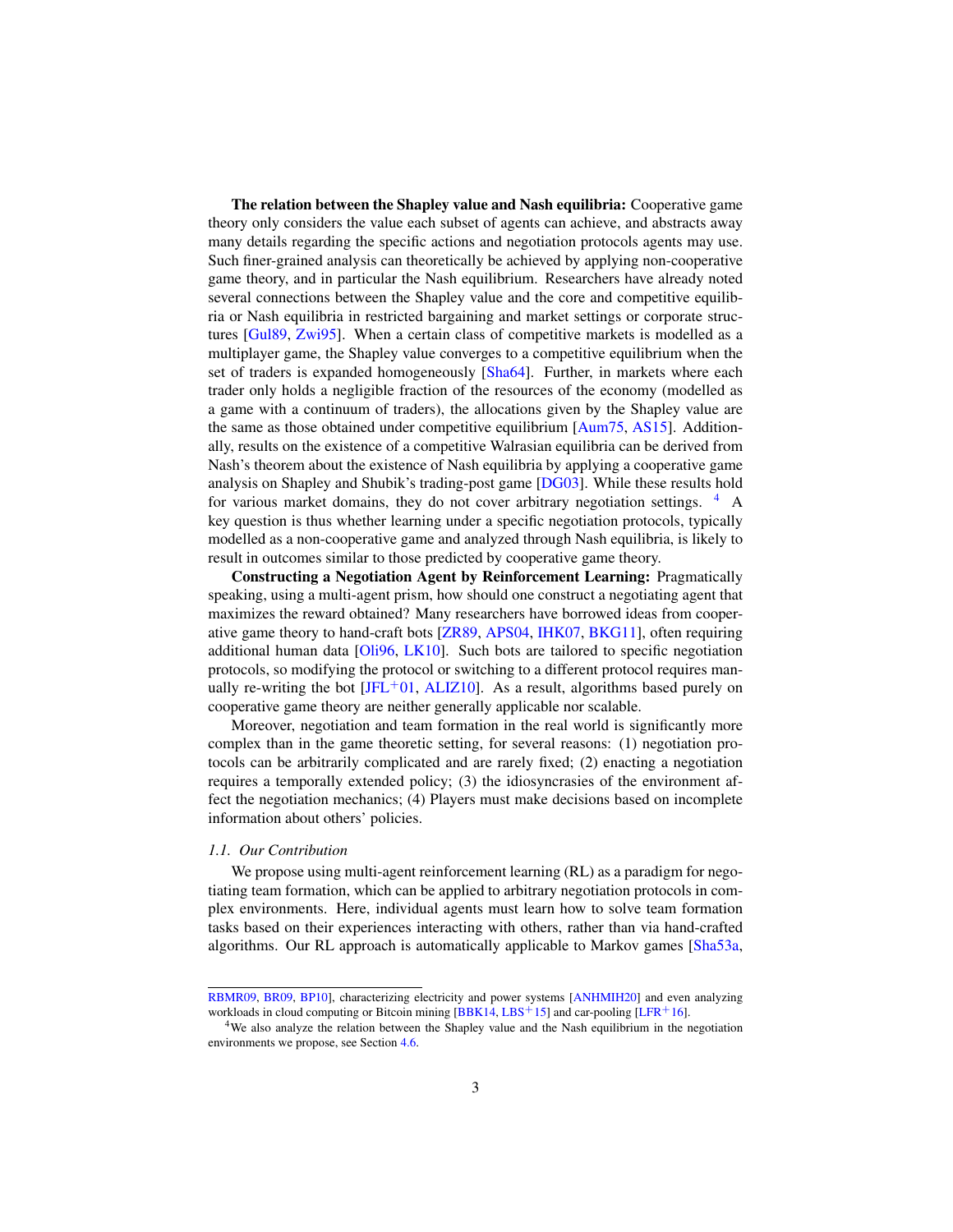Lit<sub>94</sub>], which are temporally and spatially extended, similar to recent work in the noncooperative case  $[LZL+17, LP17, FCA+17]$  $[LZL+17, LP17, FCA+17]$  $[LZL+17, LP17, FCA+17]$  $[LZL+17, LP17, FCA+17]$  $[LZL+17, LP17, FCA+17]$  $[LZL+17, LP17, FCA+17]$ . As such, our method falls in the very broad category of multi-agent simulation based methods [\[NM09,](#page-36-4) [UW09,](#page-38-4) [KB15\]](#page-34-10) (see various textbooks for a general introduction to multi-agent based simulation [\[FW99,](#page-32-2)  $Woo09$ ]). <sup>[5](#page-3-0)</sup> In contrast to earlier work on multi-agent RL in non-cooperative games, the key novelty of our work is comparing the behaviour of negotiating RL agents with solutions from *cooperative game theory*.

Some previous work in multi-agent (deep) reinforcement learning for negotiation has cast the problem as one of communication, rather than team formation (e.g. [\[GT11,](#page-32-3)  $LYD+17$  $LYD+17$ , [CLL](#page-31-4)+18a, [EBL](#page-32-4)+19, [HAE](#page-33-9)+20]). In particular, the environments considered involved only two agents, sidestepping the issue of coalition selection. Closer to our perspective is the work of [\[CB04,](#page-31-5) [MRC12\]](#page-36-5), which propose a Bayesian reinforcement learning framework for team formation. However, they do not consider spatially extended environments and the computational cost of the Bayesian calculation is significant.

Evaluation Games: We evaluate our approach using two environments. In the *Propose-Accept game* (see Section [3.2.1\)](#page-8-0), each agent has a weight, representing the proportion of the resources required to achieve a task. Agents have to form a team whose sum of weights exceeds 100% of the required resources. A successful team obtains a unit of reward, that needs to be shared between the team members. Agents take turns making offers to a potential team of partners, proposing an allocation of the rewards. If the rest of the potential team members accept the proposal, the game terminates and the team members share the reward according to the proposal; if even one of the proposed team members declines, the game moves on to the next round and a proposer is chosen at random. In the *Team-Patches* game (see Section [3.2.2,](#page-8-1) illustrated in Figure [2\)](#page-9-0), agents inhibit a grid world with several colored rectangular areas called *patches*. Agents can move in the grid, and form a team with other agents standing in the same patch. Similarly to the Propose-Accept game, agents each have a weight, and a team is valid if the sum of the weights exceeds 100% of the required total weight. Rather than making direct proposals, agents set a demanded share of the available reward to be a part of the team. The game terminates once there is a patch where the agents standing on the patch have a valid total weight, and once the total required share is at most a single unit. In other words, when the total demand of the team members exceeds the unit reward, agents are still not in agreement on how to share the reward so negotiation continues.

We show that agents trained via independent reinforcement learning outperform hand-crafted bots based on game-theoretic principles. We analyze the reward distribution in the Propose-Accept game, showing a high correspondence with the Shapley value solution from cooperative game theory. We show that the slight deviation is not due to lack of neural network capacity by training a similar-sized *supervised* model to

<span id="page-3-0"></span> $5$ Some multi-agent simulation approaches attempt to use formal verification to investigate whether the entire system exhibits desired behavior [\[FW97,](#page-32-5) [XKMC05\]](#page-38-6), whereas others focus on the relation between multi-agent simulations and game theoretic solutions [\[SLB09,](#page-37-9) [VW08,](#page-38-7) [SPG03,](#page-38-8) [LZG](#page-35-7)<sup>+</sup>17]. This work falls in the second category.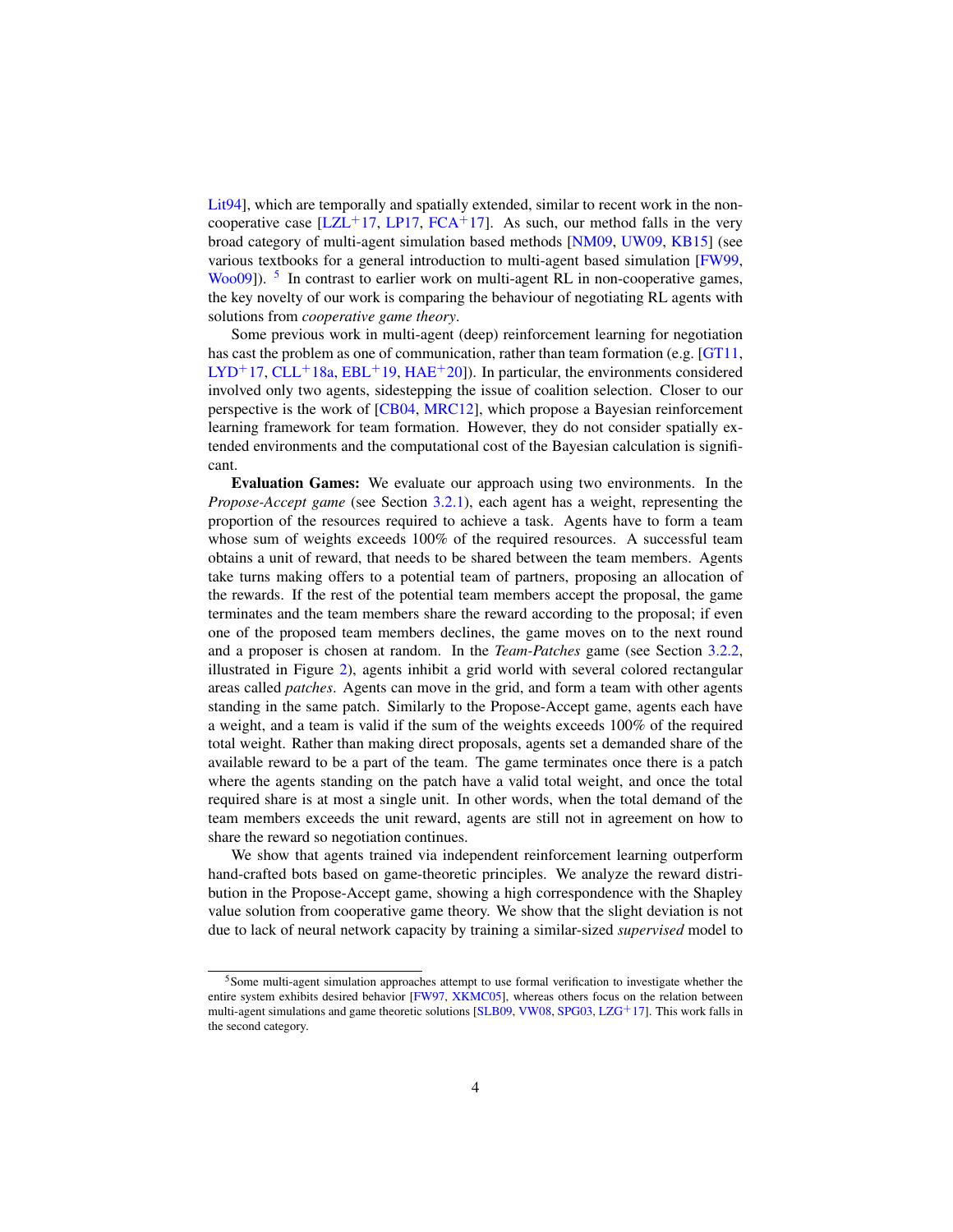predict the Shapley value. We show that the correspondence with the Shapley value also holds in the spatial Team-Patches environment, and investigate how spatial perturbations influence agents' rewards.

# 2. Preliminaries

# *2.1. Cooperative Games*

We provide definitions from cooperative game theory that our analysis uses (for a full review see [\[OR94\]](#page-36-6) and [\[CEW11\]](#page-31-1)). A (transferable-utility) *cooperative game* consists of a set A of n agents, and a *characteristic function*  $v : P(A) \to \mathbb{R}$  mapping any subset  $C \subseteq A$  of agents to a real value, reflecting the total utility that these agents can achieve when working together. We refer to a subset of agents  $C \subseteq A$  as a *team* or *coalition*. A *simple cooperative game* has v take values in  $\{0, 1\}$ , where  $v(C)$  = 1 iff C can achieve the task, modelling the situation where only certain subsets are viable teams. In such games we refer to a team X with  $v(X) = 1$  as a *winning team*, and a team Y with  $v(Y) = 0$  as a *losing team*. Given a winning team C and an agent  $a \in C$ , we say that player a is *pivotal* in a winning coalition C if  $v(C \setminus C)$  ${a}$ ) = 0, i.e. a's removal from C turns it from winning to losing. An agent is pivotal in a permutation  $\pi$  of agents if they are pivotal in the set of agents occurring before them in the permutation union themselves. Formally, let  $S_\pi(i) = \{j | \pi(j) < \pi(i)\}\$ . Agent *i* is pivotal in  $\pi$  if they are pivotal for the set  $S_{\pi}(i) \cup \{i\}$ . The **Shapley value** characterizes fair agreements in cooperative games [\[Sha53b\]](#page-37-4). It is the only solution concept fulfilling important fairness axioms, and is therefore an important quantity in cooperative games [\[Dub75,](#page-31-6) [DS79,](#page-31-7) [Str88\]](#page-38-2). The Shapley value measures the proportion of all permutations in which an agent is pivotal, and is given by the vector  $\phi(v)$  =  $(\phi_1(v), \phi_2(v), \ldots, \phi_n(v))$  where

$$
\phi_i(v) = \frac{1}{n!} \sum_{\pi \in \Pi} \left[ v(S_{\pi}(i) \cup \{i\}) - v(S_{\pi}(i)) \right]. \tag{1}
$$

# <span id="page-4-0"></span>*2.1.1. Weighted voting games*

Weighted voting games model situations where each agent is endowed with a certain amount of a resource and a task can only be achieved given a certain quantity of the resource (called the threshold or quota). Weighted voting games have been extensively used to analyze power in legislative bodies, where parties each have a certain number of parliament seats following an election, but a government can only be formed with at least a quota of half the total number of seats (some countries require an even higher quota for certain cases).

<span id="page-4-1"></span>A *weighted voting game*  $[w_1, w_2, \ldots, w_n; q]$  is a simple cooperative game described by a vector of weights  $(w_1, w_2, \dots, w_n)$  and a quota (threshold) q. A coalition C wins iff its total weight (the sum of the weight of its participants) meets or exceeds the quota. Formally  $v(C) = 1$  iff  $\sum_{i \in C} w_i \ge q$ . By abuse of notation, we identify the game description with the characteristic function, writing  $v = [w_1, w_2, \dots, w_n; q]$ . The Shapley value of weighted voting games has been used to analyze political power in legislative bodies, and for such settings it is referred to as the Shapley-Shubik power index [\[SS54\]](#page-38-1).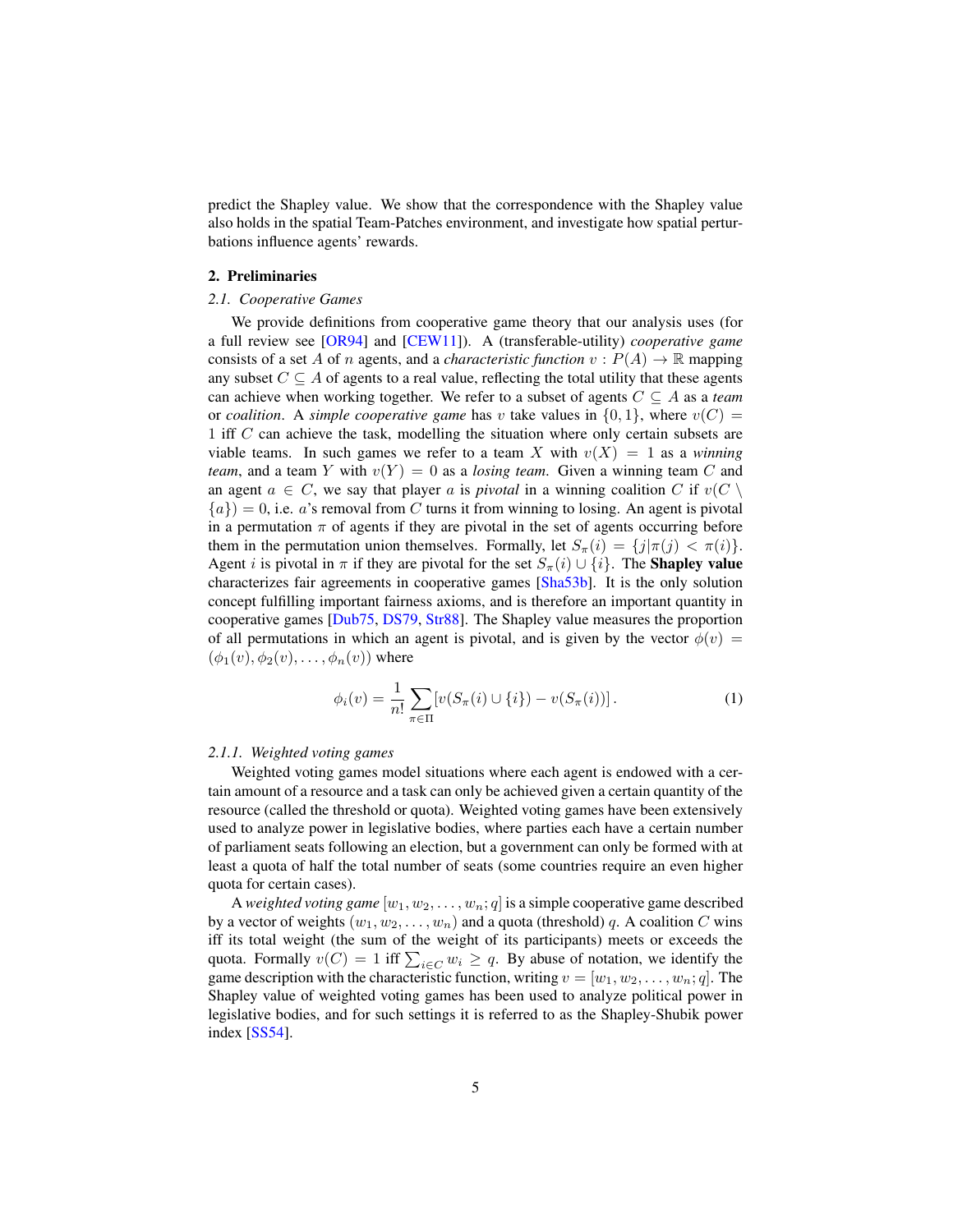### *2.1.2. The Shapley Value as a Measure of Power in Cooperative Games*

We investigate the relation between agreements reached among RL agents and the Shapley value in a weighted voting game setting. To illustrate and motivate the importance of the Shapley value and other power indices, we now discuss several example domains. Consider multiple providers such as travel agencies or airline carriers which can allow a person to travel between various destinations, and a client who is willing to pay a certain amount to get to a desired destination; while there is no direct flight to the client's destination, there are multiple routing options, using different carrier combinations. How should the carriers share the customer's payment? Similarly, consider a manufacturing scenario where multiple companies can provide subsets of components required to manufacture an end product, and where each company has only some of the components. How should they share the profit from selling the end product?

Both the above scenarios can be captured as a cooperative game. <sup>[6](#page-5-0)</sup> Solution concepts from cooperative game theory can analyze such domains, and make predictions regarding how agents are likely to share the joint gains. However, the most prominent example for applying cooperative game theory to analyze the negotiation power of agents originates from measuring political power in decision making bodies  $[Str88, SSS4, FM+98]$  $[Str88, SSS4, FM+98]$  $[Str88, SSS4, FM+98]$  $[Str88, SSS4, FM+98]$ . We illustrate how power indices, and the Shapley value in particular, formalize power in a way that depends on the possible teams that can form, rather than the direct parameters of the game (such as the weights).

Consider the formation of a coalition government following an election, where a set of political parties each obtained a certain number of parliament seats in an election, and where a quota of the majority of the seats is required to form a ruling government. If no single party has won the majority of the votes on its own, multiple parties would have to join so as to form a ruling coalition government. Parties in this setting would have to negotiate to form a ruling government.<sup>[7](#page-5-1)</sup>

For intuition, consider a parliament of 100 seats, two big parties with 49 seats each and a small party with 2 seats; a majority requires 50 seats (half of the total number of seats), so no party can form a government on its own. While each big party has far more seats than the small party, any team of two or more parties has the required majority of seats. Under such a framing of the domain, any team of at least two out the three parties is sufficient for completing the task of forming a government, and due to this symmetry between parties one may claim they all have equal power. In other words, what matters in making a party powerful is not its number of parliament seats, but rather the number of opportunities it has to form teams. Intuitively, one would say that the small party has a strong negotiation position. It could, for instance, demand control of a dis-proportionally high part of the budget (i.e. although it only has 2% of the seats, it is likely to get control of a much larger share of a the budget).

We note that for the above example, the Shapley value would give each party the

<span id="page-5-0"></span><sup>&</sup>lt;sup>6</sup>We provide a high level framework where RL agents can learn how to negotiate and form teams. Although our analysis focuses on a weighted voting game setting, our framework generalizes to many cooperative game settings, including ones such as those discussed in these scenarios.

<span id="page-5-1"></span> $7$ The election outcomes in some countries, such as the USA or the UK, typically have a single party obtaining the majority of the votes. However, in many other countries typically no single party has an outright majority, requiring the formation of a coalition government.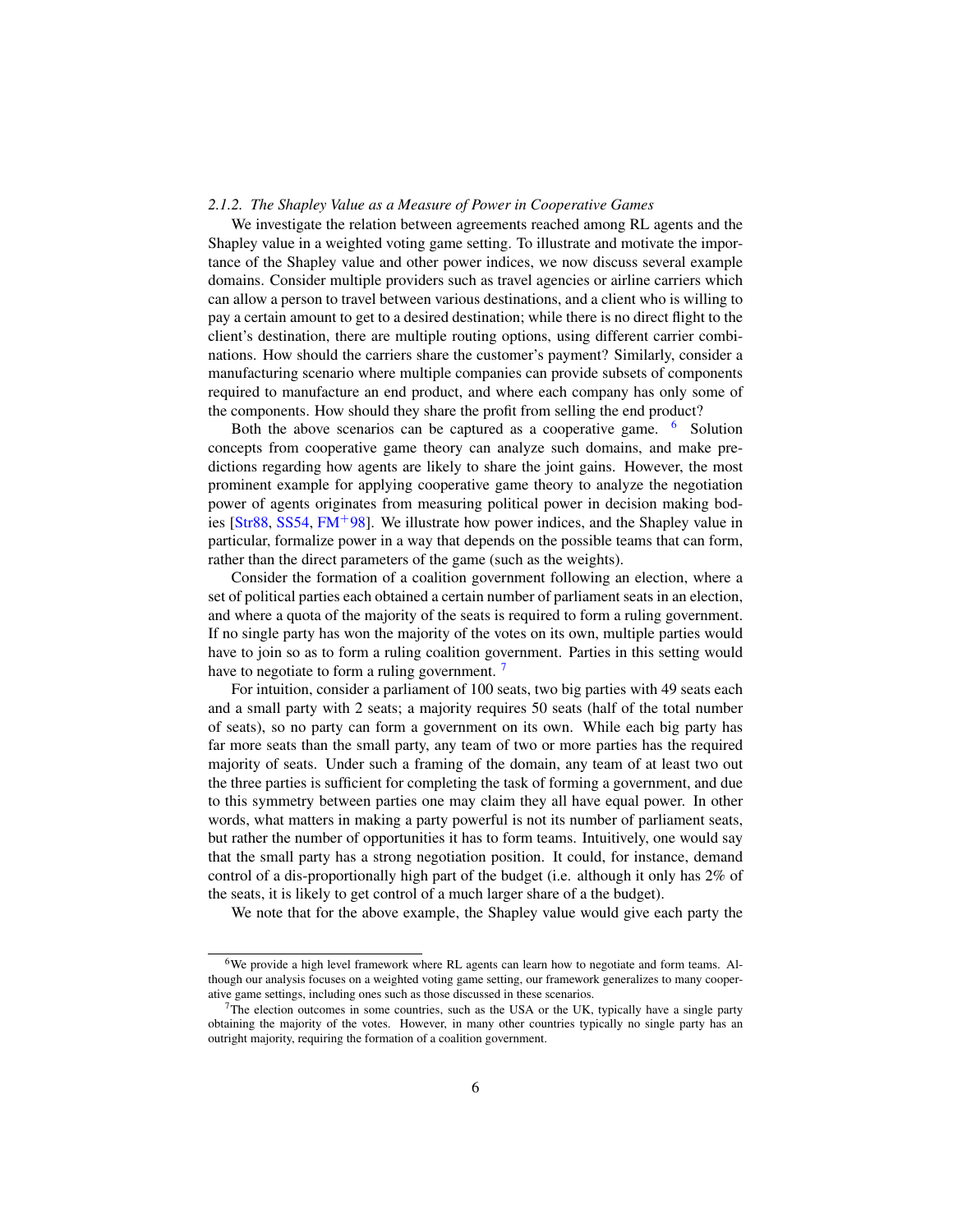same share. In fact, the Shapley value as a function does not even take the weights or threshold as input, but rather the characteristic function of the game. We say that agents  $i, j$  are *equivalent* in a game with characteristic function v if for any coalition C that contains neither i nor j (i.e. any C such that  $i \notin C$  and  $j \notin C$ ) we can add either i or j to the coalition and obtain the same value (i.e.  $v(C \cup \{i\}) = v(C \cup \{j\})$ ). We note that in the above example, all agents are equivalent, and that the Shapley value allocates them the same share. This is not a coincidence — one of the fairness axioms characterizing the Shapley value is that equivalent agents get the same share [\[Sha53b,](#page-37-4) [Dub75\]](#page-31-6). Indeed, the Shapley value is the only index fulfilling a small set of fairness axioms such as this one.

Two additional axioms that fully characterize the Shapley value, in addition to the above equivalence axiom, are that of giving null players no reward, and the additivity axiom. A null player is one which adds no value to any coalition, and the null player axioms states that null players would get no reward; the additivity axioms relates to the sum of multiple games, stating that the value allocated to any player in the sum-game would be the sum of the values in the individual composing games. For a more detailed discussion of such axioms, see textbooks and papers on the axiomatic characterization of the Shapley value [\[Str88,](#page-38-2) [CEW11\]](#page-31-1).

# <span id="page-6-0"></span>*2.2. Multi-agent Reinforcement Learning*

An n-player *Markov game* specifies how the state of the an environment changes as the result of the joint actions of  $n$  individuals. The game has a finite set of states S. The observation function  $O : \mathcal{S} \times \{1, \ldots, n\} \to \mathbb{R}^d$  specifies each player's ddimensional view of the state space. We write  $\mathcal{O}^i = \{o^i \mid s \in \mathcal{S}, o^i = O(s, i)\}\)$ denote the observation space of player  $i$ . From each state, players take actions from the set  $\mathcal{A}^1, \ldots, \mathcal{A}^n$  (one per player). The state changes as a result of the joint action  $a^1, \ldots, a^n \in A^1, \ldots, A^n$ , according to a stochastic transition function  $\mathcal{T}: \mathcal{S} \times A^1 \times$  $\cdots \times \mathcal{A}^n \to \Delta(\mathcal{S})$ , where  $\Delta(\mathcal{S})$  denotes the set of probability distributions over S. Each player receives an individual reward defined as  $r^i : S \times A^1 \times \cdots \times A^n \to \mathbb{R}$  for player i.

In *multi-agent reinforcement learning* each agent independently learns, through its own experience, a behavior policy  $\pi^i$  :  $\mathcal{O}^i \to \Delta(\mathcal{A}^i)$  (denoted  $\pi(a^i|o^i)$ ) based on its observation  $o^i$  and reward  $r^i$ . Each agent's goal is to maximize a long term γ-discounted payoff [\[SB18\]](#page-37-10). Agents are independent, so the learning is *decentralized* [\[BGIZ02\]](#page-29-7).

# <span id="page-6-1"></span>3. Game Setting

## <span id="page-6-2"></span>*3.1. Overview*

We propose a method for training agents to negotiate team formation under a diverse set of negotiation protocols. In this setting, many different combinations of agents can successfully perform a task. This is captured by an *underlying cooperative game*, given by a characteristic function  $v : P(A) \to \{0, 1\}$  (which maps viable teams  $C \subseteq A$ to the value 1, and non-viable teams to 0). When a viable team is formed, it obtains a reward  $r$ , to be shared between the team's individual members. The outcome of the team formation process is an agreement between agents of a viable team regarding how they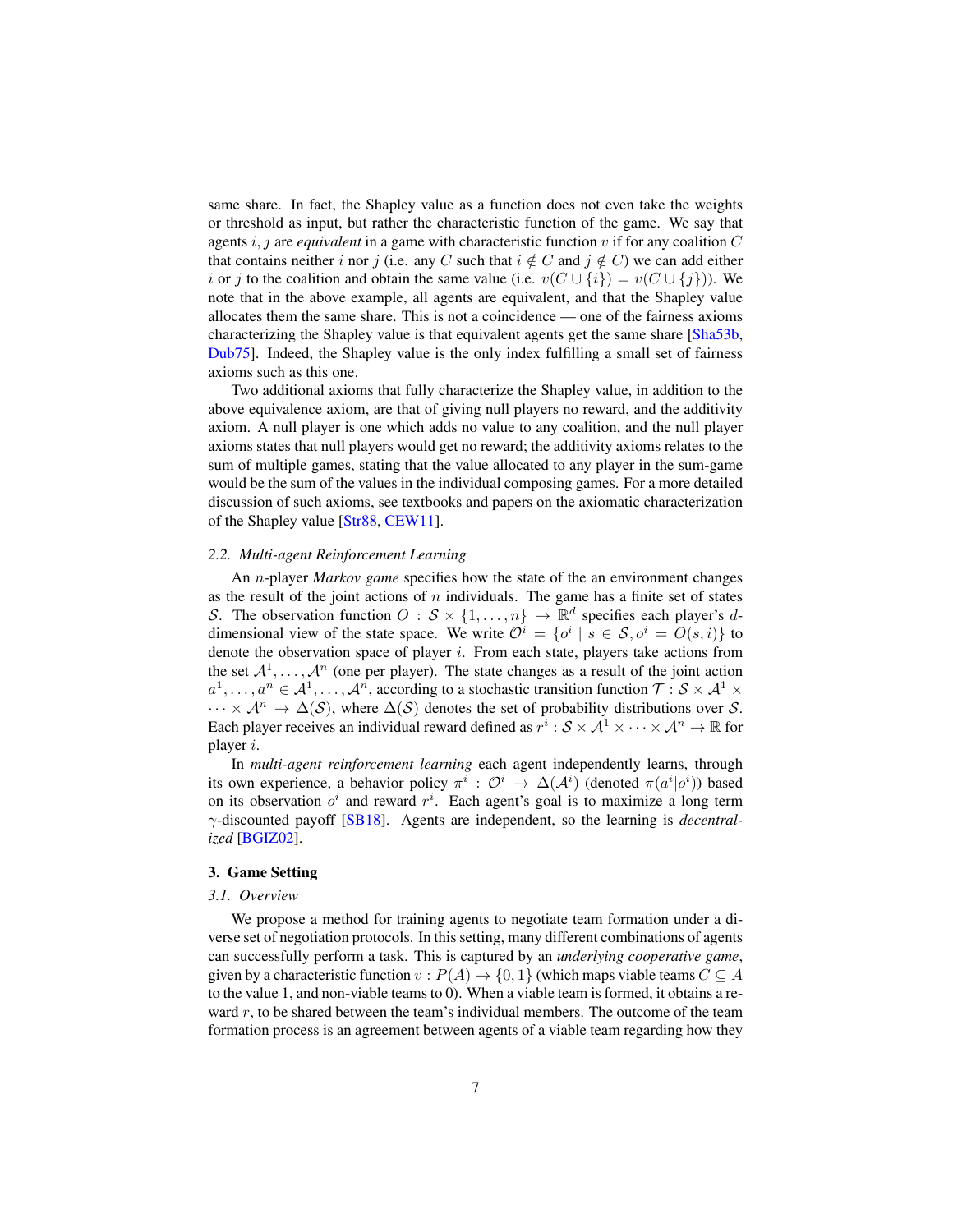<span id="page-7-0"></span>

Figure 1: An overview of our methodology. We examine a team formation task defined by an underlying cooperative game. Applying different negotiation protocols to the same underlying task generates different environments (Markov games). Instead of hand-crafting negotiation bots to each such environment, we train independent RL negotiation agents. We compare the agreements RL agents arrive at to game theoretic solutions to the underlying cooperative game.

share the reward  $r$  (with each agent trying to maximize its share). Cooperative game theory can characterize how agents would share the joint reward, by applying solution concepts such as the Shapley value. However, cooperative game theory abstracts away the mechanism by which agents negotiate. To allow agents to interact, form teams and reach an agreement regarding sharing the reward, one must use a *negotiation protocol*, forming an environment with specific rules governing how agents interact; this environment consists of the actions agents can take, and their semantics, determining which team is formed, and how the reward is shared.

We examine two simple negotiation protocols, a non-spatial environment where agents take turns making offers and accepting or declining them, and a spatial environment where agents control their demanded share of the reward in a grid-world setting. Overlaying the underlying cooperative game with a specific negotiation protocol yields a *negotiation environment*; this is a Markov game, which may be analyzed by noncooperative game theory, identifying the equilibrium strategies of agents. However, solving even the simplest such games may be computationally infeasible: even the restricted case of an unrepeated two-player general-sum game is computationally hard to solve, being PPAD-complete [\[CD06\]](#page-31-8) (we discuss this issue further in Section [5\)](#page-26-0). Instead, we propose training independent RL agents in the negotiation environment. While our methodology can be applied to any cooperative game, our experiments are based on a weighted voting game as the underlying cooperative game. We examine the relation between the negotiation outcome that RL agents arrive at and the cooperative game theoretic solution, as is illustrated in Figure [1.](#page-7-0)

## <span id="page-7-1"></span>*3.2. Negotiation Environments*

Our negotiation environments use a weighted voting game  $[w_1, \ldots, w_n; q]$  as the underlying game, offering a total reward  $r \in \mathbb{N}$ . Each agent i is assigned a weight  $w_i \in$  $\mathbb R$  at the beginning of each episode, and the goal of the agents is to construct a team C whose total weight  $\sum_{i \in C} w_i$  exceeds a fixed quota q. If a successful team forms, the *entire* team is assigned the fixed reward r. The agents comprising the team must decide how to allocate this reward amongst themselves by agreeing on shares  $\{r_i\}_{i\in C}$ such that  $\sum_{i \in C} r_i = r$ , with  $r_i \in \mathbb{N}_0$ . We say a team  $C \subseteq A$  is *viable* if  $\sum_{i \in C} w_i \ge$ q. Though there are many viable teams, not all teams are viable (depending on the weights). Only one viable team is chosen, and non-members all get a reward of 0. In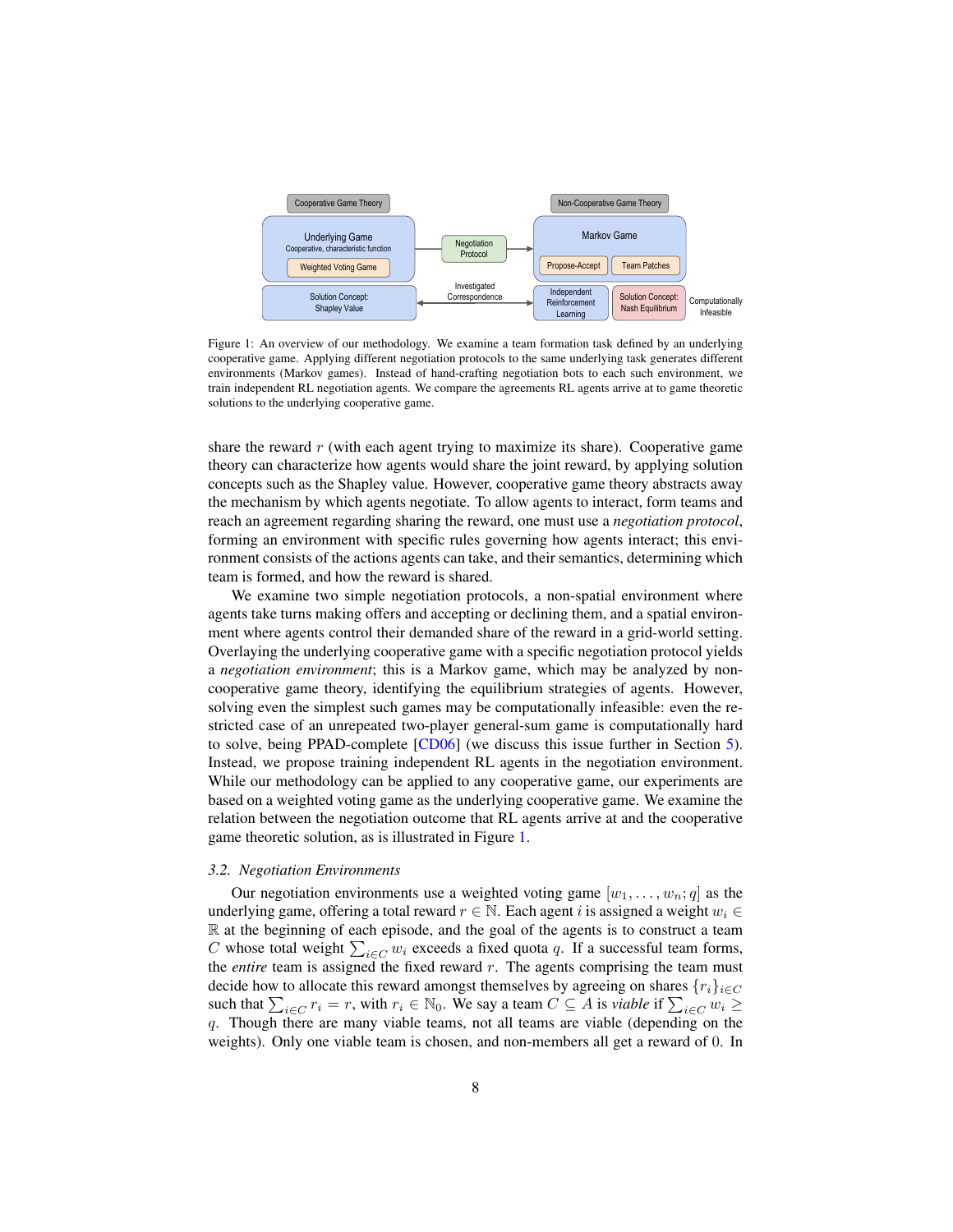such settings, agents face opportunities to reach agreements for forming teams, along with their share of the gains. If they do not agree, they stand the risk that some other team would form without them (in which case they get no reward); on the other hand, if they agree to a low share of the reward, they miss out on the opportunity to reach an agreement with others giving them a potentially higher share.

Our two negotiation environments have an identical underlying game, but employ different protocols for negotiating over the formed team and reward allocation. The non-spatial environment uses direct proposals regarding formed teams and reward allocations, while our spatial environment has a similar interpretation to that of recent work applying multi-agent deep reinforcement learning to non-cooperative game theory settings like spatially extended seqential social dilemmas (e.g.  $[LZL+17, PLZ+17,$  $[LZL+17, PLZ+17,$  $[LZL+17, PLZ+17,$  $[LZL+17, PLZ+17,$  $HLP$ <sup>+</sup>18]).

# <span id="page-8-0"></span>*3.2.1. Propose-Accept (Non-Spatial)*

In the Propose-Accept environment, agents take turns in proposing an agreement and accepting or declining such proposals. The underlying game, consisting of the weights and threshold, is public knowledge, so all agents are aware of  $v = [w_1, \ldots, w_n; q]$ chosen for the episode. Each turn within the episode, an agent is chosen uniformly at random to be the *proposer*. The proposer chooses a viable team and an integer allocation of the total reward between the agents. The set of actions for the proposer agent consists of all n-tuples  $(r_1, r_2, \ldots, r_n)$ , where  $r_i \in \mathbb{N}_0$  and  $\sum_{i=1}^n r_i = r$ . By convention, the selected team  $C$  consists of the agents with non-zero reward under this allocation; that is to say  $C = \{i | r_i > 0\}.$ 

We refer to the agents in the team chosen by the proposer as the *proposees*. Once the proposer has made a proposal, every proposee has to either *accept* or *decline* the proposal. If all proposees accept, the episode terminates, with the rewards being the ones in the proposed allocation; if one or more of the proposees decline, the entire proposal is declined. When a proposal is declined, with a fixed probability  $p$  a new round begins (with another proposer chosen uniformly at random), and with probability  $1 - p$  the game terminates with a reward of zero for all agents, in which case we say the episode terminated with agents *failing to reach an agreement*.

 $\sum_{i=1}^{n} r_i = r$ , so the total reward all the agents obtain in each episode, is either ex-All proposals consist of a viable team and an allocation  $(r_1, \ldots, r_n)$  such that actly r (when some proposal is accepted), or exactly zero (when agents fail to reach an agreement). Interactions in the Propose-Accept environment can be viewed as a *non-cooperative* game, however solving this game for the equilibrium behavior is intractable (see Section [5](#page-26-0) for details).

#### <span id="page-8-1"></span>*3.2.2. Team Patches (Spatial)*

We construct a spatial negotiation environment, based on the same underlying weighted voting game as in the Propose-Accept environment, called the Team Patches environment (shown in Figure [2\)](#page-9-0). This is a  $15 \times 15$  grid-world that agent can navigate, including several colored rectangular areas called *patches*. Agents can form a team with other agents occupying the same patch, demanding a share of the available reward to be a part of the team. Similarly to Propose-Accept, the underlying game (i.e. the agent weights and the quota) are fully observable by all agents. Additionally, as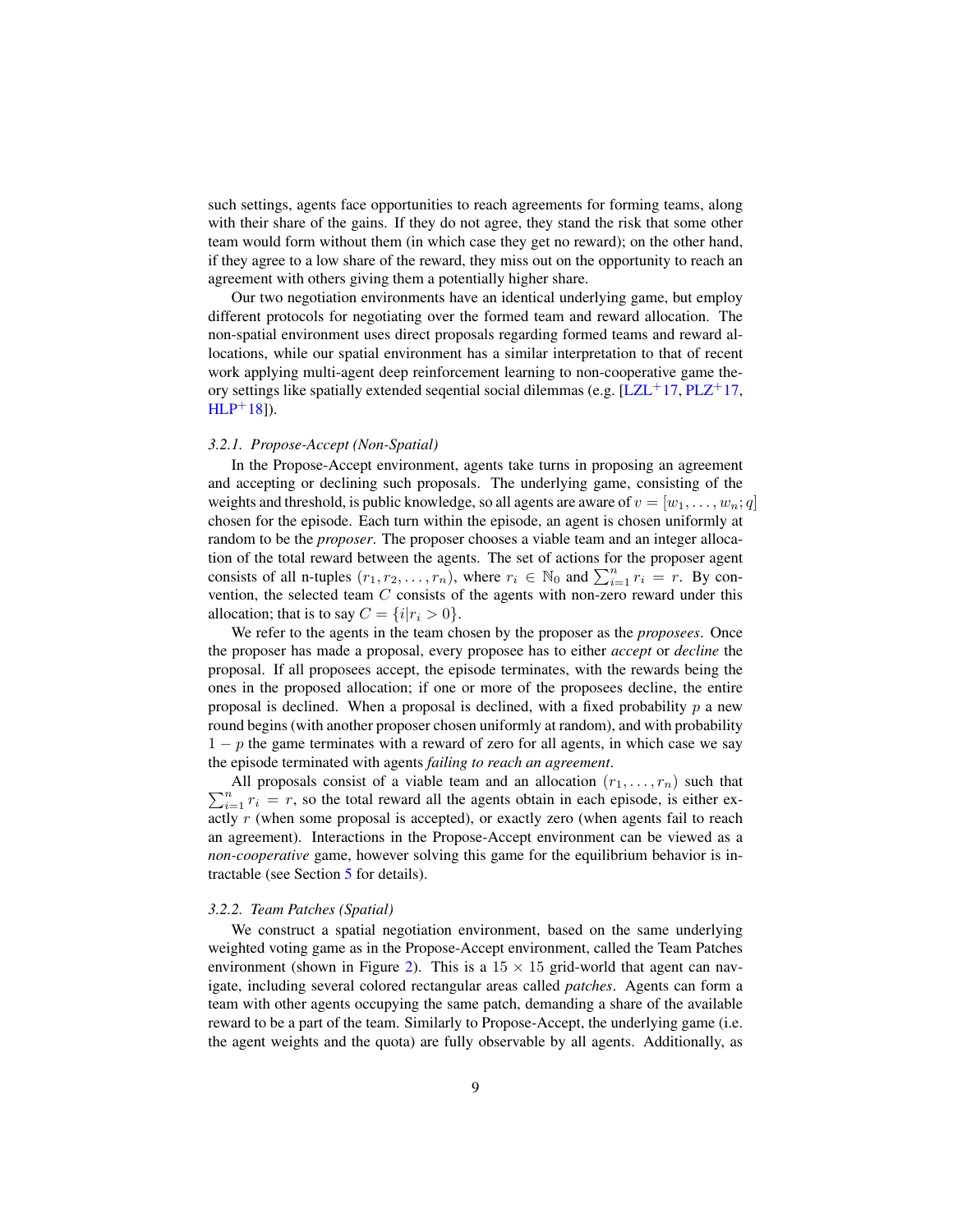the environment is spatial, agents also observe their spatial surrounding (including the locations of patches and of other agents).

At the start of an episode, agents are randomly initialized in the center of the map. Each step, they can move around the environment (forwards, backwards, left, right), rotate (left, right), and set their *demand*  $(d_i \in \{1, 2, ..., r\})$ , indicating the minimal share of the reward they are willing to take to join the team. To form teams, agents must move into patches, and we refer to all agents occupying the same patch as the patch's team. The team  $T^j$  in patch j is *viable* if the total weight of the agents in  $T^j$  is greater than the threshold ( $\sum_{i \in T} w_i \ge q$ ). The demands of the patch's team are *valid* if the total demanded is less than the total available ( $\sum_{i \in T_j} d_i \leq r$ ). An agreement is reached once there is a patch whose team is both viable and with a valid reward allocation. An episode terminates when an agreement is reached on one of the patches j, giving each agent i in the team  $T<sup>j</sup>$  their demanded reward  $(d<sub>i</sub>)$ . Unlike the Propose-Accept environment, the agents don't necessarily use up all the reward available, since  $\sum_i d_i < r$  is allowed. If the agents fail to reach an agreement after 100 steps, the episode is terminated, and all agents receive 0 reward. An example for an episode termination is given in Figure [3](#page-10-0) and discussed below.

Figure [2](#page-9-0) shows the Team Patches environment for a game with threshold  $q = 15$ and a total reward of  $r = 7$ . Agents are represented by the squares containing their weights. In this example, we have  $n = 5$  agents, with the weights  $v = [5, 6, 7, 8, 9]$ , and three patches where agents can form teams (red (left), green (top), and blue (right)). As shown in the figure, at the start of an episode, the agents randomly begin in the center of the map with no assigned team or demands.

<span id="page-9-0"></span>

Figure 2: The Team Patches Environment, beginning of an episode.

Figure [3](#page-10-0) shows an example configuration for the same game as in Figure [2,](#page-9-0) but at the end of an episode, where the agents have moved inside the grid-world to each of the patches. In this example, the agents in red (7 and 8) form a viable team with a valid reward allocation as their weights are above the required threshold ( $7 + 8 \ge 15$ ) and their demands are equal to the availability  $(3 + 4 \le 7)$ . The team in green is not viable as the total weight is not sufficient ( $5 \not\geq 15$ ), and the blue team has an invalid reward allocation as their demands are higher than the availability  $(4 + 4 \nleq 7)$ . Agents 7 and 8 receive 3 and 4 reward respectively, and the rest of the agents receive 0 reward.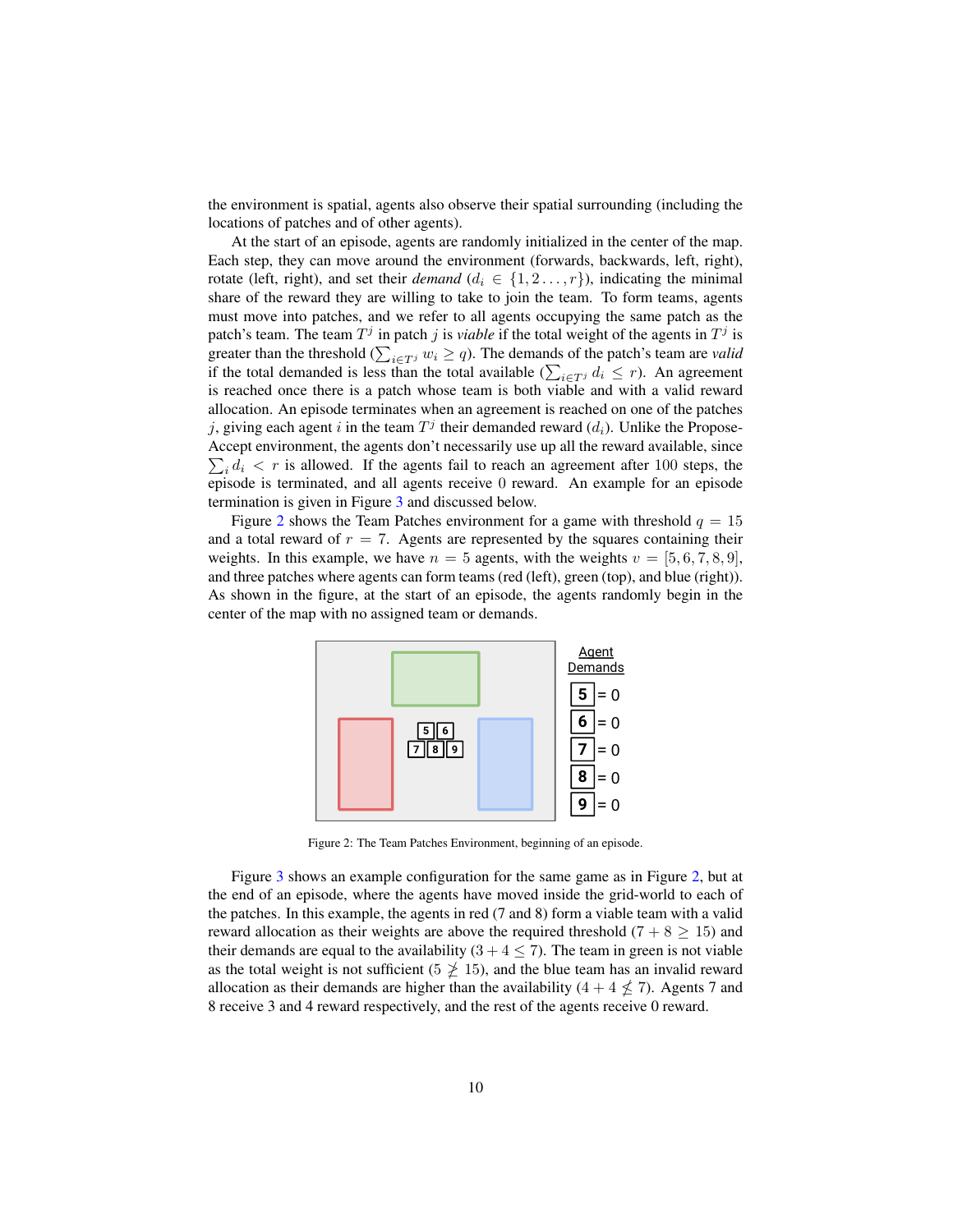<span id="page-10-0"></span>

Figure 3: The Team Patches Environment, termination of an episode.

#### *3.3. Learning Agents*

We apply independent multi-agent reinforcement learning to train agents to negotiate in the Propose-Accept and Team-Patches environments. The required inputs to begin the simulations are the parameters of the underlying weighted voting games, which include the number of agents n, the agents weights  $w_1, \ldots, w_n$  and the threshold  $q$  for a successful coalition (see Section [2.1.1\)](#page-4-0). We further require the parameters of the specific environment (Propose-Accept or Team Patches), such as the locations of the agents patches (for Team Patches) and the number of reward units  $r$  (for Propose-Accept). Finally, the simulation depends on the hyperparameters of the learners (such as the learning rate  $\alpha$ ).

We briefly describe the computational experience of training the agents. Our simulation is based on independent multi-agent reinforcement learning (see various textbooks and surveys providing a detailed discussion of such methods [\[Lit94,](#page-34-9) [SPG03\]](#page-38-8)). As discussed in Section [2.2,](#page-6-0) we maintain multiple independent reinforcement learning agents, each capturing a policy mapping observations regarding the state of the environment to an action to take. In each episode, each of the agents chooses actions based on their current policy: in every state, agents select actions based on partial observations of the true world state, each receiving their individual reward. This results in experience in the form of a trajectory representing a single episode (game) in the environment, consisting of the sequence of states the agent has observed, the action taken in that state, and the reward the agent achieved. Through their individual experiences interacting with one another in the environment, agents learn an appropriate behavior policy, using a reinforcement learning algorithm, which updates an agent's policy given the experience gathered (the trajectory).

For Propose-Accept, each agent independently learns a policy using SARSA(λ) [\[ARN94\]](#page-28-11) with  $\lambda = 0.1$ . We use a function approximator to learn the Q function, reducing the intractable state space to manageable number of features, and apply a neural network as our function approximator. The weights of the network are trained with the Adam optimizer [\[KB14\]](#page-34-11) to minimize the online temporal difference error. The function approximator is a multi-layer perceptron with 3 hidden layers, each of size 64.

For Team Patches, which is a spatial environment, we use an advantage actor-critic algorithm  $[MBM<sup>+</sup>16]$  $[MBM<sup>+</sup>16]$  with the V-trace correction  $[ESM<sup>+</sup>18]$  $[ESM<sup>+</sup>18]$ , employing a convolutional neural network followed by a multi-layer perceptron, and learning from 16 par-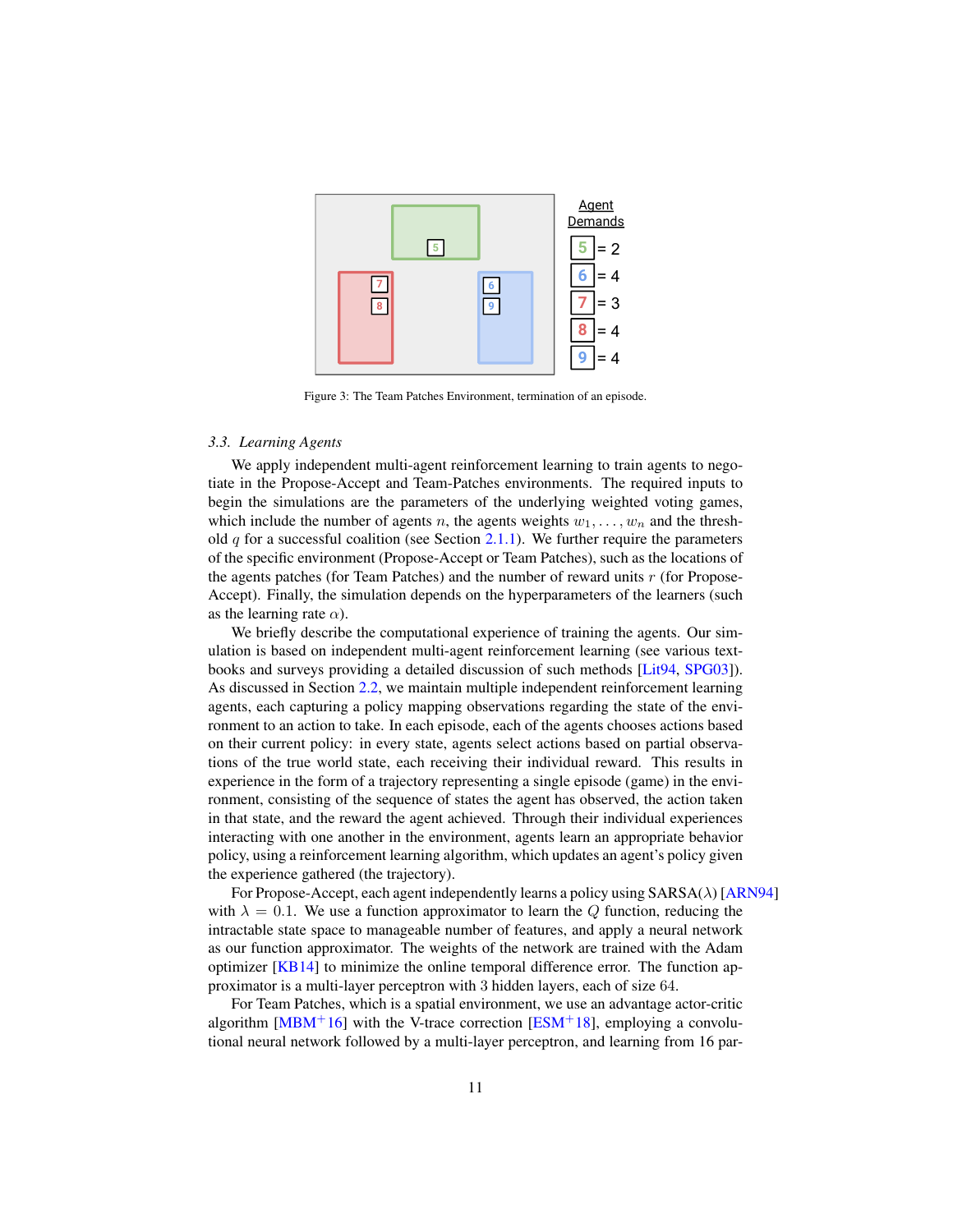allel copies of the environment with an on-policy algorithm. The neural network uses a convolutional layer with 6 channels, kernel size 3 and stride 1, followed by a multilayer perspective with 2 hidden layers of size 32. The policy and value function heads are linear layers. Our training setup is analogous to  $[JCD<sup>+</sup>18]$  $[JCD<sup>+</sup>18]$ , but using no evolution.

In some of our experiments we compare our RL agents with hand-crafted bots. We emphasize that our RL agents are trained with one another [\[Lit94,](#page-34-9) [SPG03\]](#page-38-8), and we only compare them with hand-crafted bots following training, at which point we freeze their parameters, stopping them from learning. As a result, they do *not* learn to exploit any weaknesses of the bots.

# 4. Experiments

We now present our four key experimental results. First, we demonstrate that training reinforcement learning agents to negotiate leads to sensible strategies, outperforming hand-crafted bots designed for such scenarios. Further, we show that our agents generate negotiation outcomes consistent with fair solutions predicted by cooperative game theory, in both non-spatial and spatially extended environments. We then investigate how spatial structure can influence negotiation outcomes. Finally, we test whether the deviations from the game theoretic predictions are due to the representational capacity of our agents or their learning dynamics.

## *4.1. Experimental Setup*

Our experiments are based on a distribution  $D$  over underlying weighted voting games. We sample games from this distribution, and refer to them as the experiment's *boards*; each board consists of its weights and threshold  $(v^i = [w_1^i, \dots, w_n^i; q^i])$ . Each such board has  $n = 5$  agents, a threshold of  $q = 15$ , and weights sampled from a Gaussian distribution  $w_i \sim \mathcal{N}(6, 1)$ , and exclude boards where all players have identical power.

We partition the boards sampled from the distribution to a *train set* and a *test set*. Agents are trained for 500, 000 games using train set boards and are evaluated on the test set, requiring them to learn a general strategy for negotiating under different weights, and to be have to generalize to negotiation situations they have not encountered during training. We use a train set of 150 unique boards and a test set of  $k = 50$ unique boards.

#### <span id="page-11-0"></span>*4.1.1. On the Choice of the Weight Distribution and Convergence*

We use a Gaussian distribution as Weighted Voting Games with Gaussian weight models have been previously investigated in the literature on computational game theory [\[CEW11,](#page-31-1) [BS13\]](#page-30-8). We note that the methods we propose here work for any other weight distribution as well. However, the relative differences in player power, as measured by the Shapley value, may be quite different in such games. For instance, in certain distribution we are more likely to encounter outliers in terms of weights and Shapley values. Some recent work has examined the influence of outliers and output constraints on the nonlinear and real systems under non-Gaussian noise models [\[FNS11,](#page-32-7) [SNPD16,](#page-38-9) [SN16a\]](#page-37-11).

In general, independent multi-agent reinforcement learning may not converge to a Nash equilibrium in our game. While there are some known convergence results for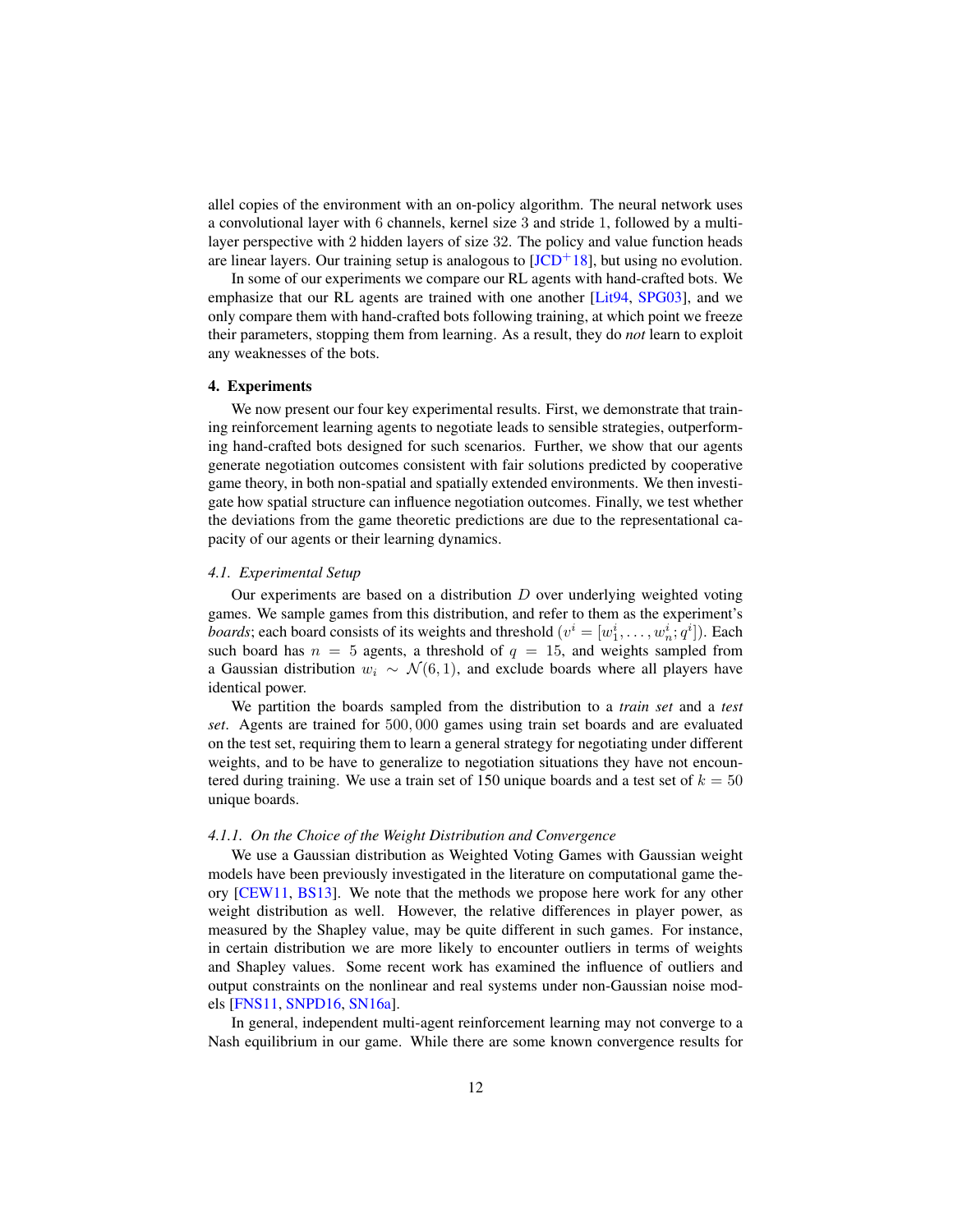such procedures in two-player zero-sum games  $[SPG03, BBDS+08, LZG+17]$  $[SPG03, BBDS+08, LZG+17]$  $[SPG03, BBDS+08, LZG+17]$  $[SPG03, BBDS+08, LZG+17]$  $[SPG03, BBDS+08, LZG+17]$  $[SPG03, BBDS+08, LZG+17]$ , our game has more than two players and is not zero-sum (for example, in some cases all agents get no reward and in other cases some agents have positive utility). As a result, agents may cycle through policies during training, at least for some weight configurations, in a way that depends on the weight configuration. In addition to the above methods for dealing with non-Gaussian noise, one could consider alternative agent learning algorithms, such as Fictitious Play [\[Bro51,](#page-30-9) [HS02,](#page-33-11) [SA05\]](#page-37-12), variants of no-regret learning [\[Bow05\]](#page-30-10) or alternative learning dynamics [\[CS07\]](#page-31-9).

#### *4.2. Comparison with Hand-Crafted Bots*

We compare the negotiation performance of RL agents trained in our framework with hand-crafted bots. While hand-crafted bots can form excellent negotiators, they can only be used for a specific negotiation protocol, and some of them require human data to construct. We note that although negotiation protocols differ across environments, the essence of the decisions agents face is similar. When agents fail to reach an agreement they obtain no reward, so agents who almost never reach an agreement would be bad negotiators. On the other hand, reaching agreement easily by itself does not make an agent a strong negotiator. For instance, an agent who accepts any offer is likely to reach agreement easily but perform poorly, as they would take even very low offers (even when they have a high relative weight and thus a strong negotiation position).

Although the essence of the task is similar across environments, the observations, action spaces and semantics of interaction differ considerably across negotiation protocols. The key advantage of using RL to train negotiation agents is not having to hand-craft rules relating to the specifics of the negotiation environment. Indeed, as hand-crafting a bot is a time consuming process, we focused on the simpler proposeaccept environment; creating a hand-crafted bot for the team patches environment is more difficult, as there are many more decisions to be made (how to find a good patch, which share to demand, how to respond if the total reward demanded is too high, etc.)

For simplicity, we examine the Propose-Accept protocol where a negotiation bot faces two kinds of decisions: (1) what offer to put in as a proposer, and (2) which offers to accept as a proposee. Our simplest baseline is a *random bot*. As a proposer, it selects an allowed proposal uniformly at random from the set of all such proposals. As a proposee it accepts with probability  $\frac{1}{2}$  and rejects with probability  $\frac{1}{2}$ . A more sensible baseline is the *weight-proportional bot*, which is an adaptation of previously proposed negotiation agents to the propose-accept protocol [\[LKWB08,](#page-35-9) [LK10,](#page-35-3) [BHJ](#page-29-9)<sup>+</sup>12, [MBZ17\]](#page-35-10) (the propose-accept protocol itself bears some similarity to the negotiation protocols used in such earlier work on negotiation agents). An even stronger baseline is the *Shapley-proportional bot*, which is similar to the weight-proportional bot, but computes the Shapley values of all the agents (which is computationally tractable only for games with few agents).

As a proposer, the weight-proportional bot randomly chooses a viable team C which contains itself from the set of all such teams. It then proposes an allocation of the reward that is proportional to each the team agents' weights. Formally, given a board  $[(w_1, \ldots, w_n); q]$ , we denote the total weight of a team C by  $w(C) = \sum_{i \in C} w_i$ .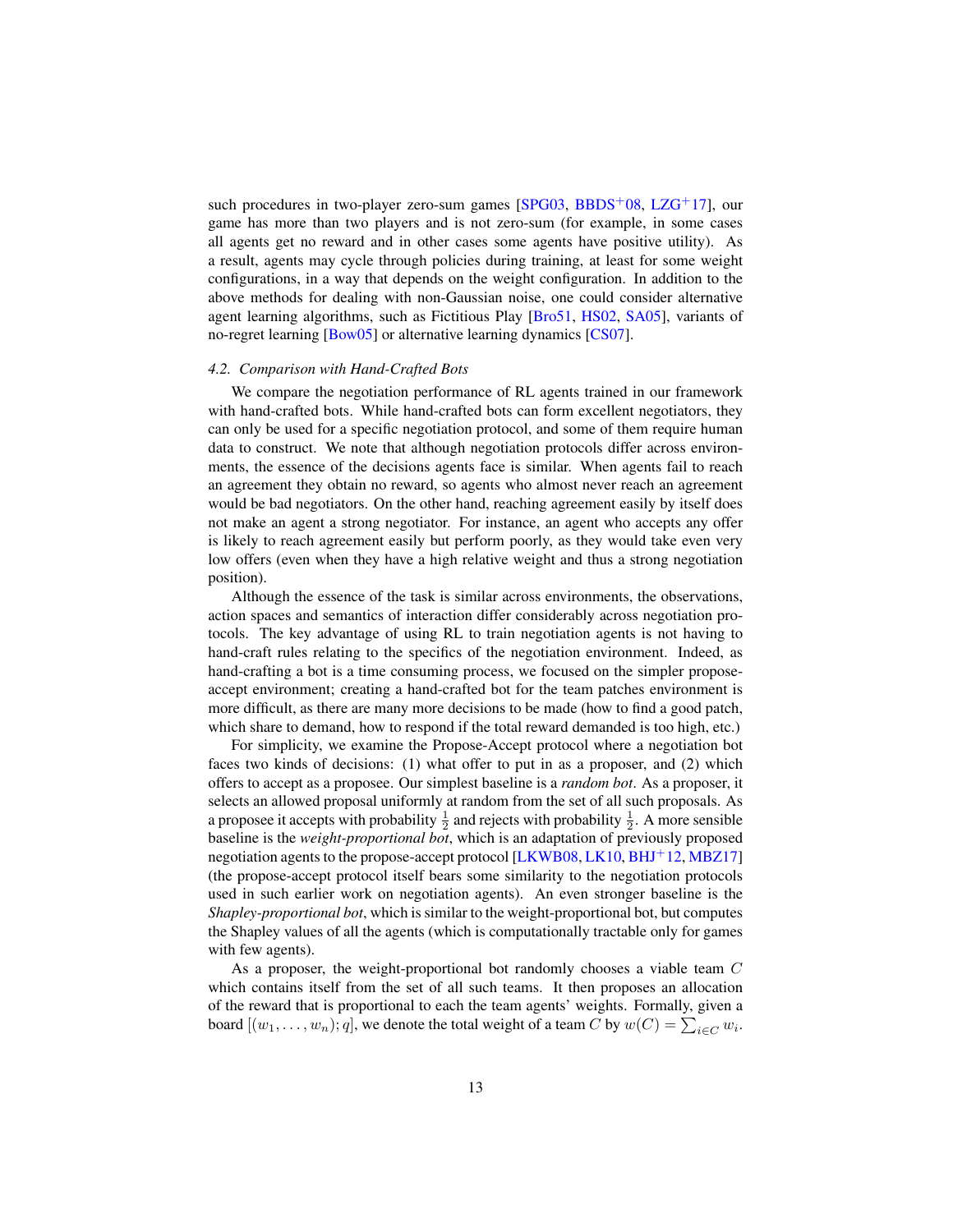For the team C it chose, the bot uses the target allocation  $p_i = \frac{w_i}{w(C)} \cdot r$  where r is the fixed total reward. <sup>[8](#page-13-0)</sup>

As a proposee, the weight-proportional bot computes its share of the same target allocation  $p_i = \frac{w_i}{w(C)} \cdot r$  in the proposed team C, and compares it with the amount  $r_i$  offered to it in the proposal. We denote by  $g_i = r_i - p_i$  the amount by which the offer  $r_i$  exceeds  $p_i$ , the bot's expectations under the weight-proportional allocation. A high positive amount  $g_i$  indicates that the bot is offered much more than it believes it deserves according to the weight-proportional allocation, while a negative amount indicates it is offered less than it thinks it deserves (when offered exactly the weightproportional share we have  $g_i = 0$ ). The probability of the bot accepting the offer is  $\sigma(c \cdot g_i)$  where  $\sigma$  denotes the logistic function  $\sigma(x) = \frac{1}{1+e^{-x}}$ , and where  $c = 5$  is a constant correcting the fact that  $g_i$  only ranges between  $-1$  and  $+1$  rather than between  $-\infty$  and  $+\infty$ . Thus the bot accepts a "fair" offer (according to the weight-proportional target) with probability of  $\frac{1}{2}$ , and the probability convexly increases as  $g_i$  increases (and decreases as  $g_i$  decreases).

The more sophisticated *Shapley-proportional* bot follows the same design as the weight-proportional bot, except it sets the target allocation to be the one proportional to the Shapley values rather than the weights, i.e.  $p_i = r\phi_i/(\sum_{i \in C} \phi_i)$  (where  $\phi_i$ denotes the Shapley value of agent i). We note that as computing the Shapley values is an NP-hard problem [\[EGGW09\]](#page-32-8) this method is tractable for 5 agents, but does not scale to games with many agents.

We compare the performance of the bots and RL trained agents by creating many co-trained groups of agents. We examine each of the evaluation boards (sampled from the distribution of Gaussian weigh boards). For each evaluation board, we create  $t =$ 200 *pairs* of agent groups, where in each pair we have one group of  $n = 5$  independent RL agents (the *all-RL group*), and one set consisting of 1 bot and 4 independent RL agents (the *single-bot group*). Each group is co-trained for  $m = 500,000$  episodes, where during training each episode uses a different board from the train set. During the evaluation step, we let each agent group play 5, 000 games on each evaluation board in the test set. We repeat the same analysis, each time allowing the bot to play a different weight in the board (i.e. letting the bot be the agent in the first position, in the second position and so on).

We investigate the performance of the RL agent from the all-RL group and the bot from the single-bot group, when playing the same weight on the same evaluation board. We average the fraction of the total fixed reward achieved by the RL-agent and bot over the  $t = 200$  group pairs and over the 5,000 episodes played with each evaluation board, and examine the difference d between the amount won by the RL-agent and the amount won by the bot. A positive value for  $d$  indicates the RL-agent has a better performance than the bot, and a negative number shows a higher performance for the bot.

On average (across boards and episodes played on each evaluation board), the RLagent outperforms the weight-proportional bot, achieving  $0.025 \cdot r$  more of the total reward. In the all-RL group, each agent makes on average  $0.203 \cdot r$ , whereas in the

<span id="page-13-0"></span><sup>8</sup>Our framework's action space includes only integral reward allocations, so the bot chooses the integral reward allocation that minimizes the  $L_1$  distance to the target allocation.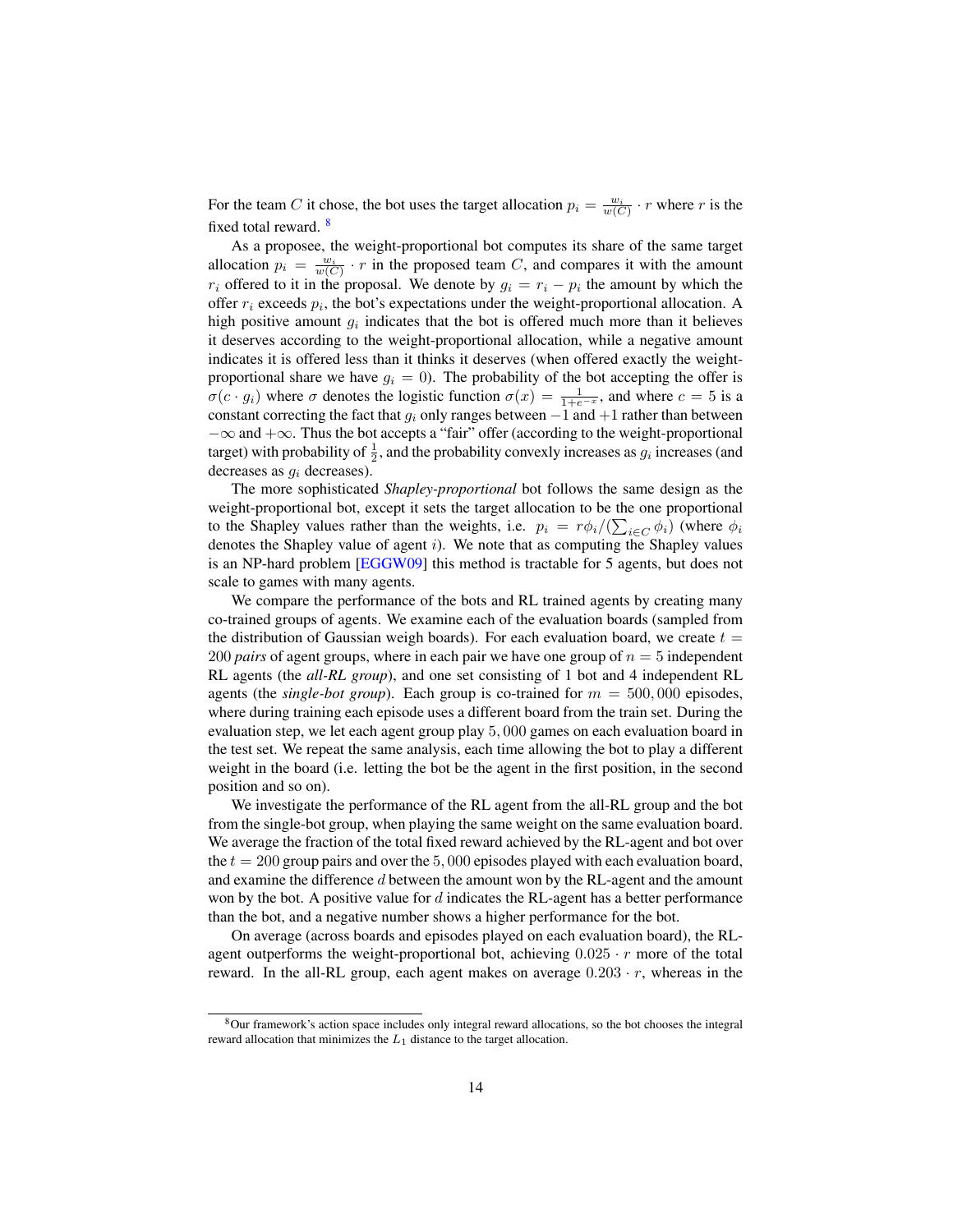one-bot group the bot makes on average  $0.178 \cdot r$ . In other words, the RL-agent obtains 10% more reward than the bot. We performed a Mann-Whitney-Wilcoxon test, which shows the difference is significant at the  $p < 0.005$  level.

The results are similar for the Shapley-proportional bot, though the performance gap is smaller, with the Shapley-proportional bot making on average  $0.185 \cdot r$  (the RL agent outperforms the Shapley-proportional bot at the same statistical significance level as for the weight-proportional bot). Unsurprisingly, performing a similar analysis for the random bot, that selects valid actions uniformly at random, we get even more significant results ( $p < 0.001$ ).

We have performed an additional experiment, examining the performance of RL agents against "out-of-distribution" bots. In this experiment, we trained the RL-agents in the one-bot group with a weight-proportional bot, but used a Shapley-proportional bot during their evaluation. In other words, the RL agents adapt their policy against one type of bot, but are measured against another type of bot. This hindrance sightly lowers the average reward share of RL agents, allowing the bot to gain a slightly larger reward share of  $0.188 \cdot r$ . However, even in this case the RL-agents outperform the bot  $(p < 0.005)$ .

These results indicate that RL agents can outperform *some simple heuristic* handcrafted bots in team formation settings. Our results certainly do not mean that it is impossible to create well-crafted bots, tailored to a specific negotiation protocol, that would out-negotiate RL agents. For instance, even for the weight-proportional and Shapley-proportional bots we can tune the distribution parameter  $c$  discussed above, and possibly improve the negotiation performance. We view our analysis as an indication that RL-agents make at least somewhat "reasonable" or "sensible" negotiation decisions. The key advantage of the methodology we propose is its generality and ability to tackle new negotiation protocols, without relying on hand-crafted solutions. In other words, our technique offers a way of automatically constructing at least reasonable negotiators, without requiring fitting a bot to a given negotiation protocol.

# *4.2.1. Robustness to Agent Architecture and Hyperparameter Choices*

We note that training multiple agents through independent reinforcement learning results in a complex dynamic system, which can be difficult to model. In particular, all agents change their policy across time, so from the standpoint of each individual agent, they are facing a non-stationary environment. As a result, our results could be sensitive to the choices of the initial parameter configuration or the hyperparameters of the learning procedure, such as the use learning rate, the time discount factor  $\lambda$  or the optimization method used. The above results contrasting RL agents and bots are robust to various changes to agent architecture choices and hyperparameter settings. RL agents outperform the bots, at the same statistical significance, even when perturbing the learning rate, hidden layer sizes, the allotted number of training rounds and the  $\lambda$ parameters by  $\pm 25\%$ . <sup>[10](#page-14-1)</sup>

<span id="page-14-0"></span><sup>&</sup>lt;sup>9</sup>The Mann-Whitney-Wilcoxon test is a non-parametric test similar to Student's T-test, but resistant to deviations from a Gaussian distribution.

<span id="page-14-1"></span><sup>10</sup>We emphasize that strong hand-crafted bots may well achieve a better performance for a *specific* negotiation protocol, at the cost of significant engineering to build the bot. The experiment is designed to show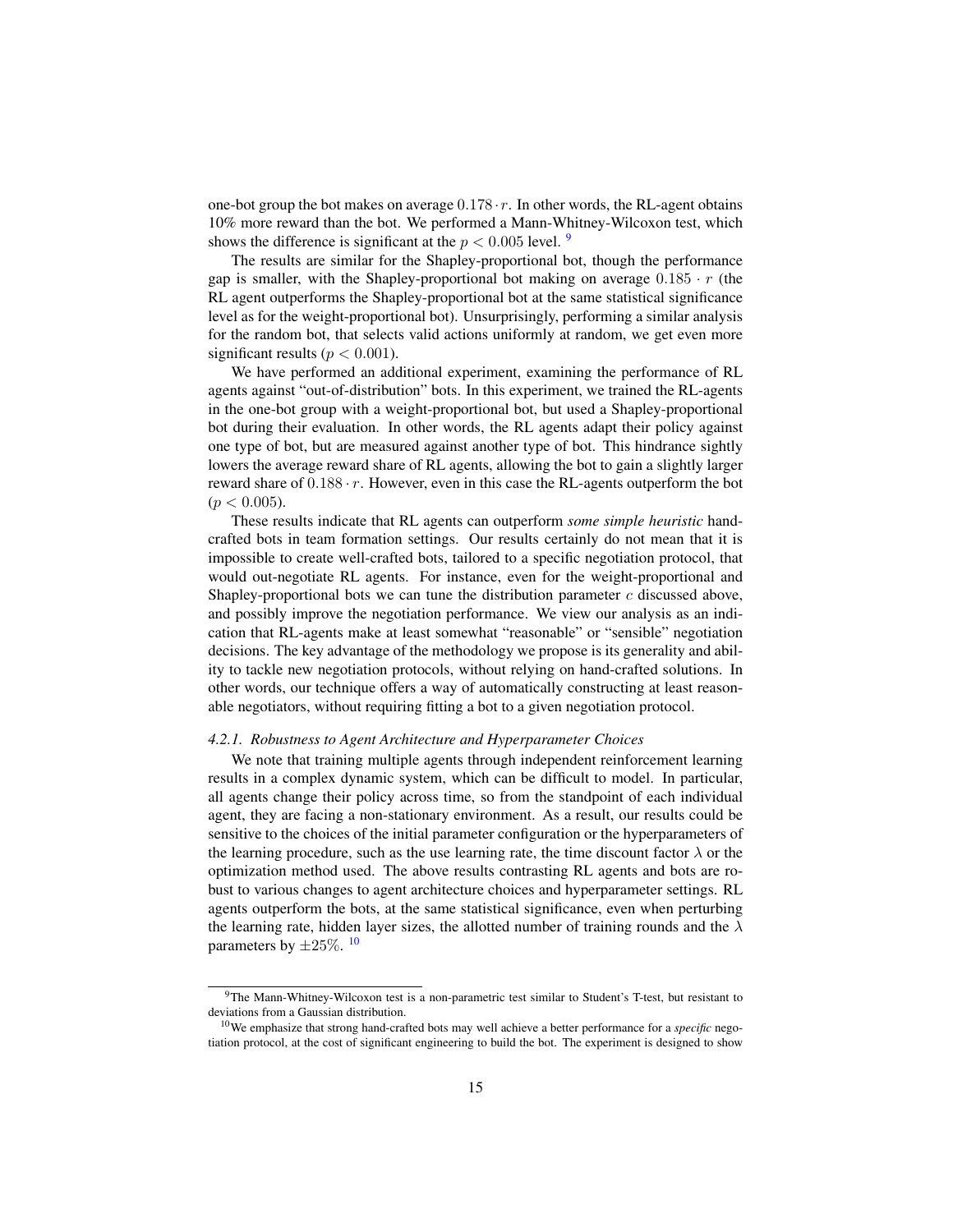Our results above are given for initial architecture and hyper-parameter settings that we have tried, rather for an architecture or hyperparameters tuned to identify the best negotiation agents. To tune parameters so as to maximize the negotiation performance of the resulting agents, one may either conduct extensive sweeps, or use various optimization methods for the neural architecture [\[ZL16,](#page-39-3) [EMH18\]](#page-32-9) or hyperparameters [\[Ben00,](#page-29-10) [DSH15,](#page-31-10) [MDA15\]](#page-36-8). Similarly, meta-heuristic and nature inspired optimization algorithms can also be used to tune parameters in order to improve agent performance  $[Yan10, FYF^+13, NPD^+14, SN16b, PNS17]$  $[Yan10, FYF^+13, NPD^+14, SN16b, PNS17]$  $[Yan10, FYF^+13, NPD^+14, SN16b, PNS17]$  $[Yan10, FYF^+13, NPD^+14, SN16b, PNS17]$  $[Yan10, FYF^+13, NPD^+14, SN16b, PNS17]$  $[Yan10, FYF^+13, NPD^+14, SN16b, PNS17]$  $[Yan10, FYF^+13, NPD^+14, SN16b, PNS17]$ 

## <span id="page-15-2"></span>*4.3. Consistency with Game-Theoretic Predictions*

We now discuss another experiment, investigating whether our RL trained agents negotiate in a way that is consistent with solution concepts from cooperative game theory, focusing on the Shapley value. As the Shapley value was proposed as a "fair" solution, one can view this as studying whether independent-RL agents are likely share the joint gains from cooperation in a fair manner.

To investigate the negotiation policies of our RL agents, we train and evaluate them on our two environments using the same set of  $k = 20$  boards. We denote the average amounts won by weight i on board j as  $s_i^j$ , and refer to these as *empirical agent rewards*.<sup>[11](#page-15-0)</sup> Given the game  $v^j$  we can compute the Shapley values, denoted as  $\phi(v^j) = (\phi_1^j, \dots, \phi_n^j)$ . We view  $\phi_i^j$  as the game theoretic prediction of the fair share the agent with weight  $w_i^j$  should get in a negotiation in the game  $v^j$ . We apply the analysis to each of our  $k = 20$  boards and obtain  $k \cdot n$  pairs  $\{(\phi_i^j, s_i^j)\}_{i \in [n], j \in [k]}$  of Shapley value predictions and empirical agent rewards. Figure [4](#page-15-1) and Figure [5](#page-16-0) show scatter plots and density estimation contours for these pairs.

<span id="page-15-1"></span>

Figure 4: Correspondence between Shapley values and empirical reward shares: Propose-Accept.

the RL agents do a "reasonably good" job at negotiation.

<span id="page-15-0"></span> $11$  For Propose-Accept, we average over 200 independent runs of 5000 episodes each, and for Team Patches we average over 100 independent runs of 1000 episodes each.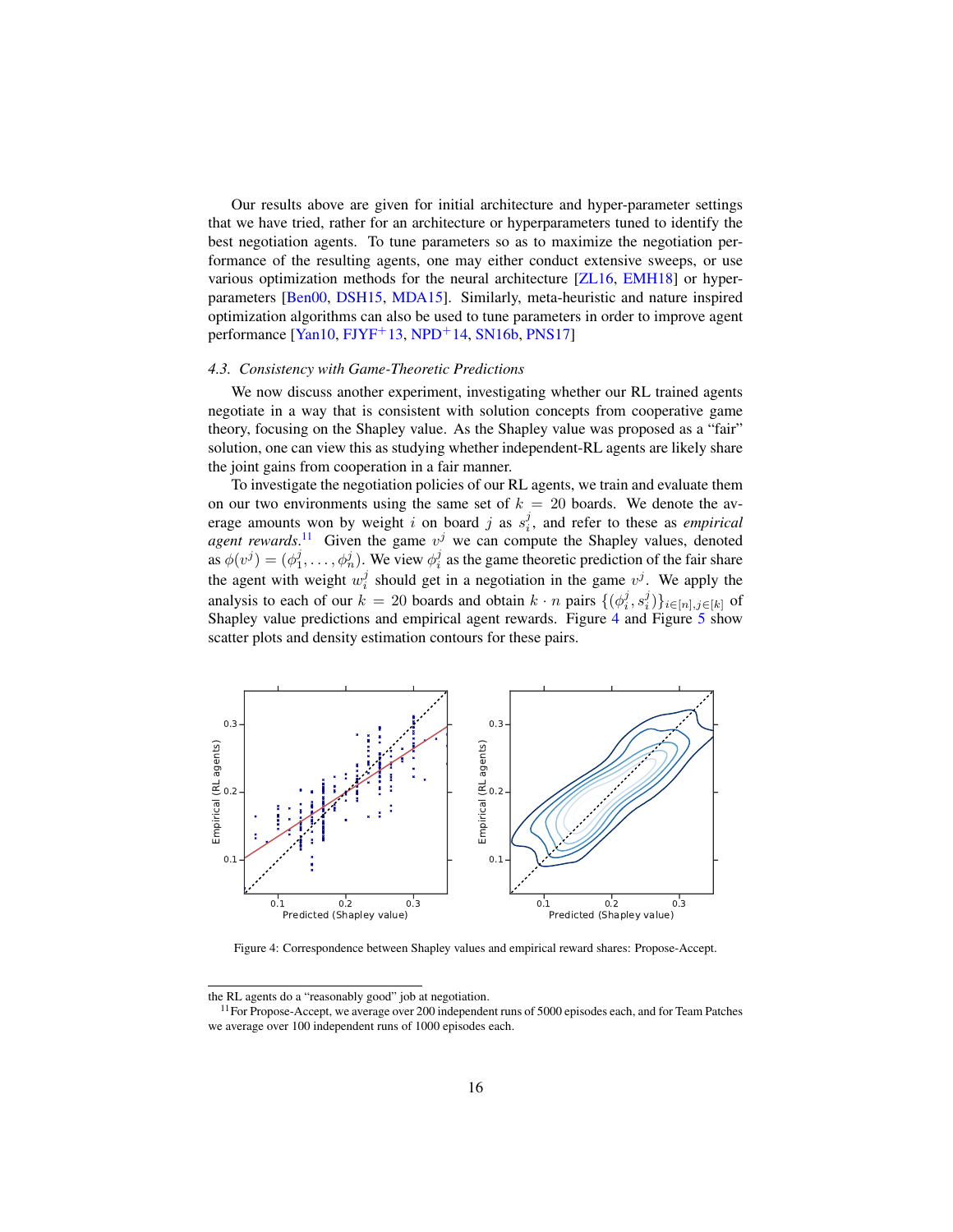Figure [4](#page-15-1) shows the correspondence between agent Shapley values and the empirical share of the rewards these agents achieved in the Propose-Accept environment (i.e. the pairs  $\{(\phi_i^j, s_i^j)\}_{i \in [n], j \in [k]}$ ). On the left side of the figure we show a scatter plot, where the x-axis location of each point relates to the fair share prediction using the Shapley value, and the y-axis is the empirical reward share of the RL co-trained agents. We include  $y = x$  (black dashed) to show the reward our agents would receive if they exactly matched the predictions, as well as a trend line (in red). On the right side of the figure we show the corresponding density-estimation contours, highlighting where most of the probability mass lies.

<span id="page-16-0"></span>

Figure 5: Correspondence between Shapley values and empirical reward shares: Team Patches.

Figure [5](#page-16-0) shows the correspondence between agent Shapley values and the empirical share of the rewards these agents in the Team-Patches environment (equivalent to Figure [4](#page-15-1) which analyzed the Propose-Accept environment). Again, the left hand side shows a scatter plot, and the right hand side shows the corresponding densityestimation contours.

Our results, depicted in Figure [4](#page-15-1) and Figure [5,](#page-16-0) indicate a strong correlation between the Shapley value based predictions and the empirical gains of our independent RL trained negotiator agents. We see that the majority of the mass occurs in close proximity to the line  $y = x$ , indicating a good fit between the game theoretic prediction and the point to which our RL agents converge. RL agents exhibit a stronger deviation from the game theoretic "fair" reward on the boards where there are players with significantly more power or significantly less power than others, i.e. boards where there is a high inequality in Shapley values. In these boards, "strong" players (according to the Shapley value) do get a higher share than "weak" players, but not to the extent predicted; for these rare boards, the empirical allocation of reward achieved by the RLagents is more equal than predicted by the Shapley value. Section [4.3.1](#page-17-0) examines how weight and power inequality affect the correspondence between the Shapley value and the outcomes achieved by RL agents, and Section [4.5](#page-19-0) investigates potential reasons for the deviation from the Shapley value based predictions.

Our results show independent RL negotiation agents empirically achieve rewards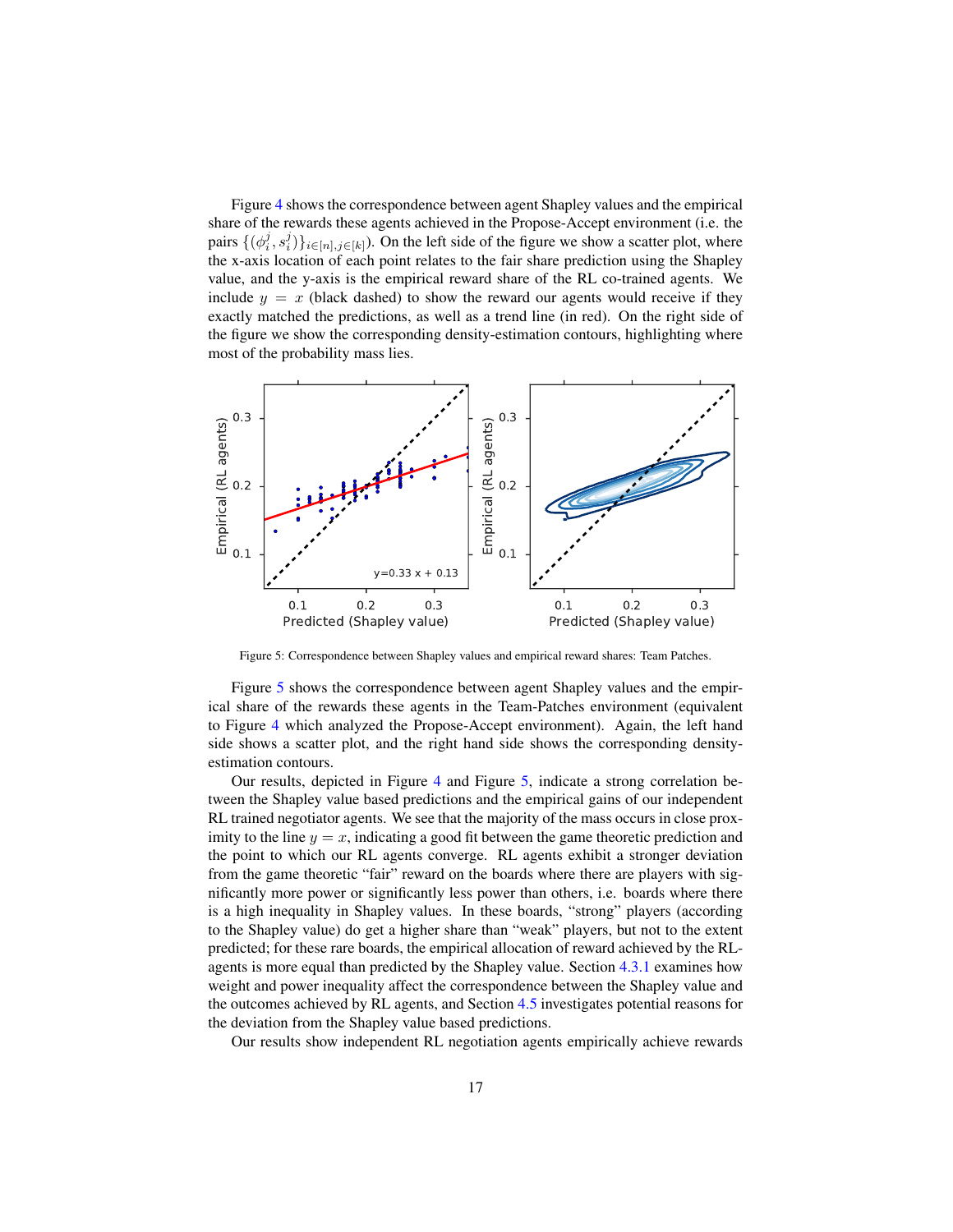that are consistent with the outcomes predicted by the Shapley value from cooperative game theory. Notably, this consistency extends to our spatial negotiation environment even with its different negotiation protocol and spatial interactions.

# <span id="page-17-0"></span>*4.3.1. The Impact of Weight and Power Inequality on the Correspondence with the Shapley Value*

Section [4.3](#page-15-2) discussed the correspondence between the outcomes achieved by RL agents and the Shapley value from cooperative game theory, indicating that deviations occur mostly in boards where some agents have a particularly weak or particularly strong negotiation position, as measured by the Shapley value. The board distribution  $D$  that we have there used ruled-out boards where all agents have identical weights (resulting in identical power). To better understand the impact of weight inequality on the agents' negotiation position, we now extend that analysis, showing that having a lower weight variance in the board distribution leads to a higher correspondence between the Shapley value and the empirical gains of RL agents.

We examine an alternative board distribution, D', which does not rule-out equalweight boards (the remaining weight sampling procedure was identical to the original distribution  $D$ ). We generated a new train set and test set of boards from  $D'$ . The sampled weights under D had a standard deviation of  $STD_D = 1.65$  whereas the standard deviation of weights under  $D'$  was  $STD_{D'} = 1.1$ . We repeated the analysis of Section [4.3](#page-15-2) for these reduced variance boards, resulting in Figure [6.](#page-17-1)

<span id="page-17-1"></span>

Figure 6: Shapley Correspondence on Boards With Reduced Variance (Propose-Accept Environment).

Figure [6](#page-17-1) shows that the mass is much more concentrated around the area with equal Shapley values (points with  $x \approx 0.2$ ), where the outcome achieved by RL agents is also very close to the same value (i.e.  $y \approx 0.2$ ). As the Figure shows, this results in having a stronger correspondence between the outcome obtained by RL agents and the Shapley value. In other words, high inequality in agent power (negotiation position) results in a larger discrepancy between the Shapley value and outcomes that RL agents arrive at.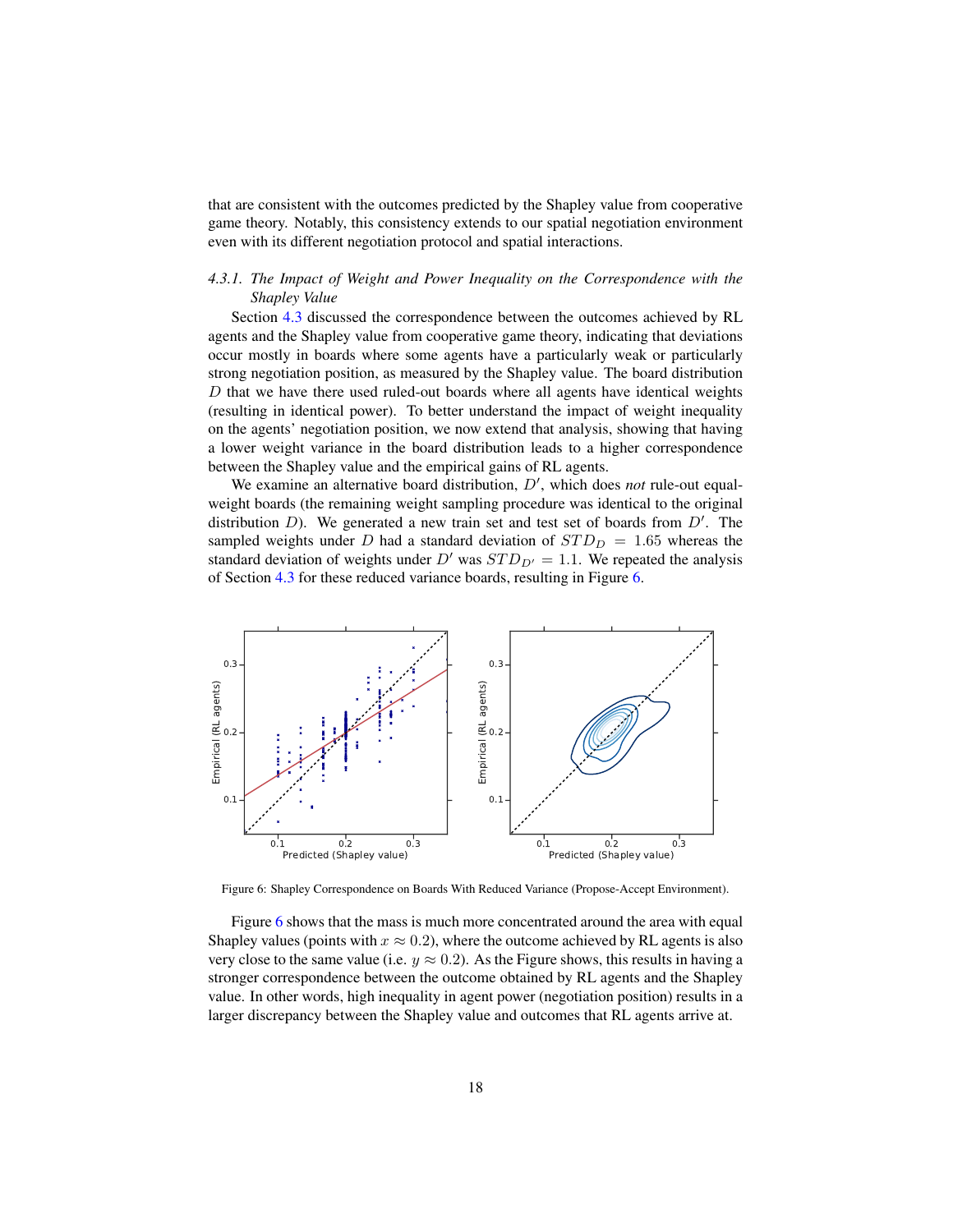## *4.4. Influence of spatial perturbations*

As the Team Patches environment is a spatial one, we can examine how spatial aspects, that are abstracted away in the underlying cooperative game, affect negotiation outcomes. How does changing the spatial structure of the environment influence the "power" of agents? Can we reduce the share of the total reward received by the "most powerful" agent (with the highest weight)? We note that such factors are not taken into account in the underlying cooperative game, which only considers which agent teams are successful, as captured by the weights in the underlying game.

Our spatial Team Patches environment is a  $15 \times 15$  grid-world where each entity has an assigned color. The agents observe this world from their own perspective, as shown in Figure  $7(a)$  $7(a)$ , and also observe the weights and demands of every other agent, as well as their own index. We consider two patches and vary the starting position of the maximal weight agent. We measure how the agent's share of the total reward changes as we incrementally change its starting position from directly touching a patch to being far away from the average patch location, while every other agent always starts relatively close to the nearest patch. More precisely, we change the original Team-Patches configuration in two ways:

- 1. We set the total number of patches in the world to 2 (red and blue).
- 2. We modify the starting position of the agent with the highest weight, investigating how this spatial perturbation influences their share of the total reward.

In Figure  $7(b)$  $7(b)$  we visualize this with a full view of the environment where the white agent is moved between squares 0 and 10, corresponding to being  $N$  steps away from the nearest patch in  $L^1$  distance.

<span id="page-18-0"></span>

(a) Example agent visual observation, from the perspective of the white agent (centered).



(b) Visualization at the start of an episode for the spatial perturbations experiment.

Figure 7: Team Patches – (a) Example RGB observation an agent receives in an episode. The white square is the observing agent (centered). Other agents are observed as maroon, cyan, purple, and navy, patches as red, green, and blue, and the environment's border is observed as gray. In addition to these observations, the agent also receives its index as a one-hot vector of size number of players, the weights of all agents, and their current demands. (b) Visualization of spatial perturbations where the agent with the highest weight is initialized at 0 to N squares from the nearest patch.

Figure [8](#page-19-1) shows how the average share of the total reward of an agent changes as its starting position changes from being close to a patch and far from a patch (contrasting the outcome with that reached in the original, unperturbed, configuration).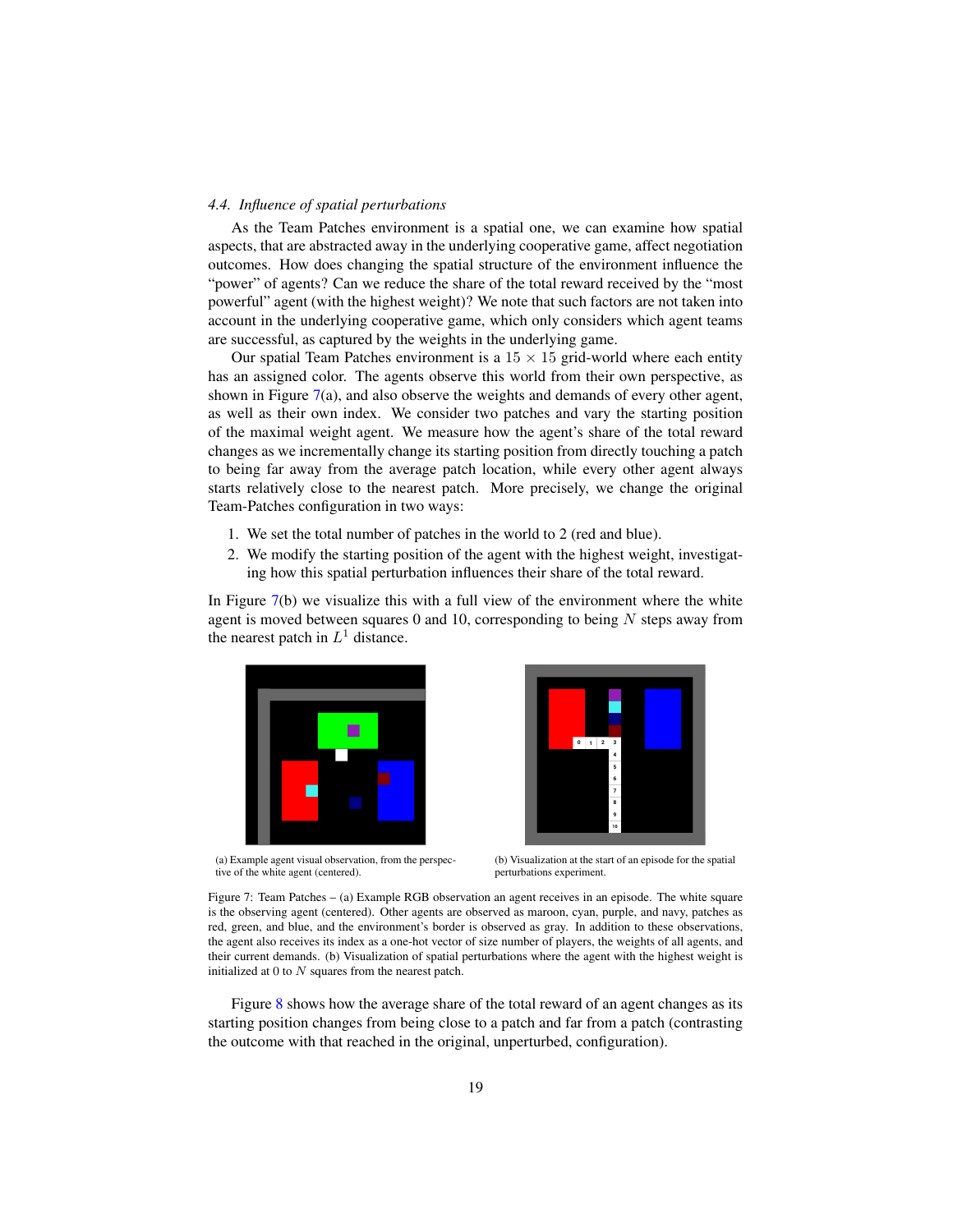<span id="page-19-1"></span>

Figure 8: Influence of spatial changes (perturbed, blue) versus no changes (unperturbed, red) on the highestweighted agent's reward.

As Figure [8](#page-19-1) shows, when the highest-weight agent is closer to the patch than the other agents, it can start negotiating a team earlier, and due to its high weight it can demand a high reward. However, as we move the agent further away, it takes longer for the agent to reach a patch, so the other (weaker) agents have more time to form a team; thus, its share of the reward significantly drops. <sup>[12](#page-19-2)</sup>

The results of the above experiment highlight how an RL based simulation can allow us to investigate the impact of spatial factors that are abstracted away in the underlying cooperative game. Specifically, this experiment shows that giving agents ample time to negotiate gives them a negotiation edge over the competition.

# <span id="page-19-0"></span>*4.5. Why do RL Agents Deviate From the Shapley Value?*

Section [4.3](#page-15-2) shows that while for most boards our RL agents do indeed converge to an outcome that approximates the Shapley value, there is a deviation on boards where some players have particularly strong or particularly weak negotiation positions (Shapley values). Multiple factors may contribute to this. One potential factor relates to the *representational capacity* of the RL agents; computing the Shapley value in a weighted voting game is an NP-hard problem [\[EGGW09\]](#page-32-8), so perhaps such a function cannot be easily induced with a neural network. Even if a neural network can compute the negotiation position in the underlying weighted voting game, we may still have an optimization error; RL agents optimize for their individual reward when negotiating under a specific protocol, and it might be difficult to express a policy exactly fitting the Shapley value in the negotiation protocols we've selected. Finally, the deviation

<span id="page-19-2"></span><sup>&</sup>lt;sup>12</sup>These results also hold when shortening the number of timesteps in the episode, which effectively gives the agents less time to negotiation, hence making negotiation more difficult.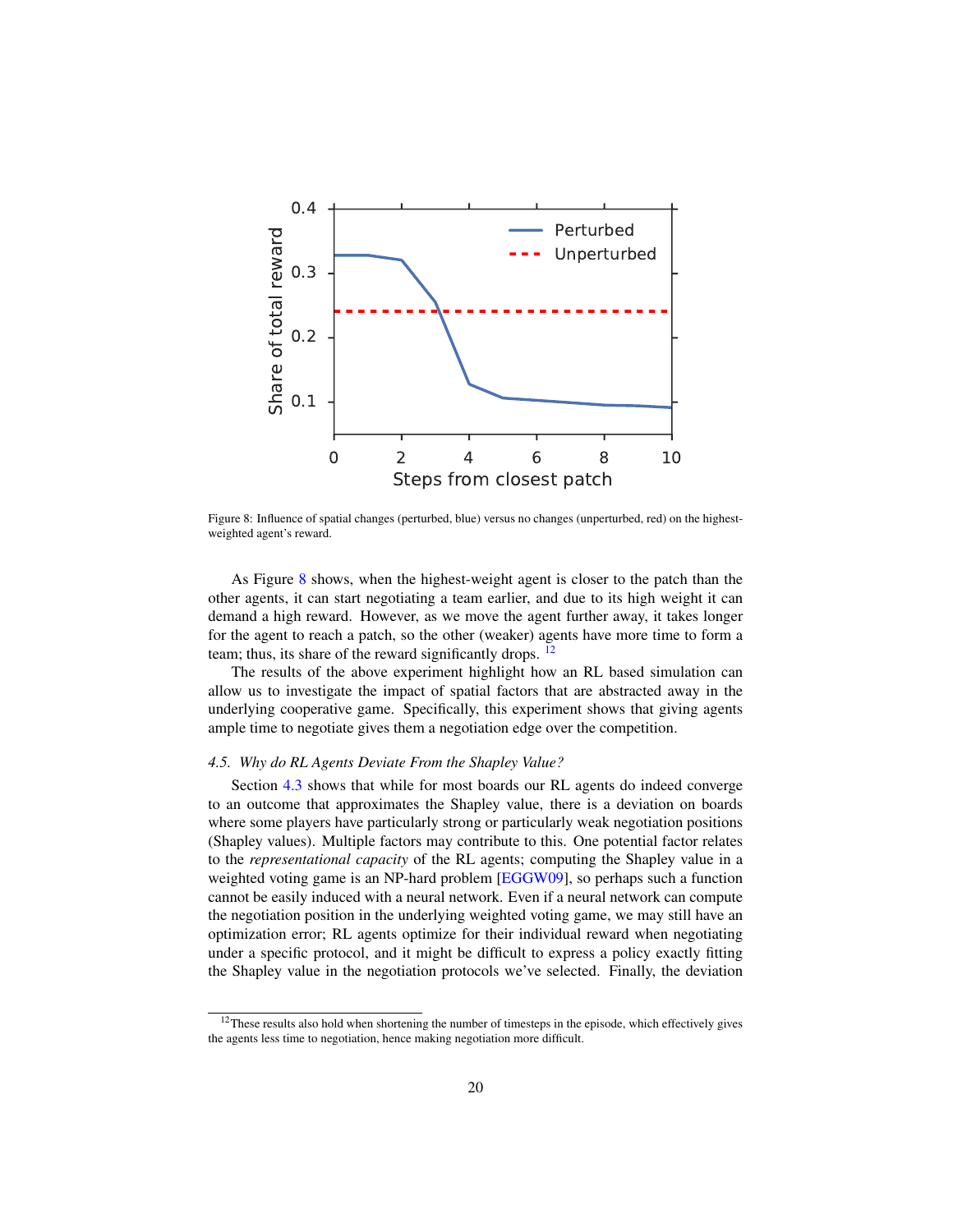might be caused by the *learning dynamics* of independent RL agents; the highly nonstationary environment induced by agents learning at the same time may lead agents to agreements deviating from the cooperative game theoretic predictions.

We show that a neural network can approximate the Shapley value under supervised learning (i.e. when it does not need to consider the environment resulting from a specific negotiation protocol). We train a model to take the parameters of a weighted voting game (i.e. agent weights and the threshold), and output the Shapley values of each player. We generate 3, 000 *unique* boards from the same distribution with Gaussian weights used for the experiments in Section [4.3,](#page-15-2) and apply a train/test partition (80%/20% of the data). We then fit a simple 3-layer MLP with 20 hidden units (smaller than used in the RL agents), minimizing the mean-squared error loss between the model's predictions and the Shapley values. The results of this are shown in Figure [9.](#page-20-0)

<span id="page-20-0"></span>

Figure 9: Prediction of the Shapley values from the game weights and threshold using supervised learning.

We find that the MLP generalizes to unseen boards, and better matches the game theoretic predictions of the Shapley value.

#### *4.5.1. Letting Agents Observe their Negotiation Position*

In the discussion above, we suggested several potential reasons for the empirical gains of our RL agents deviating from the Shapley value. As Figure [9](#page-20-0) indicates, given a direct supervision signal (boards labeled with the Shapley values), a small neural net can approximate the Shapley value very well. Our RL agents have a more challenging task for two reasons: (1) They have to take into account not only their negotiating position but also protocol details. (2) Their RL supervision is weaker: they only know how successful a whole sequence of actions was, and not the "correct" action they should have taken at every timestep.

Our conclusion from Figure [9](#page-20-0) is that at least the basic supervised learning task can be accomplished with a small neural network, so the agent's network has the capacity required to estimate their raw negotiating power, abstracting away protocol details. We now show that even when given the Shapley values in the underlying game, RL agents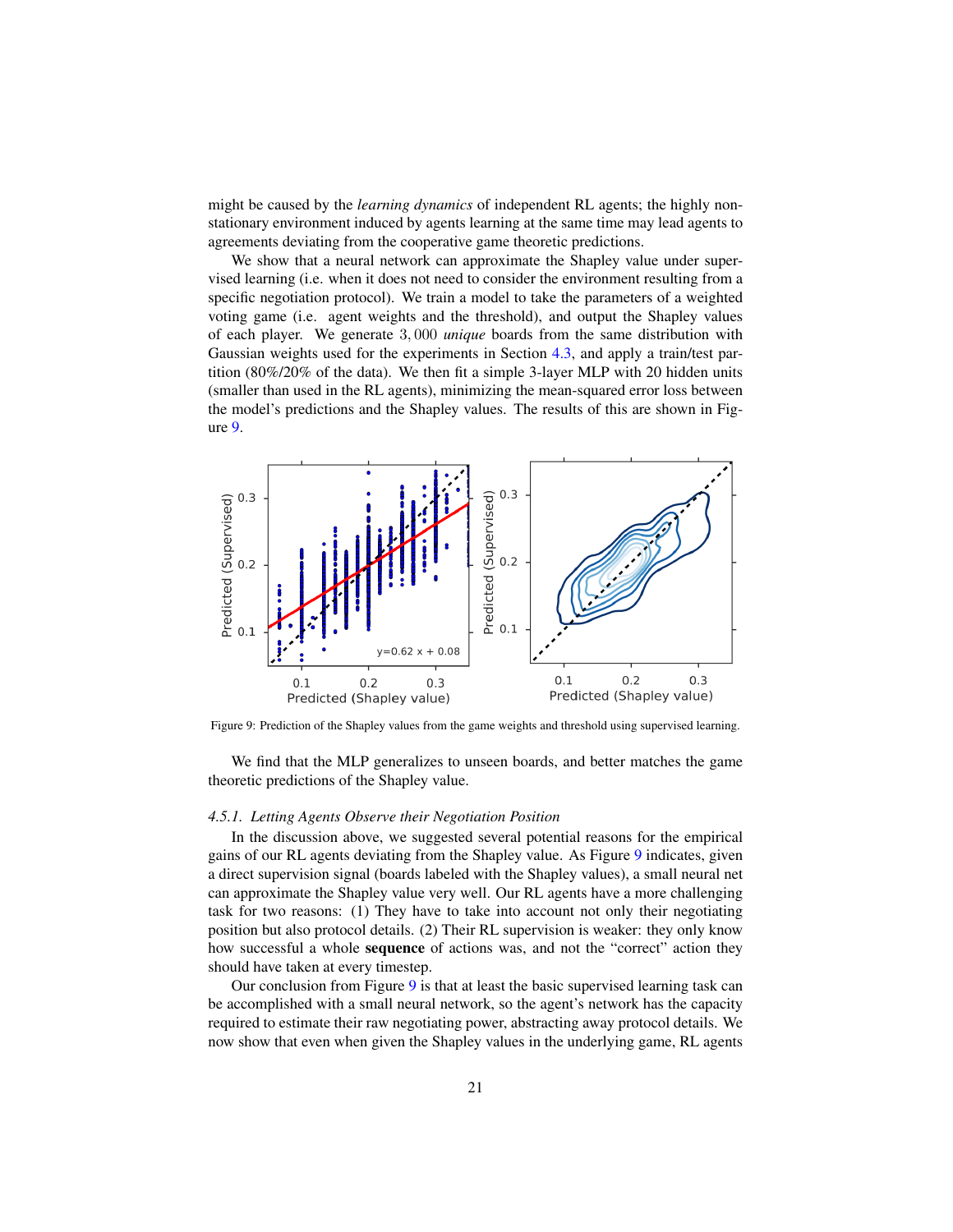reach outcomes that may deviate from the Shapley value. We use an experimental setup that is identical to that used to produce Figure [4,](#page-15-1) except we provide the Shapley values of all the agents as a part of the observations in every state (we refer to this a Shapley-Aware Propose-Accept environment). The outcome of the experiment is shown in Figure [10.](#page-21-1)

<span id="page-21-1"></span>

Figure 10: Shapley-Aware Propose-Accept

Figure [10](#page-21-1) shows the same pattern as Figure [4.](#page-15-1) The deviation from game theoretic predictions thus stems not from being unable to identify the "high-level" negotiation position of agents, but rather from the RL procedure we applied; RL agents attempt to maximize their own share of the gains (rather than for obtaining their "fair" share of the gains, as captured by the Shapley value), and are forced to deal with a the need to find strong *policies* taking into account the specific negotiation protocol (under a non-stationary environment, where their peers constantly adapt their behavior). We believe that this experiment gives some evidence that the deviation from the Shapley value does not stem from the RL agents' inability to determine their relative negotiation power; The RL agents either do not manage to find a strong policy under the specific negotiation protocol, or converge on an outcome different from the Shapley value due to having a non-stationary environment with independent learners.

# <span id="page-21-0"></span>*4.6. On the Relation Between the Shapley Value and Nash Equilibria in Our Negotiation Environments*

In Section [1](#page-0-0) we presented our approach, which is based on investigating how agents can negotiate team formation through a *cooperative* game theoretic prism. The key solution concept we have applied in this work is the Shapley value, which we used as a measure of agent power in cooperative games (see Section [2.1.2\)](#page-4-1).

A cooperative game relates to a competition between groups of players (which are referred to as "teams" or "coalitions"), typically in a setting where there is an external enforcement of cooperative behavior [\[CEW11\]](#page-31-1) (for instance, such enforcement can be due to contract law). In contrast, in non-cooperative games agreements have to be "selfenforcing", for instance due to credible threats (or sometimes, the analysis ignores the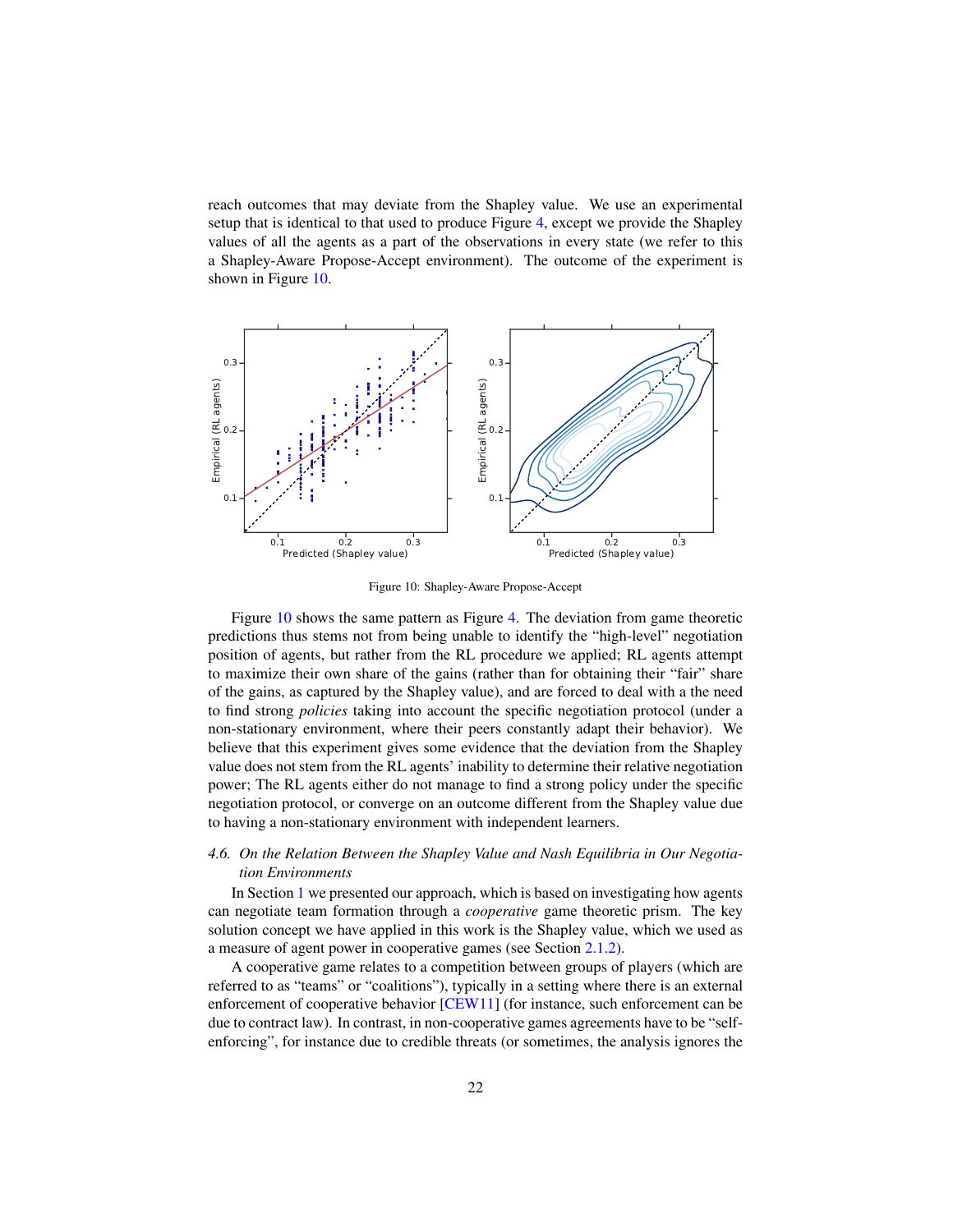forging of alliances altogether). In other words, the analysis of cooperative games is focused on making predictions regarding which *teams* will form, what *joint* actions the teams are likely to take, and how the payoffs would be allocated. Non-cooperative game theory, on the other hand, attempts to predict the actions that would be taken by *individual* players and the resulting *individual* utilities [\[OR94\]](#page-36-6), typically by examining Nash equilibria [\[Nas50\]](#page-36-11).

As discussed in Section [3,](#page-6-1) cooperative game theory only considers the structure, strategies and payoffs of teams (captured by a cooperative game based on a characteristic function), and *abstracts away* the specific mechanism the individual agents use to negotiate with one another. By defining a *specific* protocol through which agents negotiate, including the *actions* that individual agents may take, we can also view the setting as a *non-cooperative game*, and solve it using tools such as Nash equilibrium analysis. However, the predictions of the Nash equilibrium analysis would depend on the specific interaction protocol used. In Section [3.2](#page-7-1) we proposed two specific negotiation protocols, yielding the Propose-Accept environment [3.2.1](#page-8-0) and the Team Patches environment [3.2.2.](#page-8-1) As shown in Figure [1,](#page-7-0) though both environments may be based on the same underlying cooperative game (with the same characteristic function of a weighted voting game), they are two different Markov games. As we discuss in Section [3.1,](#page-6-2) solving for the Nash equilibrium of even a two-player unrepeated general sum game is computationally hard, being PPAD-complete [\[CD06\]](#page-31-8). We have thus used a multi-agent reinforcement learning for our analysis.

Despite the general computational hardness results, we have managed to solve for a Nash equilibrium of a simplified version of the Propose-Accept game, in the case where the time horizon of the game is fixed (i.e. there is a fixed number of rounds, rather than a certain probability of progressing to the next round). We briefly discuss this analysis, which is based on the application of a solution technique called backwards induction [\[OR94\]](#page-36-6). We then empirically analyze our Propose-Accept environment, and show that the solutions predicted by this non-cooperative Nash equilibrium analysis are correlated with the Shapley value, though the two are not identical.

We consider the Propose-Accept environment with a weighted voting game  $[w_1, \ldots, w_n; q]$ and a total integer reward  $r$ , where the number of proposals is fixed to exactly  $T$  rounds (where all players know the number of rounds  $T$ ). We apply the principal of backwards induction, solving the game from the last timestep backwards towards the first round.

Suppose that we are now in the final round. Denote by t the number of *remaining* rounds, so we have  $t = 0$  remaining rounds. Suppose that a proposal has been made to player i, offering them a reward  $x > 0$ . Player i may accept the offer, giving them a reward of  $x > 0$  if all other proposees accept as well, or reject the proposal. In the case of a rejection, as this is the final round ( $t = 0$ ), the game would terminate with a reward of zero to all players. Hence, clearly the rational strategy for player  $i$  is to accept this proposal (even a small reward is preferable to zero reward). Let us denote the minimal (threshold) offer for a player i to accept an offer when there are t remaining rounds as  $a_i^t$ . The minimal non-zero integer reward is 1, so we can restate the above by saying that  $a_i^{t=0} = 1$  for any player *i*.

Now consider the proposer in this final round  $t = 0$ . If the proposer is player  $i = 1$ , they can choose any winning coalition (containing them), and any integral reward allocation. Given the previous argument, as this is the final round  $t = 0$ , any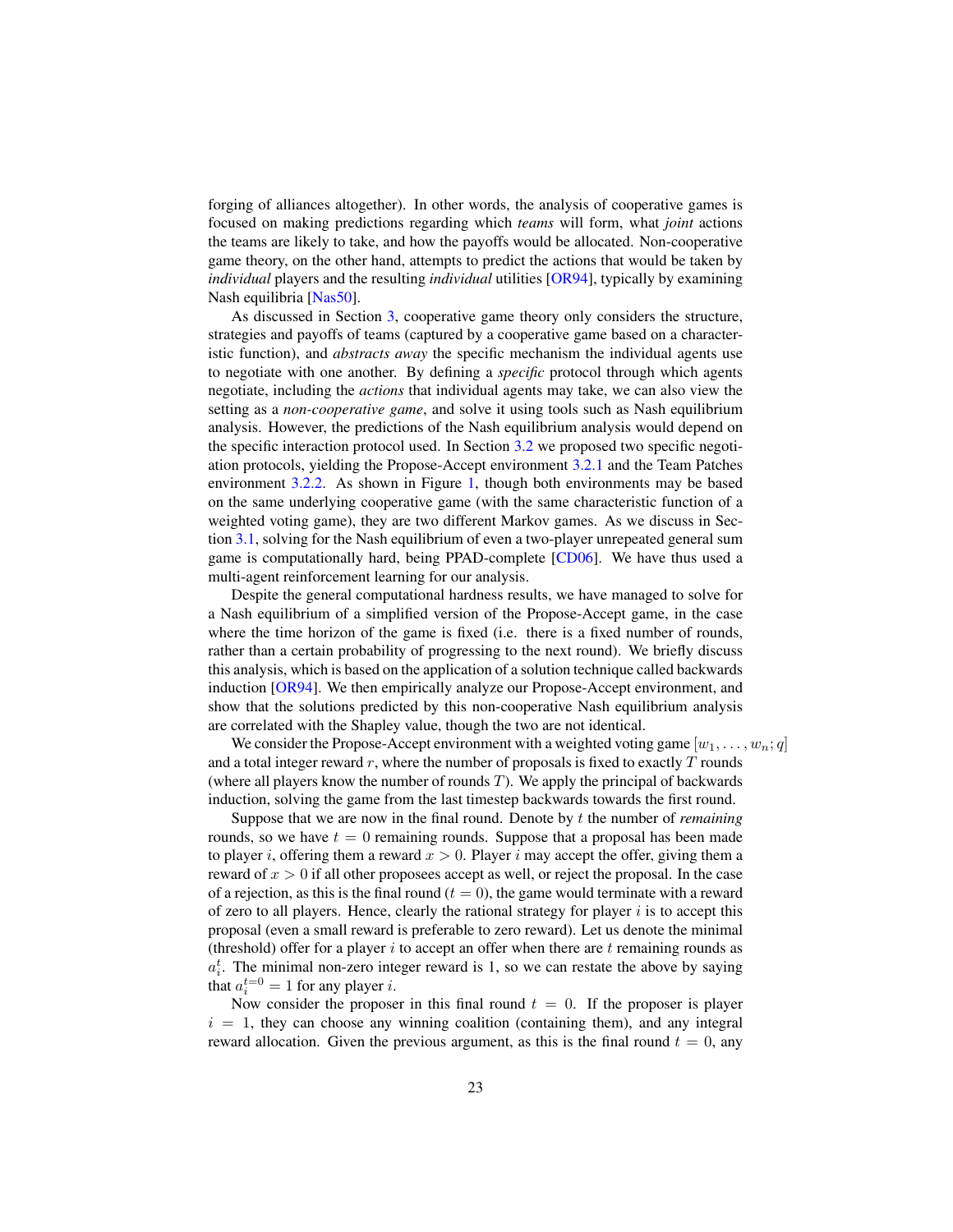player j offered a reward of at least  $a_j^{t=0} = 1$  would accept the offer. Knowing that any player j offered a reward of at least  $a_j^{t=0} = 1$  would take the offer, player  $i = 1$ would select some winning coalition C, give each other player  $j \in C \setminus \{i\}$  the minimal reward of  $a_j^{t=0} = 1$  and keep  $r - \sum_{j \in C \setminus \{i\}} a_j^t$  (offering any less than  $a_j^{t=0} = 1$  would mean j would reject the offer, but there is no point offering any more, as this would come out of the proposer's pocket). This offer would be accepted by the other players (again, due to the previous argument), and as a result player  $i = 1$  would achieve a reward of  $r - \sum_{j \in C \setminus \{i\}} a_j^t$ . <sup>[13](#page-23-0)</sup>

To maximize its utility  $r - \sum_{j \in C \setminus \{i\}} a_j^t$ , player i would select the coalition C that minimizes the payment to other players  $\sum_{j \in C \setminus \{i\}} a_j^t$ , subject to the constraint of having to choose a coalition that contains  $i$  and is winning (i.e. a coalition  $C$ such that  $\sum_{x \in C} w_x \ge q$ . Denote the winning coalitions that contain i as  $W_i =$  $\{C|i \in C, \sum_{x \in C} w_x \geq q\}$  (note  $W_i$  is a set of *coalitions*). Thus, at time t, the minimal payment *i* has to make to other players to guarantee acceptance is  $g_i^t$  =  $\min_{C \in W_i} \sum_{j \in C \setminus \{i\}} a_j^t$ . For a proposer i at time t, we denote the set of coalitions that result in this minimal outgoing payment as  $C_i^t = \{ C \in W_i | \sum_{j \in C \setminus \{i\}} a_j^t = g_i^t \}$ (i.e. at time t, if player i is a proposer they can select any coalition in  $C_i^t$  and any of these would maximize its utility). We denote the amount that player  $i$  would win when selected as the proposer at time t by  $d_i^t$ , which as per the discussion above is  $d_i^t = k - g_i^t$ .

We analyze the case where when a proposer i has multiple coalitions  $C_i^t$  it could propose that maximize its utility (i.e.  $|C_i^t| > 1$ ), they choose one of these coalitions to propose uniformly at random. By proposing a coalition in  $C_x \in C_i^t$ , player i makes a proposal that will be accepted (as each of proposee  $j \in C_x$  is offered its acceptance threshold  $a_j^t$ ), so players outside of this proposed coalition will gain zero (as the game terminates with an accepted proposal that does not include them). Suppose  $i$  is indeed the proposer at time t and that i has decided to propose the coalition  $C_x \in C_i^t$ , and consider how much a player  $j$  stands to gain due to this proposal, which we denote as  $S(C_x, j, i, t)$  (where i is the proposer,  $C_x$  is the proposed coalition, j is the target player, and t is the number of remaining rounds). For a player  $j \notin C_x$ , we have  $S(C_x, j, i, t) = 0$  as j is not in the proposed coalition. For a player  $j \in C$ , its utility depends on whether they are the proposer or one of the other players: as per the discussion above, a proposer  $i$  striving to maximize its share gives each other player in the proposed coalition the minimal amount causing them to accept, and keeps the remaining reward. Hence, if  $j \neq i$  we have  $S(C_x, j, i, t) = a_i^t$ , and if  $j = i$  we have  $S(C_x, j, i, t) = S(C_x, i, i, t) = d_i^t.$ 

The above discussion presents multiple variables,  $a_i^t$ ,  $g_i^t$ ,  $d_i^t$ ,  $C_i^t$ ,  $S(C_x, j, i, t)$  each only depending on other variables of timestep t. Further, given that  $a_i^{t=0} = 1$  as per the discussion above, we can compute all these variables for timestep  $t = 0$  (i.e. zero remaining game rounds). Hence, to compute all these variables for any timestep, we need only show how the variable  $a_i^t$  depends on the variables from the previous

<span id="page-23-0"></span><sup>&</sup>lt;sup>13</sup>For the final round  $t = 0$  we have  $r - \sum_{j \in C \setminus \{i\}} a_j^t = r - |C|$ , however we write the equations for a general round  $t$ ).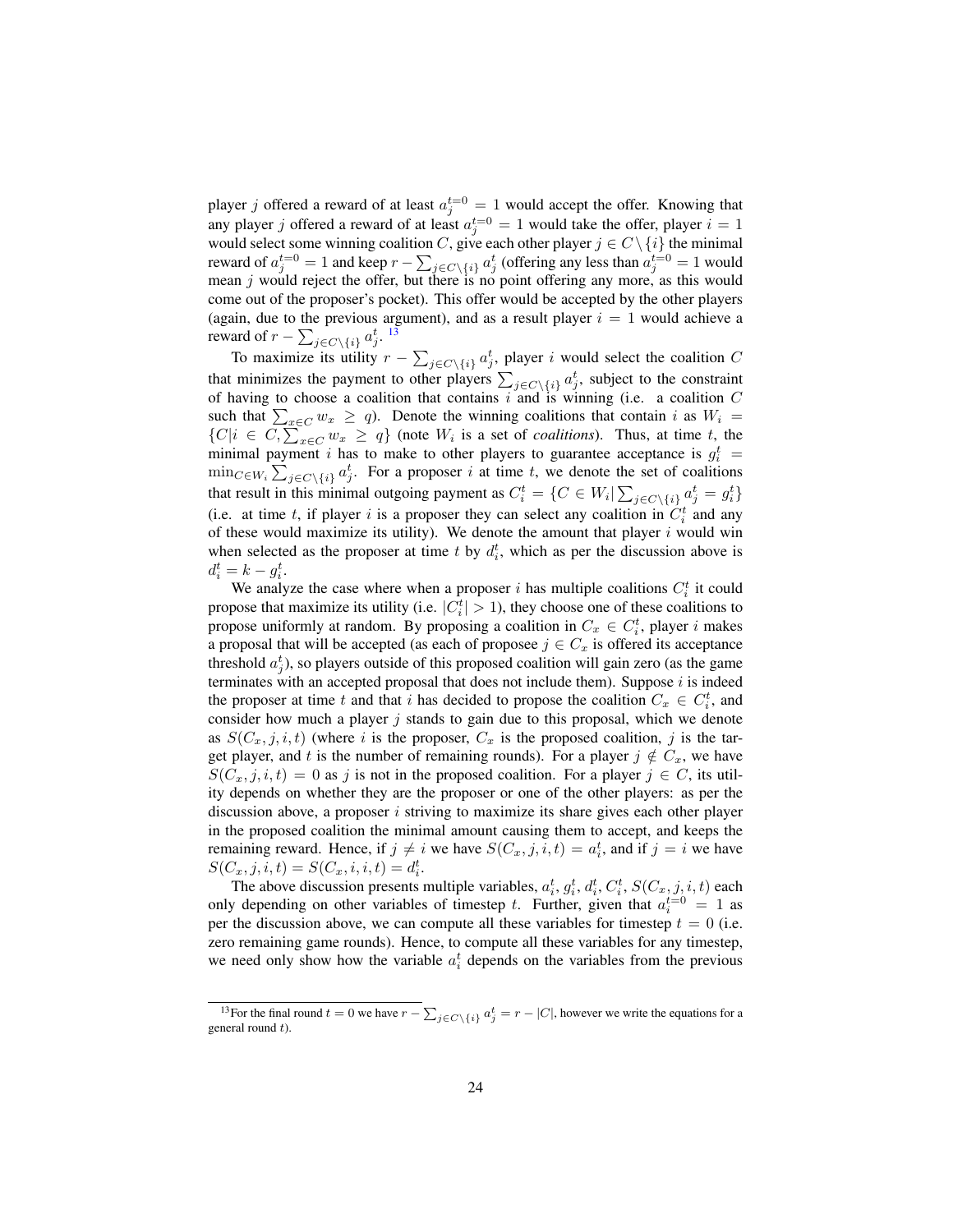timestep  $t - 1$ . Now consider player i who rejects an offer when the game has  $t > 0$ remaining rounds. In this case we proceed to the next round, and have only  $t - 1$ remaining rounds. With probability  $1/n$  player i will be chosen to be the proposer, in which case they stand to gain the proposer's utility  $d_i^{t-1}$ . Each of the other players  $j \neq i$  are also chosen with probability  $1/n$ , and when player j is selected to be the proposer they choose a coalition  $C_x$  out of the coalitions in  $C_j^{t-1}$  (with each coalition  $C_x$  having an equal probability of  $\frac{1}{|C_j^{t-1}|}$  to be chosen), which yields player *i* the utility  $S(C_x, j, i, t - 1)$ . A player i will accept an offer if it exceeds its expected payoff when rejecting and proceeding to the next round, and as proposals are integers, we obtain:

$$
a_i^t = 1 + \frac{1}{n} d_i^{t-1} + \sum_{j \neq i} \sum_{C_x \in C_j^{t-1}} \frac{1}{n \cdot |C_j^{t-1}|} S(C_x, j, i, t-1)
$$

The above recursion allows us to solve for the variables for any round  $t$ , and thus to solve for the Nash equilibrium of the game. We now illustrate this procedure using the game  $[w_1 = 0.4, w_2 = 0.4, w_3 = 0.2, w_4 = 0.2, w_5 = 0.2; q = 1]$  with a fixed integer reward of  $r = 20$  and a fixed number of rounds  $T = 3$  (where each round includes both a propose phase and an accept/reject phase). Consider the last round  $t = 0$ . As this is the last round, any player would accept any non-zero offer. Hence,  $a_i^{t=0} = 1$  for any player i. If player 1 is the proposer, they can select any winning coalition containing them, offer  $a_i^{t=0} = 1$  to all other members of the coalition and keep the rest. Given the weights, we note that the set of winning coalitions containing player 1 are  $W_1 = \{ \{1, 2, 3\}, \{1, 2, 4\}, \{1, 2, 5\}, \{1, 3, 4, 5\} \}$ . Although  $\{1, 3, 4, 5\} \in W_1$  is a winning coalition containing 1, this coalition requires player 1 to pay each of  $\{3, 4, 5\}$  their threshold offer  $a_3^{t=0} = a_4^{t=0} = a_5^{t=0} = 1$ , which results in a total payment of  $\sum_{j \in \{3,4,5\}} a_j^{t=0} = 3$ . In contrast, the coalition  $\{1,2,3\}$ is a winning coalition containing player P 1, but requires player 1 to pay others less:  $j \in \{2,3\}$   $a_j^{t=0} = 2$ . Examining all the coalitions in  $W_1$  we observe that the coalitions  $\{\{1, 2, 3\}, \{1, 2, 4\}, \{1, 2, 5\}\}\$ all require player 1 to make an equal payment of 2 to others, hence  $C_1^{t=0} = \{\{1, 2, 3\}, \{1, 2, 4\}, \{1, 2, 5\}\}\$  and  $g_i^{t=0} = 2$ . Hence, if player 1 is the proposer in the final round, it is going to choose one of these coalitions in  $C_1^{t=0}$ (uniformly at random), offer each of the remaining players a payment of  $a_1^{t=0} = 1$ (for all these coalitions there are two players beyond player 1, so the total payment is  $g_1^{t=0} = 2$ ), and retain the remaining reward of  $k-2$ , so  $d_1^{t=0} = k - g_1^{t=0} = 20-2 = 18$ . In the case where the coalition  $C_x = \{1,2,3\}$  is proposed by player 1 (which occurs with probability  $\frac{1}{|C_1^{t=0}|} = \frac{1}{3}$ ), player 1 would keep  $d_1^{t=0}$ , and give each of  $C_x \setminus \{1\} = \{2, 3\}$  their threshold  $a_2^{t=0} = a_3^{t=0} = 1$ , and keep the reminder  $d_1^{t=0} = 18$ . Thus,  $S(C_x, 1, 1, 0) = 18$  and  $S(C_x, 2, 1, 0) = S(C_x, 3, 1, 0) = 1$  (and for any  $j \notin \{1, 2, 3\}$  we have  $S(C_x, j, 1, 0) = 0$ ). Similarly, we can compute  $S(C_y, j, i, 0)$ for any winning coalition  $C_y$ , and any players i, j. Following this, for any player i we can compute  $a_i^{t=1}$ , its minimal offer to accept for the round just before the final round (i.e. when there is  $t = 1$  round remaining); we can then compute the remaining variables for timestep  $t = 1$  ( $g_i^{t=1}$ ,  $d_i^{t=1}$ ,  $C_i^{t=1}$ , and  $S(C_x, j, i, t = 1)$ ), and so on. Eventually, using this dynamic programming approach we can compute the variables for the first round of the game  $t = T - 1$ .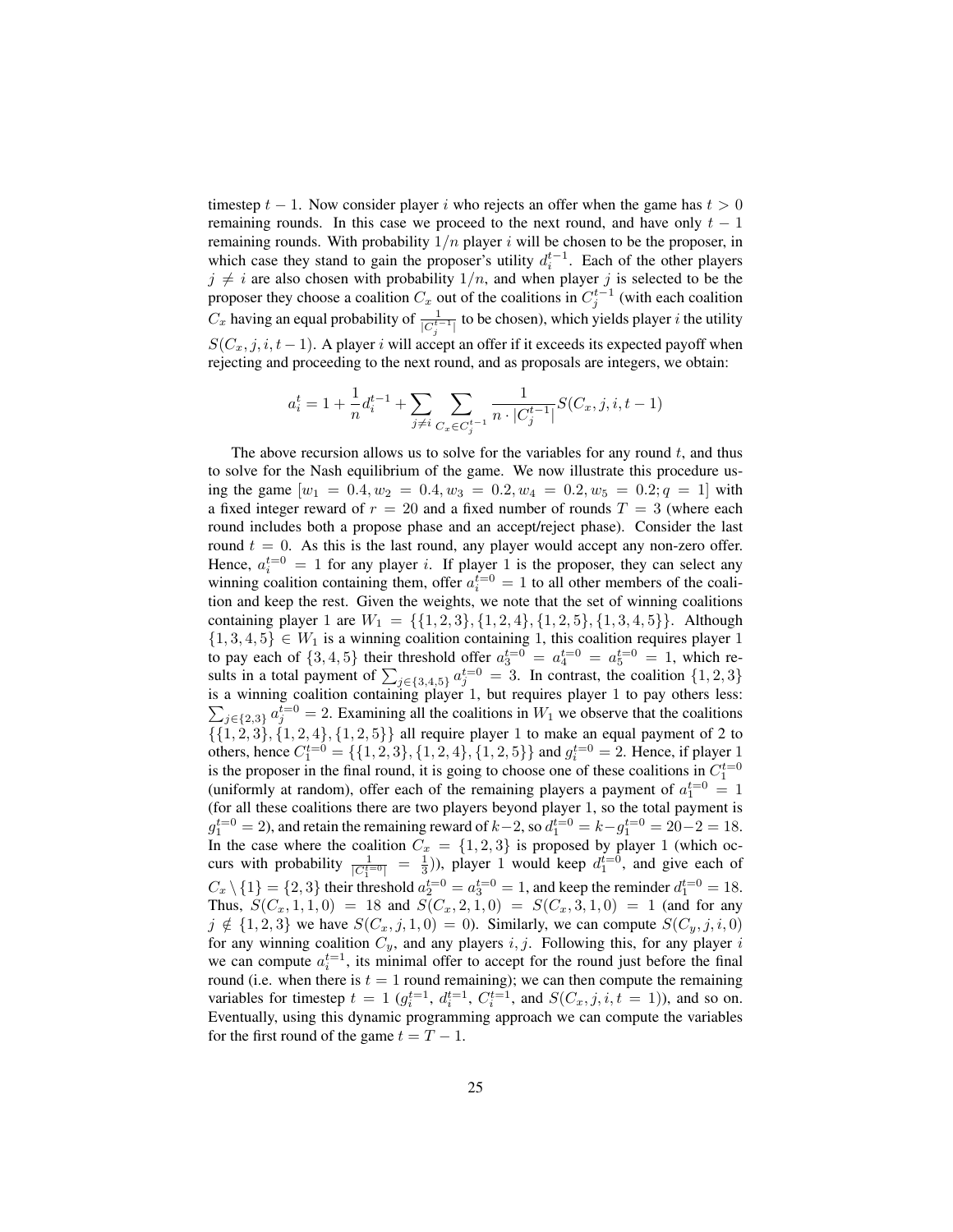Our propose-accept environment selects the proposer at the first timestep uniformly at random. We note that the formula for  $a_i^{t=T-1}$  computes the minimal offer player i should *accept* at time  $t = T - 1$  by adding one (the minimal integer increase) to their expected utility (with the expectation taken over the identity of the proposer), so player's *i* expected utility in this game is  $a_i^{t=T-1} - 1$ . To determine the expected utility of a player  $i$  in a game with  $T$  rounds, we can examine the acceptance threshold of that player  $a_i^{t=T-1}$ . This is the minimal integer offer strictly exceeding the expected payoff of the player in the beginning of the round after which there are  $T - 1$  additional rounds (i.e. a total of  $T$  rounds). The expected utility of the player in a game with  $T$ rounds is thus  $v_i^T = a_i^{t=T-1} - 1$ . Applying the above computation for the game  $[w_1 =$  $0.4, w_2 = 0.4, w_3 = 0.2, w_4 = 0.2, w_5 = 0.2; q = 1$  we have the following player utilities  $v_1^{t=10} = v_2^{t=10} = 6.29$  and  $v_3^{t=10} = v_4^{t=10} = v_5^{t=10} = 2.473$ . In our example we have used a value of  $r = 20$ , so  $\sum_{i=1}^{5} v_i^{\overline{t}=10} = 20$ . Renormalizing the values (setting  $u_i^{t=10} = \frac{v_i^{t=10}}{\sum_j v_j^{t=10}}$ ), we get  $u_1^{t=10} = u_2^{t=10} = 0.315$  and  $u_3^{t=10} = u_4^{t=10} = 0$  $u_5^{t=10} = 0.124$ . The Shapley values for this game are  $\phi_1 = \phi_2 = 0.3$  and  $\phi_3 = \phi_4 =$  $\phi_5 = 13.333$ . Hence, in this case, the Shapley values in the underlying cooperative correlate are close to the Nash equilibrium values computed for the respective proposeaccept environment (with a  $T = 10$  rounds). We note that, even when considering only the propose-accept protocol, the Nash equilibrium depends on the specific number of rounds chosen (i.e. when computing the backwards induction solution for a different number of rounds, we get different player utilities).

We now turn to investigate the correspondence between the Shapley values of the underlying game, and the Nash equilibrium for the team formation game with the Propose-Accept protocol (as mentioned above, we can only do this in the specific case of this protocol and a fixed known number of rounds  $T$ ). We examine the same board distribution we used for our analysis in Section [4.3,](#page-15-2) and apply the process discussed above to compute the Nash equilibrium for the propose-accept game with  $T = 10$ rounds. Figure [11](#page-26-1) shows the correlation between the Shapley value in the underlying cooperative game and the Nash equilibrium solution compute through the backwards induction process discussed above. Each point in the figure on the left reflects a single player (weight) in one of the boards used in our analysis, with the x-axis reflecting the Shapley value of the player and the y-axis reflecting the proportion of the payoff that player receives under the Nash equilibrium. The same data is shown on the right side of Figure [11,](#page-26-1) in the form of density estimation contours.

As Figure [11](#page-26-1) indicates, the Shapley values of players in the underlying cooperative game are strongly correlated with the Nash equilibrium computed using backwards induction for the corresponding Propose-Accept game. Hence, the outcomes obtained under multi-agent reinforcement learning also correlate with the Nash equilibrium (both are strongly correlated with the Shapley value). A key advantage of using the Shapley value analysis is that it is based on cooperative game theory, and relies only on the underlying cooperative game. In other words, it does not rely on a specific negotiation protocol. We emphasize that we could only solve for the Nash equilibrium in the Propose-Accept environment and not the more elaborate Team-Patches environment (in this case, the only viable option is the Shapley based analysis). Finally, we note that generally multi-agent reinforcement learning may *not* converge to a Nash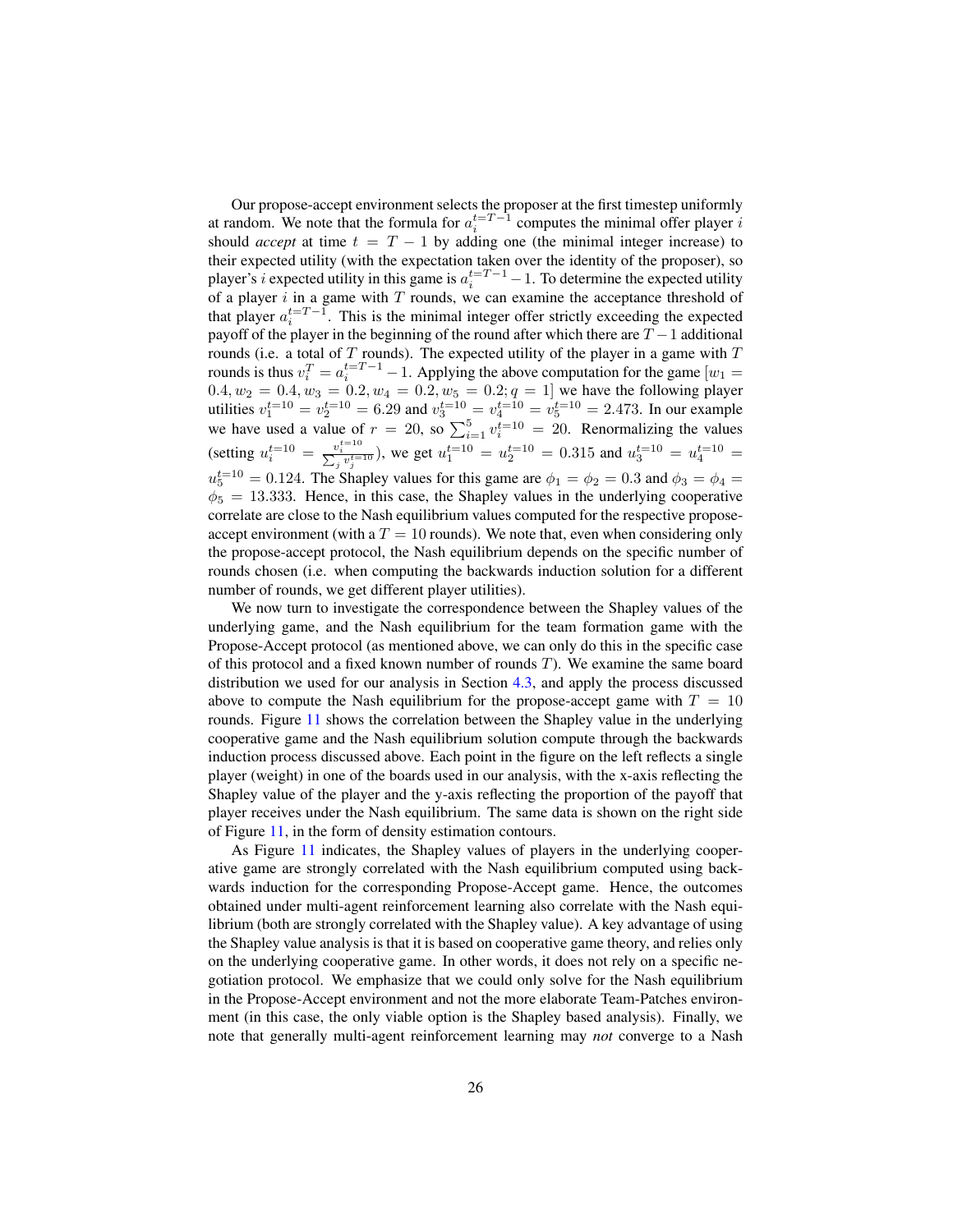<span id="page-26-1"></span>

Figure 11: Correlation between the Shapley value and proportional Nash equilibrium payoffs in Propose-Accept

<span id="page-26-0"></span>equilibrium solution [\[SPG03\]](#page-38-8).

#### 5. Conclusions, Limitations and Future Work

Team formation is an important problem for multi-agent systems, since many realworld tasks are impossible without the cooperation and coordination of multiple agents. The team formation problem is a hard one, since agents must both find appropriate collaborators and negotiate how to split the spoils of their team achievement. Although cooperative game theory has inspired many hand-crafted bots, these typically don't generalize across negotiation protocols, and can't easily be applied to temporally and spatially extended environments.

This work aims to contribute on multiple fronts. First, we introduced a scalable method for team-formation negotiation based on deep reinforcement learning which generalizes to new negotiation protocols and does not require human data. Second, we showed that negotiator agents derived by this method outperform simple handcrafted bots, and produce results consistent with cooperative game theory. Further, we applied our method to spatially and temporally extended team-formation negotiation environments, where solving for the equilibrium behavior is hard. Finally, we showed that our method makes sensible predictions about the effect of spacial changes on agent behavioral and negotiation outcomes.

We used the Shapley value from *cooperative* game theory to examine likely outcomes in the underlying weighted voting game. The Propose-Accept environment and the Team-Patches environment are both based on this underlying game, but define the possible actions agents can take and the outcomes for various action profiles (i.e. they employ a specific negotiation protocol). Thus, they can be viewed as a *non-cooperative* (Markov) game.

For such setting, one can also examine solution concepts from *non-cooperative* game theory, such as the Nash equilibrium [\[Nas50\]](#page-36-11). While in theory one could investigate the correspondence between the outcomes reached by RL agents and the Nash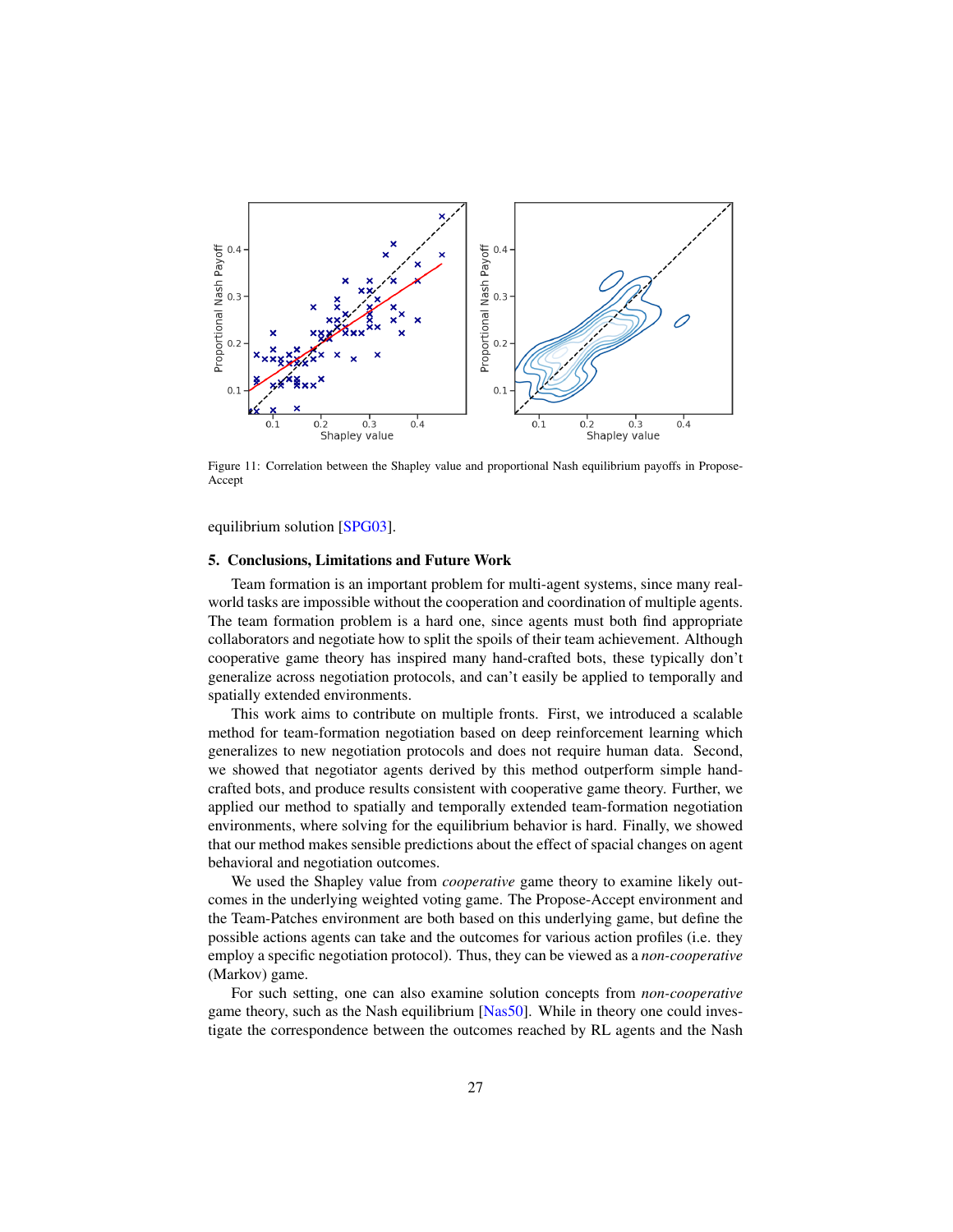equilibrium in the game, computing the equilibrium for many negotiation games is generally intractable. The Markov game formulation for either the Propose-Accept and Team-Patches games is an n-player general-sum extensive-form games (with the Propose-Accept environment being an infinitely-repeated game), in which it is computationally hard to compute an equilibrium. Even the very restricted case of an unrepeated two-player general-sum game is "hopelessly impractical to solve exactly" [\[SLB09,](#page-37-9) Section 4.3], being PPAD-complete [\[CD06\]](#page-31-8). While we have managed to show how to compute a Nash equilibrium in the very restricted case of the Propose-Accept protocol with a fixed time-horizon, doing so for many other protocols is very likely intractable. Hence, generally one can only apply cooperative game theoretic solutions (such as the Shapley value), and compare them to the behaviour of RL agents.

Our existing method has some limitations. The key difficulty in our framework is relying on multi-agent reinforcement learning, which has large computational costs even for very restricted domains such as our simple environments [\[SPG03,](#page-38-8) [BV00\]](#page-30-11). This might make our solution difficult to scale-up to environments where the environment simulation itself is computationally demanding. Further, as we discussed in Section [4.1.1,](#page-11-0) multi-agent reinforcement learning may not converge at all, and even when it does it may exhibit a different behavior from game theoretic solutions  $[BBDS<sup>+</sup>08$  $[BBDS<sup>+</sup>08$ ,  $LZG+17$  $LZG+17$ ].

This work opens up a new avenue of research applying deep learning to teamformation negotiation tasks. In particular, it would be interesting to analyze how team formation dynamics affect emergent language in reinforcement learning agents, naturally extending earlier work on cooperation and emerging communication  $[CLL^+18b,$  $[CLL^+18b,$ [LPB16\]](#page-35-11). Indeed, it has been suggested that the human ability to negotiate and form teams was critical in the evolution of language [\[TK18\]](#page-38-12).

One might also consider creating tasks that interpolate between the fully cooperative game-theoretic setting and the purely non-cooperative one. Fundamentally, binding contracts are managed by dynamic institutions, whose behavior is also determined by learning. In principle, we could extend our method to this hierarchical case, perhaps along the lines of [\[Gre06\]](#page-32-11). Perhaps such an analysis would even have implications for the social and political sciences.

# References

- <span id="page-27-1"></span><span id="page-27-0"></span>[ABEP11] Haris Aziz, Yoram Bachrach, Edith Elkind, and Mike Paterson. Falsename manipulations in weighted voting games. *Journal of Artificial Intelligence Research*, 40:57–93, 2011.
	- [ABH10] Haris Aziz, Felix Brandt, and Paul Harrenstein. Monotone cooperative games and their threshold versions. In *Proceedings of the 9th International Conference on Autonomous Agents and Multiagent Systems: volume 1-Volume 1*, pages 1107–1114. International Foundation for Autonomous Agents and Multiagent Systems, 2010.
- <span id="page-27-2"></span>[ABK<sup>+</sup>11] Gur Aminadav, Yoram Bachrach, Konstantin Kosenko, Jeffrey S Rosenschein, and Yoav Wilf. Rebuilding the great pyramids: A method for identifying control relations in complex ownership structures. *Available at SSRN 1903941*, 2011.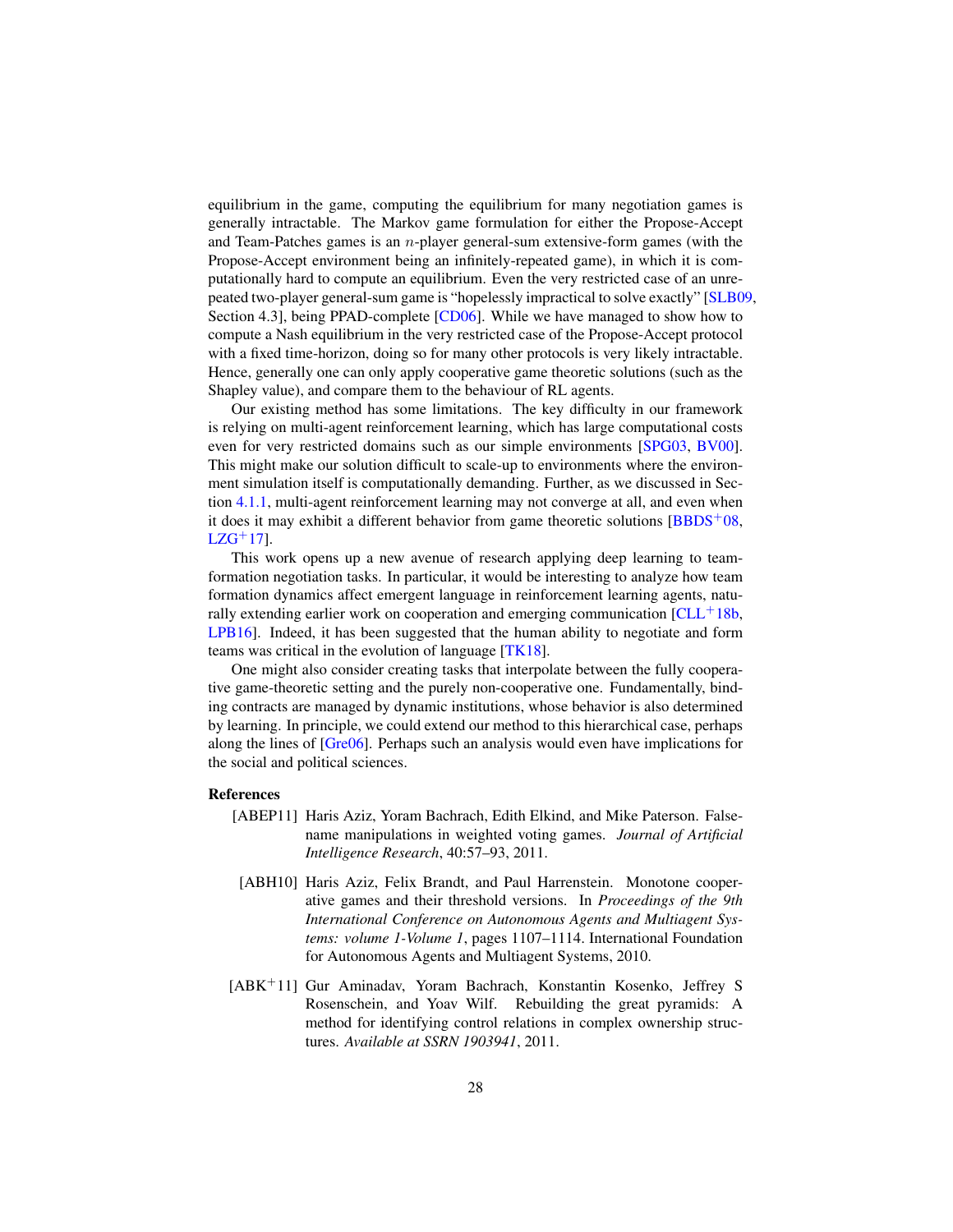- <span id="page-28-4"></span>[AFM09] Nir Andelman, Michal Feldman, and Yishay Mansour. Strong price of anarchy. *Games and Economic Behavior*, 65(2):289–317, 2009.
- <span id="page-28-3"></span>[AH92] Robert J Aumann and Sergiu Hart. *Handbook of game theory with economic applications*, volume 1. North-Holland Amsterdam, 1992.
- <span id="page-28-0"></span>[AKK08] Noa Agmon, Sarit Kraus, and Gal A Kaminka. Multi-robot perimeter patrol in adversarial settings. In *Robotics and Automation, 2008. ICRA 2008. IEEE International Conference on*, pages 2339–2345. IEEE, 2008.
- <span id="page-28-9"></span>[ALIZ10] Bo An, Victor Lesser, David Irwin, and Michael Zink. Automated negotiation with decommitment for dynamic resource allocation in cloud computing. In *Proceedings of the 9th International Conference on Autonomous Agents and Multiagent Systems: volume 1-Volume 1*, pages 981–988. International Foundation for Autonomous Agents and Multiagent Systems, 2010.
- <span id="page-28-5"></span>[ALPS09] Haris Aziz, Oded Lachish, Mike Paterson, and Rahul Savani. Power indices in spanning connectivity games. In *International Conference on Algorithmic Applications in Management*, pages 55–67. Springer, 2009.
	- [AM61] Robert J Aumann and Michael Maschler. *The bargaining set for cooperative games*. Princeton University, 1961.
- <span id="page-28-11"></span><span id="page-28-10"></span><span id="page-28-8"></span><span id="page-28-7"></span><span id="page-28-6"></span><span id="page-28-2"></span><span id="page-28-1"></span>[ANHMIH20] Saeed Abapour, Morteza Nazari-Heris, Behnam Mohammadi-Ivatloo, and Mehrdad Tarafdar Hagh. Game theory approaches for the solution of power system problems: a comprehensive review. *Archives of Computational Methods in Engineering*, 27(1):81–103, 2020.
	- [APS04] Samir Aknine, Suzanne Pinson, and Melvin F Shakun. An extended multi-agent negotiation protocol. *Autonomous Agents and Multi-Agent Systems*, 8(1):5–45, 2004.
	- [ARN94] G A. Rummery and Mahesan Niranjan. On-line q-learning using connectionist systems. 11 1994.
		- [AS15] Robert J Aumann and Lloyd S Shapley. *Values of non-atomic games*. Princeton University Press, 2015.
	- [Aum61] Robert J Aumann. The core of a cooperative game without side payments. *Transactions of the American Mathematical Society*, 98(3):539– 552, 1961.
	- [Aum75] Robert J Aumann. Values of markets with a continuum of traders. *Econometrica: Journal of the Econometric Society*, pages 611–646, 1975.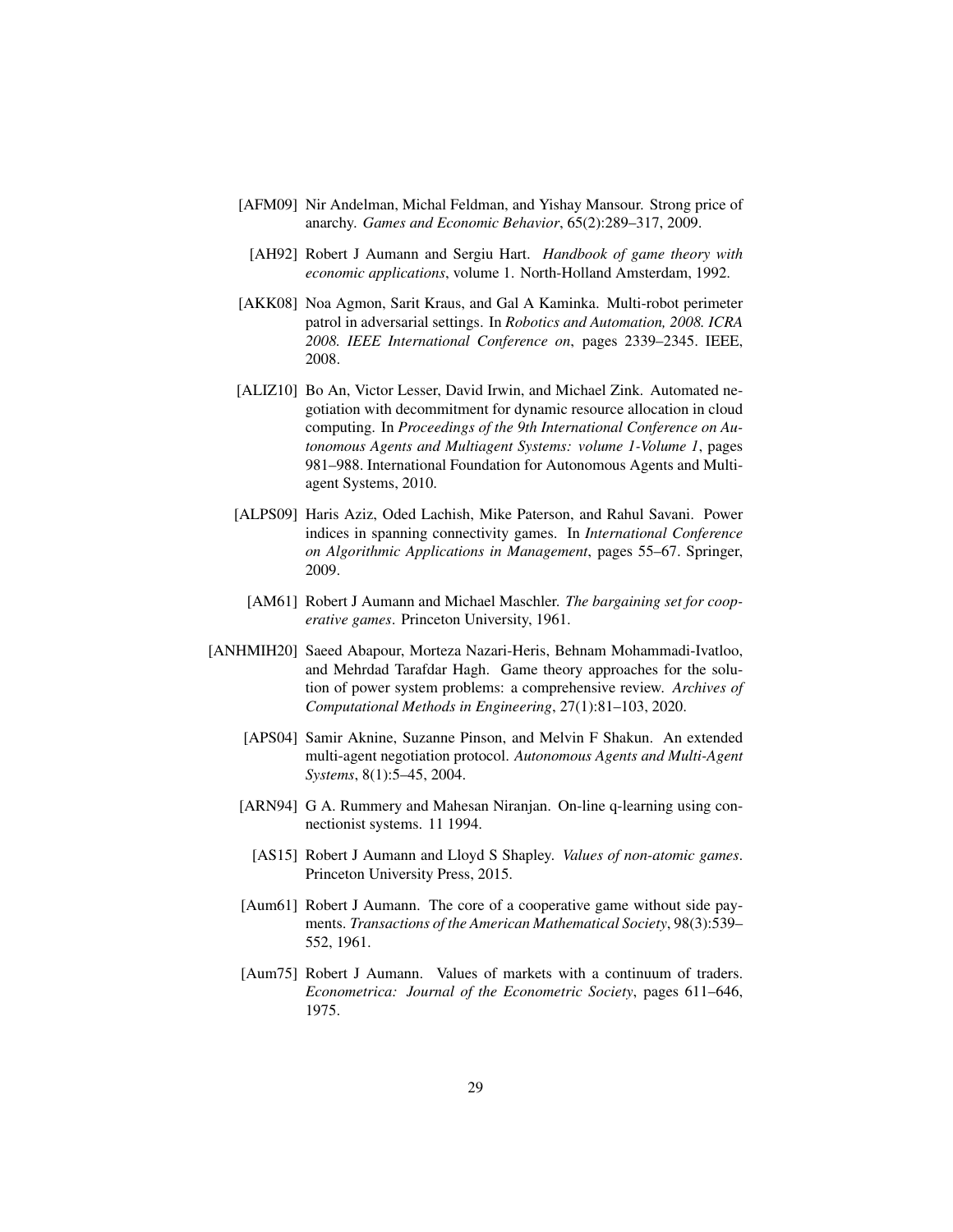- <span id="page-29-4"></span>[Bac10] Yoram Bachrach. Honor among thieves: collusion in multi-unit auctions. In *Proceedings of the 9th International Conference on Autonomous Agents and Multiagent Systems: volume 1-Volume 1*, pages 617–624, 2010.
- <span id="page-29-8"></span><span id="page-29-6"></span><span id="page-29-3"></span>[BBDS+08] Lucian Bu, Robert Babu, Bart De Schutter, et al. A comprehensive survey of multiagent reinforcement learning. *IEEE Transactions on Systems, Man, and Cybernetics, Part C (Applications and Reviews)*, 38(2):156–172, 2008.
	- [BBK14] Gideon Blocq, Yoram Bachrach, and Peter Key. The shared assignment game and applications to pricing in cloud computing. In *Proceedings of the 2014 international conference on Autonomous agents and multi-agent systems*, pages 605–612. International Foundation for Autonomous Agents and Multiagent Systems, 2014.
	- [BBL<sup>+</sup>19] Dylan Banarse, Yoram Bachrach, Siqi Liu, Guy Lever, Nicolas Heess, Chrisantha Fernando, Pushmeet Kohli, and Thore Graepel. The body is not a given: Joint agent policy learning and morphology evolution. In *Proceedings of the 18th International Conference on Autonomous Agents and MultiAgent Systems*, pages 1134–1142. International Foundation for Autonomous Agents and Multiagent Systems, 2019.
		- [Ben00] Yoshua Bengio. Gradient-based optimization of hyperparameters. *Neural computation*, 12(8):1889–1900, 2000.
		- [BG03] Samuel Bowles and Herbert Gintis. Origins of human cooperation. *Genetic and cultural evolution of cooperation*, 2003:429–43, 2003.
	- [BGIZ02] D. Bernstein, R. Givan, N. Immerman, and S. Zilberstein. The complexity of decentralized control of markov decision processes, 2002.
- <span id="page-29-10"></span><span id="page-29-7"></span><span id="page-29-2"></span><span id="page-29-0"></span>[BGK<sup>+</sup>12] Yoram Bachrach, Thore Graepel, Gjergji Kasneci, Michal Kosinski, and Jurgen Van Gael. Crowd iq: aggregating opinions to boost performance. In *Proceedings of the 11th International Conference on Autonomous Agents and Multiagent Systems-Volume 1*, pages 535–542, 2012.
- <span id="page-29-9"></span>[BHJ<sup>+</sup>12] Tim Baarslag, Koen Hindriks, Catholijn Jonker, Sarit Kraus, and Raz Lin. The first automated negotiating agents competition (anac 2010). In *New Trends in agent-based complex automated negotiations*, pages 113–135. Springer, 2012.
	- [BI64] John F Banzhaf III. Weighted voting doesn't work: A mathematical analysis. *Rutgers L. Rev.*, 19:317, 1964.
- <span id="page-29-5"></span><span id="page-29-1"></span>[BKG11] Yoram Bachrach, Pushmeet Kohli, and Thore Graepel. Rip-off: playing the cooperative negotiation game. In *The 10th International Conference on Autonomous Agents and Multiagent Systems-Volume 3*,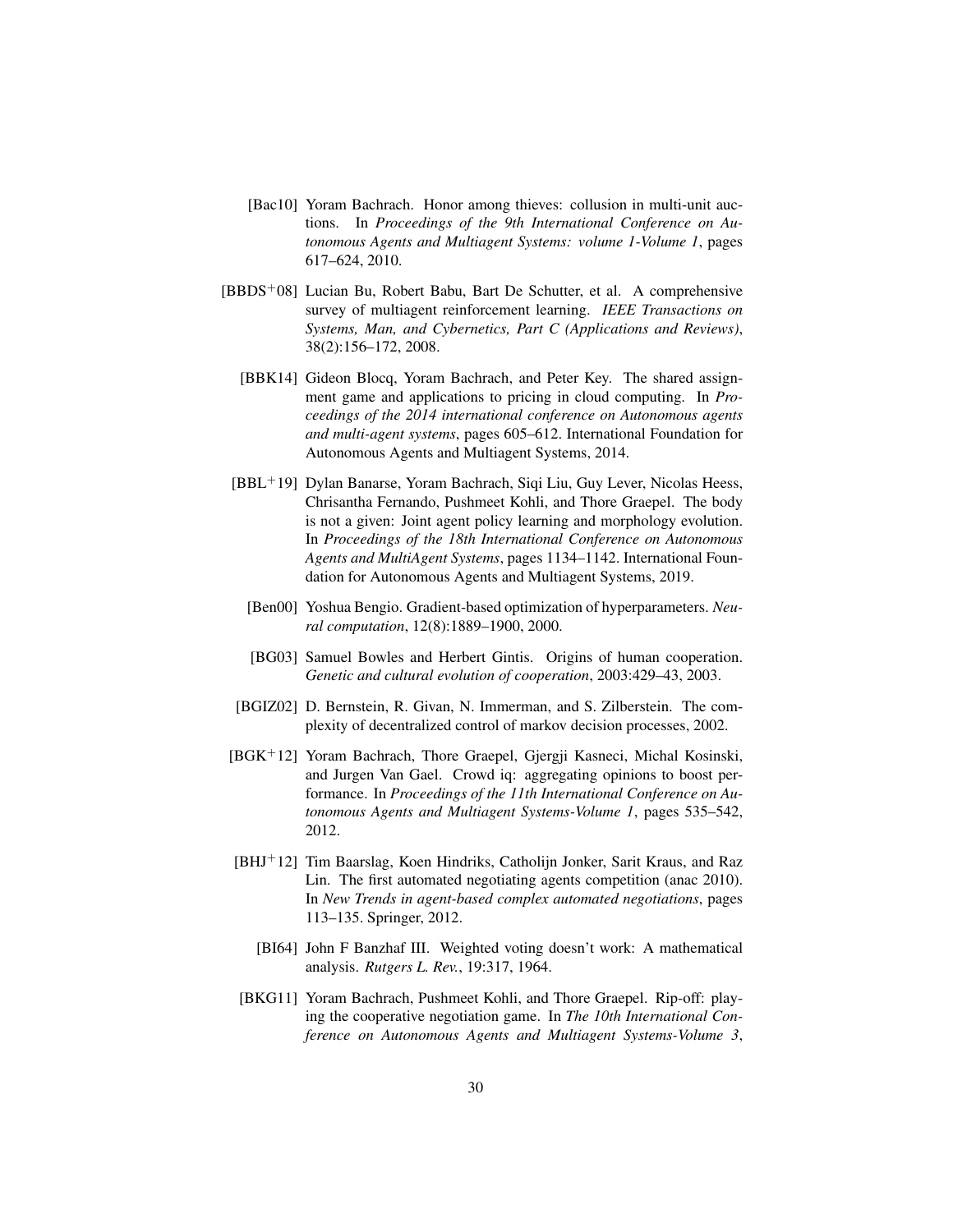pages 1179–1180. International Foundation for Autonomous Agents and Multiagent Systems, 2011.

- <span id="page-30-10"></span><span id="page-30-7"></span><span id="page-30-6"></span><span id="page-30-3"></span><span id="page-30-2"></span>[BMFT12] Yoram Bachrach, Reshef Meir, Michal Feldman, and Moshe Tennenholtz. Solving cooperative reliability games. *arXiv preprint arXiv:1202.3700*, 2012.
	- [Bow05] Michael Bowling. Convergence and no-regret in multiagent learning. In *Advances in neural information processing systems*, pages 209–216, 2005.
	- [BP10] Yoram Bachrach and Ely Porat. Path disruption games. In *Proceedings of the 9th International Conference on Autonomous Agents and Multiagent Systems: volume 1-Volume 1*, pages 1123–1130, 2010.
	- [BPR13] Yoram Bachrach, David C Parkes, and Jeffrey S Rosenschein. Computing cooperative solution concepts in coalitional skill games. *Artificial Intelligence*, 204:1–21, 2013.
	- [BR09] Yoram Bachrach and Jeffrey S Rosenschein. Power in threshold network flow games. *Autonomous Agents and Multi-Agent Systems*, 18(1):106, 2009.
	- [Bra07] Adam Brandenburger. Cooperative game theory. *Teaching Materials at New York University*, 2007.
	- [Bro51] George W Brown. Iterative solution of games by fictitious play. *Activity analysis of production and allocation*, 13(1):374–376, 1951.
	- [BRP08] Yoram Bachrach, Jeffrey S Rosenschein, and Ely Porat. Power and stability in connectivity games. In *Proceedings of the 7th international joint conference on Autonomous agents and multiagent systems-Volume 2*, pages 999–1006, 2008.
	- [BS13] Yoram Bachrach and Nisarg Shah. Reliability weighted voting games. In *International Symposium on Algorithmic Game Theory*, pages 38– 49. Springer, 2013.
- <span id="page-30-11"></span><span id="page-30-9"></span><span id="page-30-8"></span><span id="page-30-5"></span><span id="page-30-1"></span><span id="page-30-0"></span> $[BSTV14]$  Yoram Bachrach, Vasilis Syrgkanis, Éva Tardos, and Milan Vojnović. Strong price of anarchy, utility games and coalitional dynamics. In *International Symposium on Algorithmic Game Theory*, pages 218–230. Springer, 2014.
	- [BV00] Michael Bowling and Manuela Veloso. An analysis of stochastic game theory for multiagent reinforcement learning. Technical report, Carnegie-Mellon Univ Pittsburgh Pa School of Computer Science, 2000.
- <span id="page-30-4"></span>[BZK11] Yoram Bachrach, Morteza Zadimoghaddam, and Peter Key. A cooperative approach to collusion in auctions. *ACM SIGecom Exchanges*, 10(1):17–22, 2011.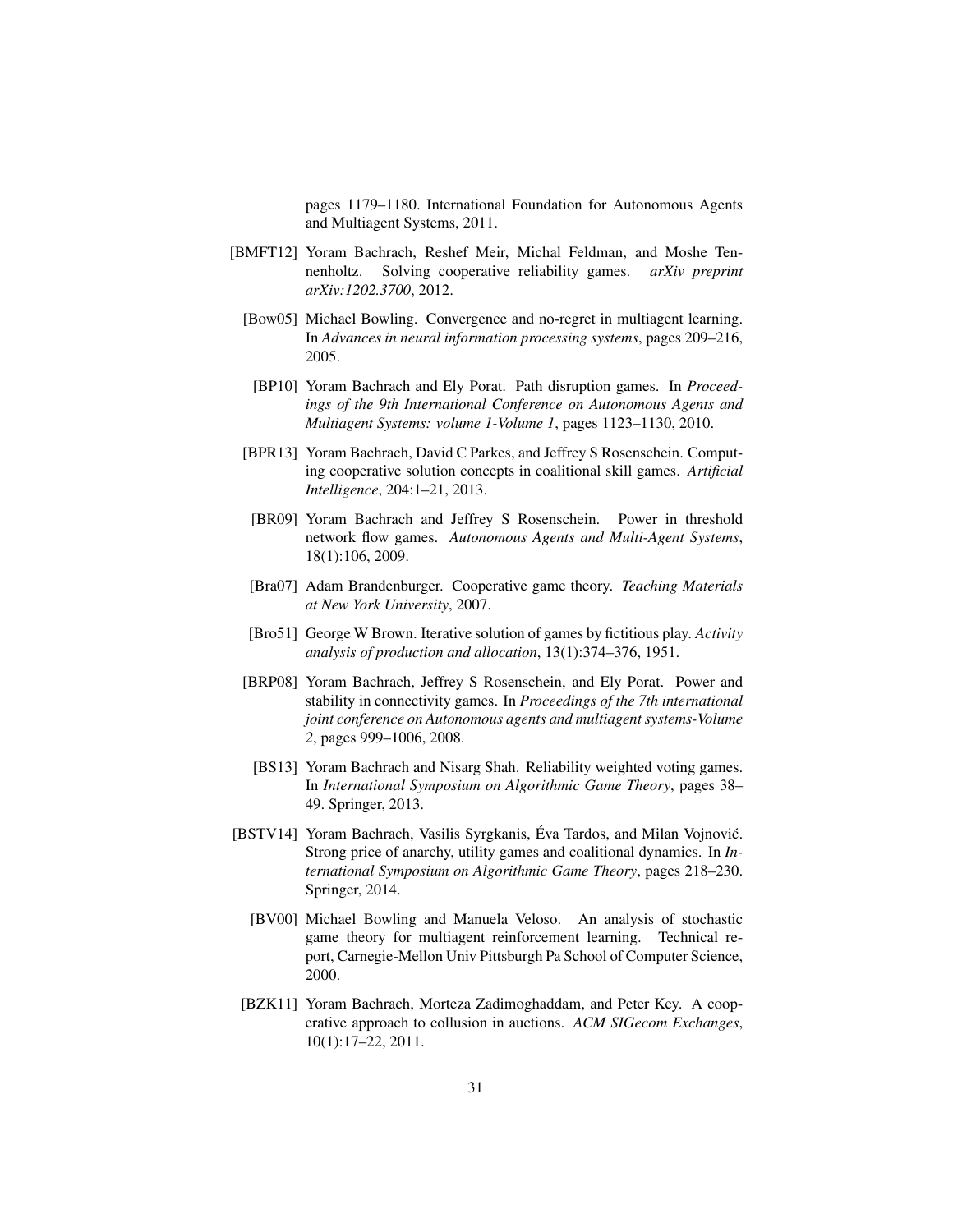- <span id="page-31-5"></span>[CB04] Georgios Chalkiadakis and Craig Boutilier. Bayesian reinforcement learning for coalition formation under uncertainty. In *Proceedings of the Third International Joint Conference on Autonomous Agents and Multiagent Systems, AAMAS 2004*, volume 3, pages 1090– 1097, 02 2004.
- <span id="page-31-8"></span>[CD06] Xi Chen and Xiaotie Deng. Settling the complexity of two-player nash equilibrium. In *Proceedings of the 47th Annual IEEE Symposium on Foundations of Computer Science*, pages 261–272, 2006.
- <span id="page-31-1"></span>[CEW11] Georgios Chalkiadakis, Edith Elkind, and Michael Wooldridge. Computational aspects of cooperative game theory. *Synthesis Lectures on Artificial Intelligence and Machine Learning*, 5(6):1–168, 2011.
- <span id="page-31-0"></span>[Chr16] Martin Christopher. *Logistics & supply chain management*. Pearson UK, 2016.
- <span id="page-31-4"></span> $[CLL+18a]$  Kris Cao, Angeliki Lazaridou, Marc Lanctot, Joel Z Leibo, Karl Tuyls, and Stephen Clark. Emergent communication through negotiation. *arXiv preprint arXiv:1804.03980*, 2018.
- <span id="page-31-11"></span><span id="page-31-10"></span><span id="page-31-9"></span><span id="page-31-7"></span><span id="page-31-6"></span><span id="page-31-3"></span><span id="page-31-2"></span>[CLL<sup>+</sup>18b] Kris Cao, Angeliki Lazaridou, Marc Lanctot, Joel Z. Leibo, Karl Tuyls, and Stephen Clark. Emergent communication through negotiation. *CoRR*, abs/1804.03980, 2018.
	- [CS04] Vincent Conitzer and Tuomas Sandholm. Computing shapley values, manipulating value division schemes, and checking core membership in multi-issue domains. In *AAAI*, volume 4, pages 219–225, 2004.
	- [CS07] Vincent Conitzer and Tuomas Sandholm. Awesome: A general multiagent learning algorithm that converges in self-play and learns a best response against stationary opponents. *Machine Learning*, 67(1-2):23– 43, 2007.
	- [DG03] Pradeep Dubey and John Geanakoplos. From nash to walras via shapley–shubik. *Journal of Mathematical Economics*, 39(5-6):391– 400, 2003.
	- [DS79] Pradeep Dubey and Lloyd S Shapley. Mathematical properties of the banzhaf power index. *Mathematics of Operations Research*, 4(2):99– 131, 1979.
	- [DSH15] Tobias Domhan, Jost Tobias Springenberg, and Frank Hutter. Speeding up automatic hyperparameter optimization of deep neural networks by extrapolation of learning curves. In *Twenty-Fourth International Joint Conference on Artificial Intelligence*, 2015.
	- [Dub75] Pradeep Dubey. On the uniqueness of the shapley value. *International Journal of Game Theory*, 4(3):131–139, 1975.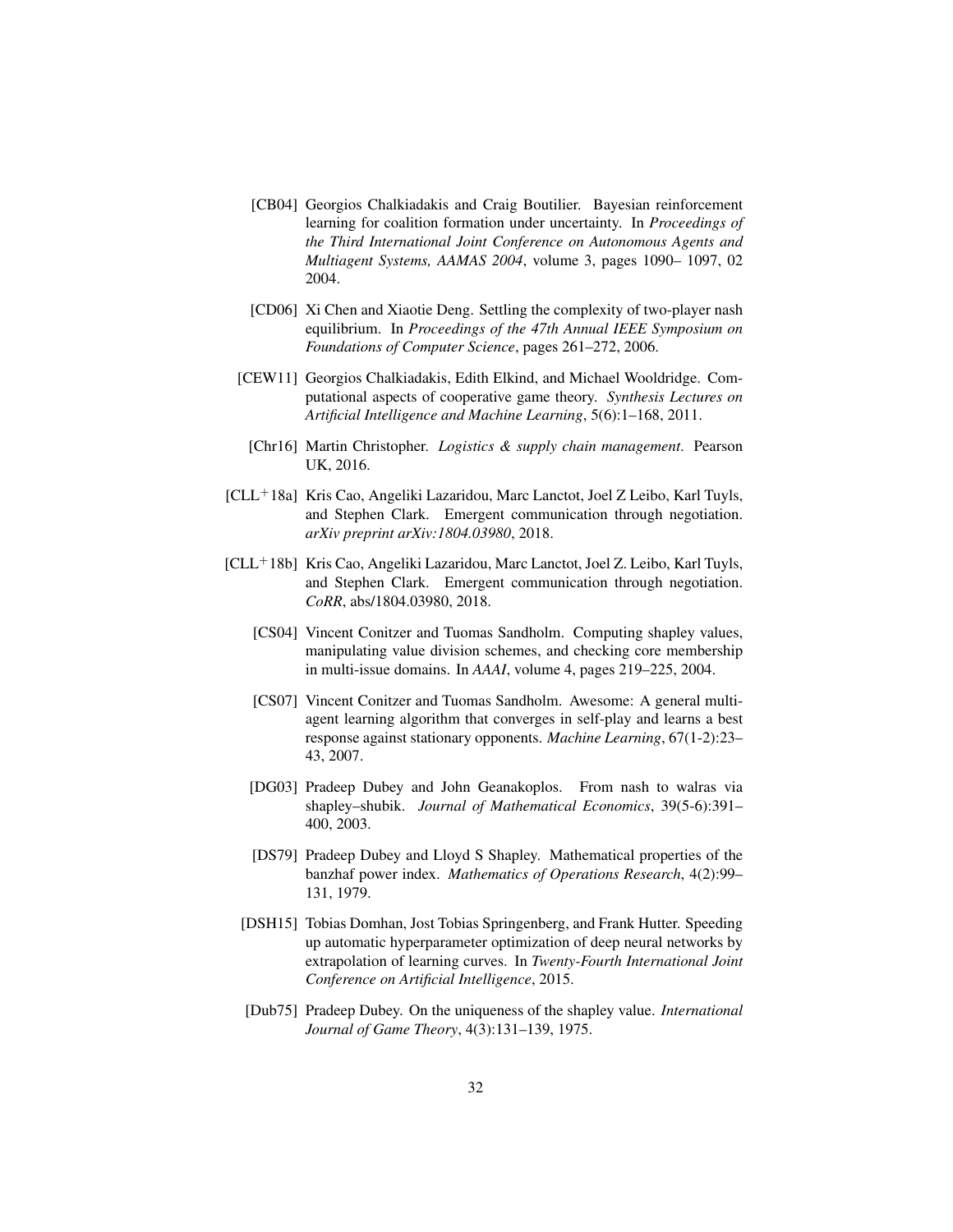- <span id="page-32-4"></span>[EBL+19] Tom Eccles, Yoram Bachrach, Guy Lever, Angeliki Lazaridou, and Thore Graepel. Biases for emergent communication in multi-agent reinforcement learning. In *Advances in Neural Information Processing Systems*, pages 13111–13121, 2019.
- <span id="page-32-8"></span>[EGGW09] Edith Elkind, Leslie Ann Goldberg, Paul W Goldberg, and Michael Wooldridge. On the computational complexity of weighted voting games. *Annals of Mathematics and Artificial Intelligence*, 56(2):109– 131, 2009.
- <span id="page-32-9"></span>[EMH18] Thomas Elsken, Jan Hendrik Metzen, and Frank Hutter. Neural architecture search: A survey. *arXiv preprint arXiv:1808.05377*, 2018.
- <span id="page-32-6"></span>[ESM+18] L. Espeholt, H. Soyer, R. Munos, K. Simonyan, V. Mnih, T. Ward, Y. Doron, V. Firoiu, T. Harley, I. Dunning, S. Legg, and K. Kavukcuoglu. IMPALA: Scalable Distributed Deep-RL with Importance Weighted Actor-Learner Architectures. *ArXiv e-prints*, February 2018.
- <span id="page-32-1"></span>[FCA<sup>+</sup>17] Jakob N. Foerster, Richard Y. Chen, Maruan Al-Shedivat, Shimon Whiteson, Pieter Abbeel, and Igor Mordatch. Learning with opponentlearning awareness. *CoRR*, abs/1709.04326, 2017.
- <span id="page-32-11"></span><span id="page-32-10"></span><span id="page-32-7"></span><span id="page-32-5"></span><span id="page-32-3"></span><span id="page-32-2"></span><span id="page-32-0"></span> $[FJYF<sup>+</sup>13]$  Iztok Fister Jr, Xin-She Yang, Iztok Fister, Janez Brest, and Dušan Fister. A brief review of nature-inspired algorithms for optimization. *arXiv preprint arXiv:1307.4186*, 2013.
	- $[FM+98]$  Dan S Felsenthal, Moshé Machover, et al. The measurement of voting power. *Books*, 1998.
	- [FNS11] V Filipovic, N Nedic, and V Stojanovic. Robust identification of pneumatic servo actuators in the real situations. *Forschung im Ingenieurwesen*, 75(4):183–196, 2011.
	- [FW97] Michael Fisher and Michael Wooldridge. On the formal specification and verification of multi-agent systems. *International Journal of Cooperative Information Systems*, 6(01):37–65, 1997.
	- [FW99] Jacques Ferber and Gerhard Weiss. *Multi-agent systems: an introduction to distributed artificial intelligence*, volume 1. Addison-Wesley Reading, 1999.
	- [Gre06] A. Greif. *Institutions and the Path to the Modern Economy: Lessons from Medieval Trade*. Political Economy of Institutions and Decisions. Cambridge University Press, 2006.
	- [GT11] Kallirroi Georgila and David Traum. Reinforcement Learning of Argumentation Dialogue Policies in Negotiation. In *The 12 thAnnual Conference of the International Speech Communication Association (Inter-Speech)*, Florence, Italy, August 2011.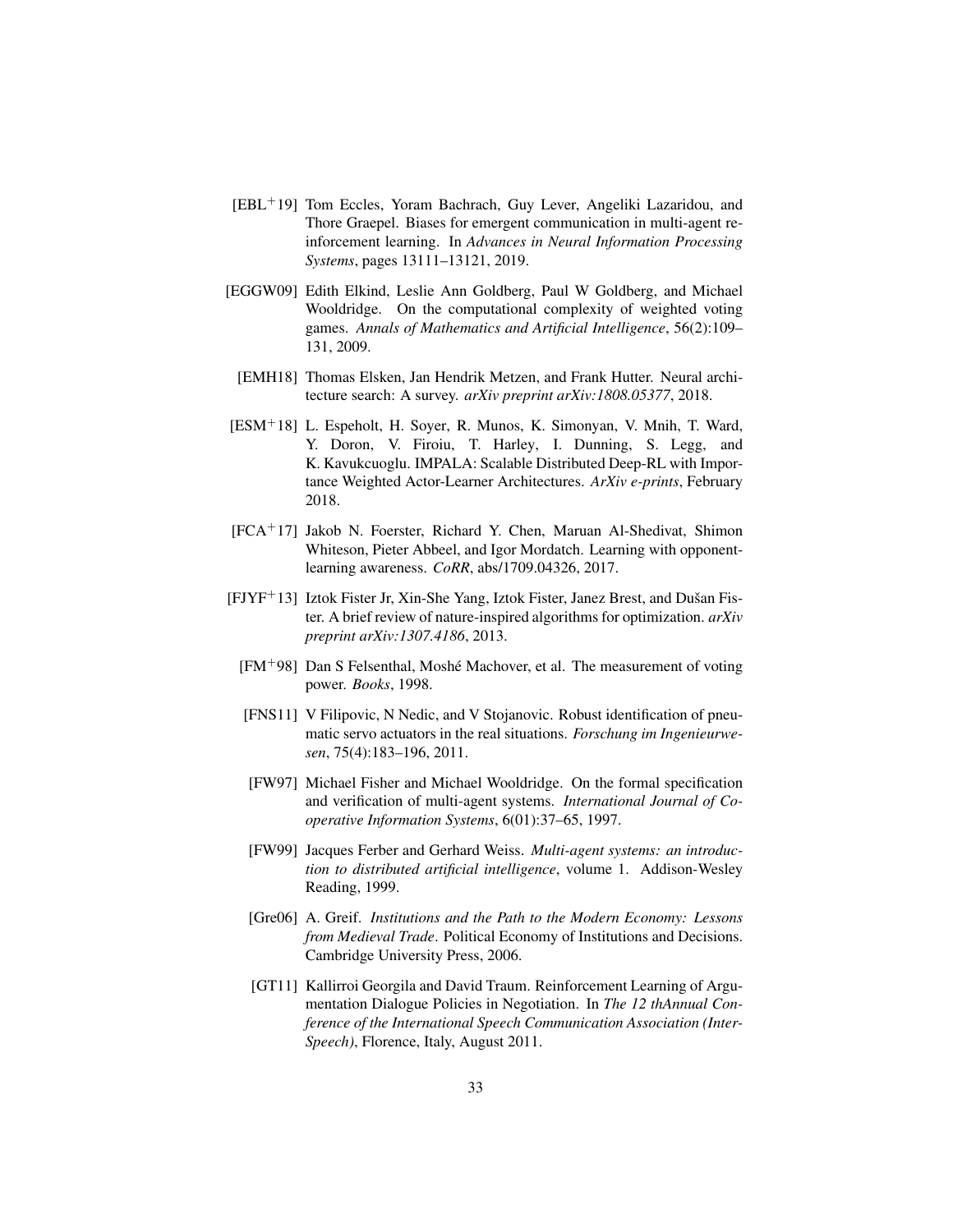- <span id="page-33-7"></span>[Gul89] Faruk Gul. Bargaining foundations of shapley value. *Econometrica*, 57(1):81–95, 1989.
- <span id="page-33-9"></span><span id="page-33-0"></span>[HAE+20] Edward Hughes, Thomas W Anthony, Tom Eccles, Joel Z Leibo, David Balduzzi, and Yoram Bachrach. Learning to resolve alliance dilemmas in many-player zero-sum games. *AAMAS*, 2020.
	- [Har14] Yuval Noah Harari. *Sapiens: A brief history of humankind*. Random House, 2014.
	- [Hen17] Joseph Henrich. *The secret of our success: How culture is driving human evolution, domesticating our species, and making us smarter*. Princeton University Press, 2017.
- <span id="page-33-6"></span><span id="page-33-1"></span>[HGB16] Ralf Herbrich, Thore Graepel, and Yoram Bachrach. Pricing in social advertising, August 9 2016. US Patent 9,413,557.
- <span id="page-33-10"></span>[HLP<sup>+</sup>18] Edward Hughes, Joel Z Leibo, Matthew G Phillips, Karl Tuyls, Edgar A Duéñez-Guzmán, Antonio García Castañeda, Iain Dunning, Tina Zhu, Kevin R McKee, Raphael Koster, et al. Inequity aversion improves cooperation in intertemporal social dilemmas. In *Advances in neural information processing systems (NIPS)*, Montreal, Canada, 2018.
- <span id="page-33-4"></span>[HLY97] Ron Holzman and Nissan Law-Yone. Strong equilibrium in congestion games. *Games and economic behavior*, 21(1-2):85–101, 1997.
- <span id="page-33-3"></span>[Hol82] Manfred J Holler. Forming coalitions and measuring voting power. *Political studies*, 30(2):262–271, 1982.
- <span id="page-33-11"></span>[HS02] Josef Hofbauer and William H Sandholm. On the global convergence of stochastic fictitious play. *Econometrica*, 70(6):2265–2294, 2002.
- <span id="page-33-8"></span><span id="page-33-5"></span>[IHK07] Takayuki Ito, Hiromitsu Hattori, and Mark Klein. Multi-issue negotiation protocol for agents: Exploring nonlinear utility spaces. In *IJCAI*, volume 7, pages 1347–1352, 2007.
	- [IS05] Samuel Ieong and Yoav Shoham. Marginal contribution nets: a compact representation scheme for coalitional games. In *Proceedings of the 6th ACM conference on Electronic commerce*, pages 193–202. ACM, 2005.
- <span id="page-33-2"></span>[JCD<sup>+</sup>18] Max Jaderberg, Wojciech M Czarnecki, Iain Dunning, Luke Marris, Guy Lever, Antonio Garcia Castaneda, Charles Beattie, Neil C Rabinowitz, Ari S Morcos, Avraham Ruderman, et al. Human-level performance in first-person multiplayer games with population-based deep reinforcement learning. *arXiv preprint arXiv:1807.01281*, 2018.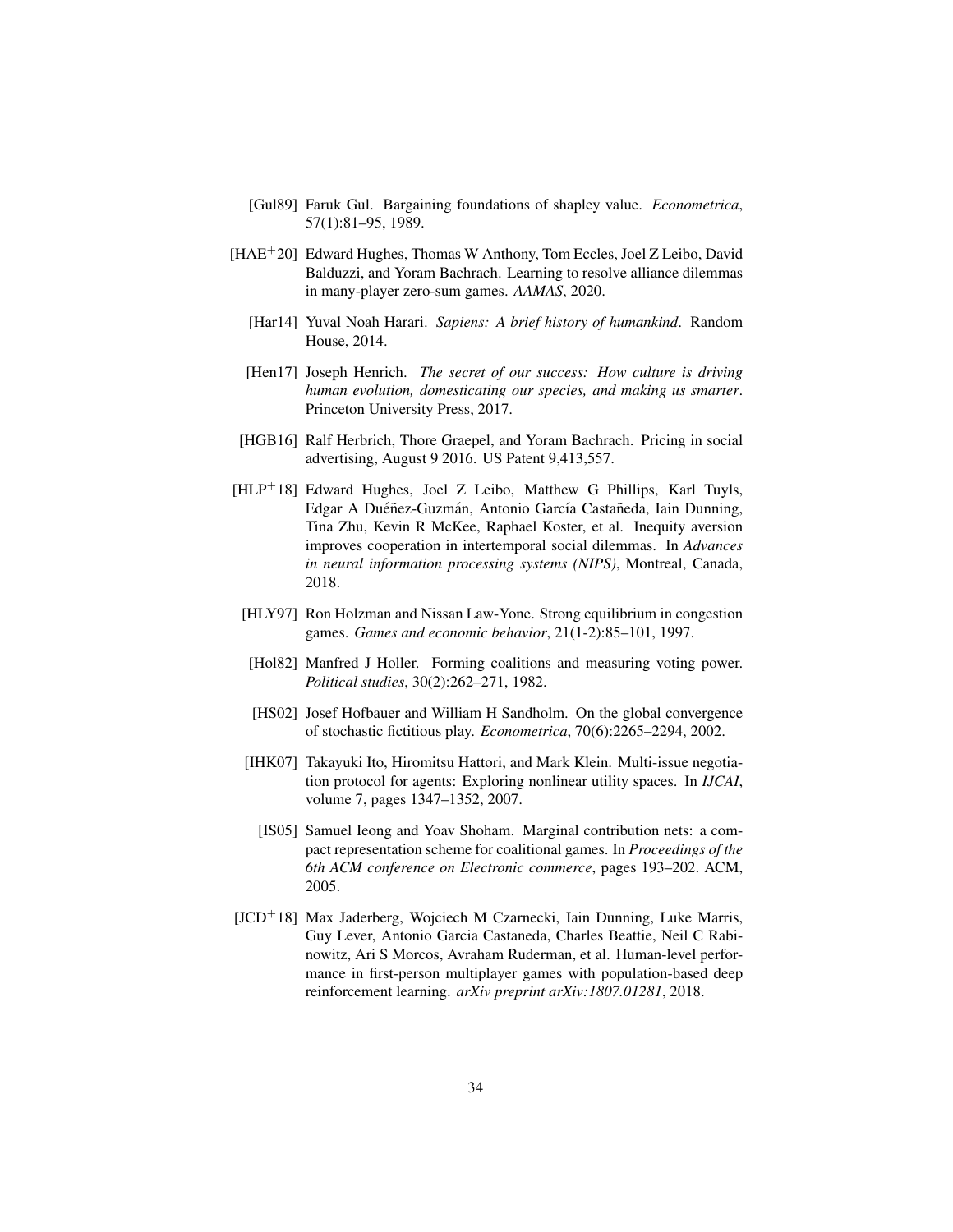- <span id="page-34-11"></span><span id="page-34-10"></span><span id="page-34-6"></span><span id="page-34-0"></span> $[JFL+01]$  Nicholas R Jennings, Peyman Faratin, Alessio R Lomuscio, Simon Parsons, Michael J Wooldridge, and Carles Sierra. Automated negotiation: prospects, methods and challenges. *Group Decision and Negotiation*, 10(2):199–215, 2001.
	- [JJ89] David W Johnson and Roger T Johnson. *Cooperation and competition: Theory and research.* Interaction Book Company, 1989.
	- [KB14] Diederik P Kingma and Jimmy Ba. Adam: A method for stochastic optimization. *arXiv preprint arXiv:1412.6980*, 2014.
	- [KB15] Kalliopi Kravari and Nick Bassiliades. A survey of agent platforms. *Journal of Artificial Societies and Social Simulation*, 18(1):11, 2015.
	- [KP89] Rajeev Kohli and Heungsoo Park. A cooperative game theory model of quantity discounts. *Management Science*, 35(6):693–707, 1989.
	- [KP95] Samuel S Komorita and Craig D Parks. Interpersonal relations: Mixedmotive interaction. *Annual review of psychology*, 46(1):183–207, 1995.
	- [Kra97] Sarit Kraus. Negotiation and cooperation in multi-agent environments. *Artificial intelligence*, 94(1-2):79–97, 1997.
- <span id="page-34-5"></span><span id="page-34-3"></span><span id="page-34-2"></span><span id="page-34-1"></span>[KTN<sup>+</sup>99] Hiroaki Kitano, Satoshi Tadokoro, Itsuki Noda, Hitoshi Matsubara, Tomoichi Takahashi, Atsuhi Shinjou, and Susumu Shimada. Robocup rescue: Search and rescue in large-scale disasters as a domain for autonomous agents research. In *Systems, Man, and Cybernetics, 1999. IEEE SMC'99 Conference Proceedings. 1999 IEEE International Conference on*, volume 6, pages 739–743. IEEE, 1999.
- <span id="page-34-7"></span>[LBS<sup>+</sup>15] Yoad Lewenberg, Yoram Bachrach, Yonatan Sompolinsky, Aviv Zohar, and Jeffrey S Rosenschein. Bitcoin mining pools: A cooperative game theoretic analysis. In *Proceedings of the 2015 International Conference on Autonomous Agents and Multiagent Systems*, pages 919–927. Citeseer, 2015.
	- [Lee02] Dennis Leech. Designing the voting system for the council of the european union. *Public Choice*, 113(3-4):437–464, 2002.
- <span id="page-34-9"></span><span id="page-34-8"></span><span id="page-34-4"></span>[LFR<sup>+</sup>16] Shu Li, Fan Fei, Dou Ruihan, Shui Yu, and Wanchun Dou. A dynamic pricing method for carpooling service based on coalitional game analysis. In *2016 IEEE 18th International Conference on High Performance Computing and Communications; IEEE 14th International Conference on Smart City; IEEE 2nd International Conference on Data Science and Systems (HPCC/SmartCity/DSS)*, pages 78–85. IEEE, 2016.
	- [Lit94] Michael L. Littman. Markov games as a framework for multi-agent reinforcement learning. In *In Proceedings of the Eleventh International Conference on Machine Learning*, pages 157–163. Morgan Kaufmann, 1994.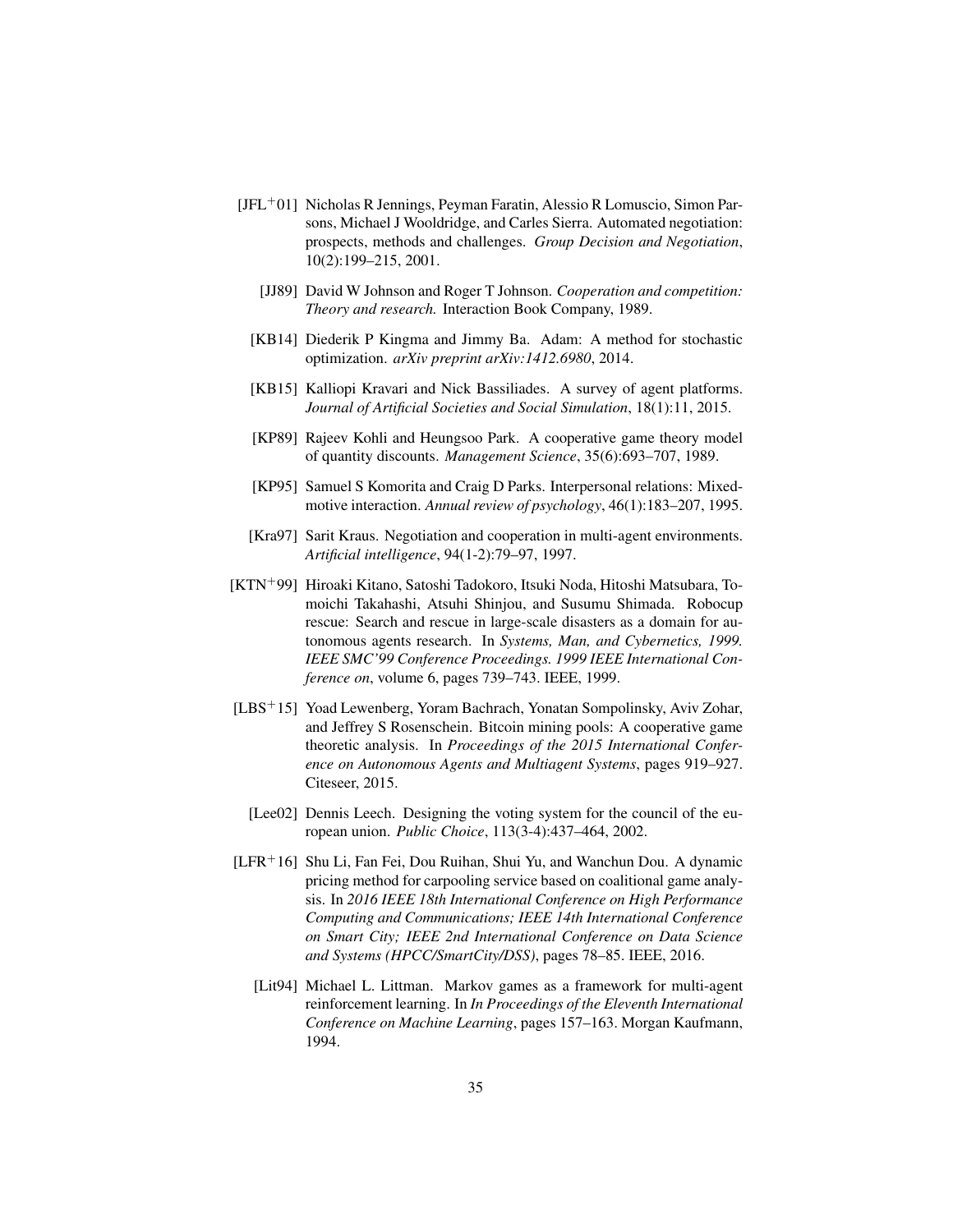- <span id="page-35-3"></span>[LK10] Raz Lin and Sarit Kraus. Can automated agents proficiently negotiate with humans? *Communications of the ACM*, 53(1):78–88, 2010.
- <span id="page-35-9"></span><span id="page-35-5"></span>[LKWB08] Raz Lin, Sarit Kraus, Jonathan Wilkenfeld, and James Barry. Negotiating with bounded rational agents in environments with incomplete information using an automated agent. *Artificial Intelligence*, 172(6):823, 2008.
	- [LP17] Adam Lerer and Alexander Peysakhovich. Maintaining cooperation in complex social dilemmas using deep reinforcement learning. *CoRR*, abs/1707.01068, 2017.
	- [LPB16] Angeliki Lazaridou, Alexander Peysakhovich, and Marco Baroni. Multi-agent cooperation and the emergence of (natural) language. *CoRR*, abs/1612.07182, 2016.
- <span id="page-35-11"></span><span id="page-35-2"></span>[LPBR13] Omer Lev, Maria Polukarov, Yoram Bachrach, and Jeffrey S Rosenschein. Mergers and collusion in all-pay auctions and crowdsourcing contest. 2013.
- <span id="page-35-6"></span>[LYD<sup>+</sup>17] Mike Lewis, Denis Yarats, Yann N Dauphin, Devi Parikh, and Dhruv Batra. Deal or no deal? end-to-end learning for negotiation dialogues. *arXiv preprint arXiv:1706.05125*, 2017.
- <span id="page-35-7"></span>[LZG<sup>+</sup>17] Marc Lanctot, Vinicius Zambaldi, Audrunas Gruslys, Angeliki Lazaridou, Karl Tuyls, Julien Pérolat, David Silver, and Thore Graepel. A unified game-theoretic approach to multiagent reinforcement learning. In *Advances in Neural Information Processing Systems*, pages 4190– 4203, 2017.
- <span id="page-35-4"></span>[LZL<sup>+</sup>17] Joel Z Leibo, Vinicius Zambaldi, Marc Lanctot, Janusz Marecki, and Thore Graepel. Multi-agent reinforcement learning in sequential social dilemmas. In *Proceedings of the 16th Conference on Autonomous Agents and MultiAgent Systems*, pages 464–473. International Foundation for Autonomous Agents and Multiagent Systems, 2017.
	- [Mas78] Eric Maskin. Implementation and strong nash equilibrium. 1978.
- <span id="page-35-10"></span><span id="page-35-8"></span><span id="page-35-1"></span><span id="page-35-0"></span> $[MBM<sup>+</sup>16]$  Volodymyr Mnih, Adrià Puigdomènech Badia, Mehdi Mirza, Alex Graves, Timothy P. Lillicrap, Tim Harley, David Silver, and Koray Kavukcuoglu. Asynchronous methods for deep reinforcement learning. *CoRR*, abs/1602.01783, 2016.
	- [MBR10] Reshef Meir, Yoram Bachrach, and Jeffrey S Rosenschein. Minimal subsidies in expense sharing games. In *International Symposium on Algorithmic Game Theory*, pages 347–358. Springer, 2010.
	- [MBZ17] Moshe Mash, Yoram Bachrach, and Yair Zick. How to form winning coalitions in mixed human-computer settings. In *Proceedings of the 26th International Joint Conference on Artificial Intelligence (IJCAI)*, pages 465–471, 2017.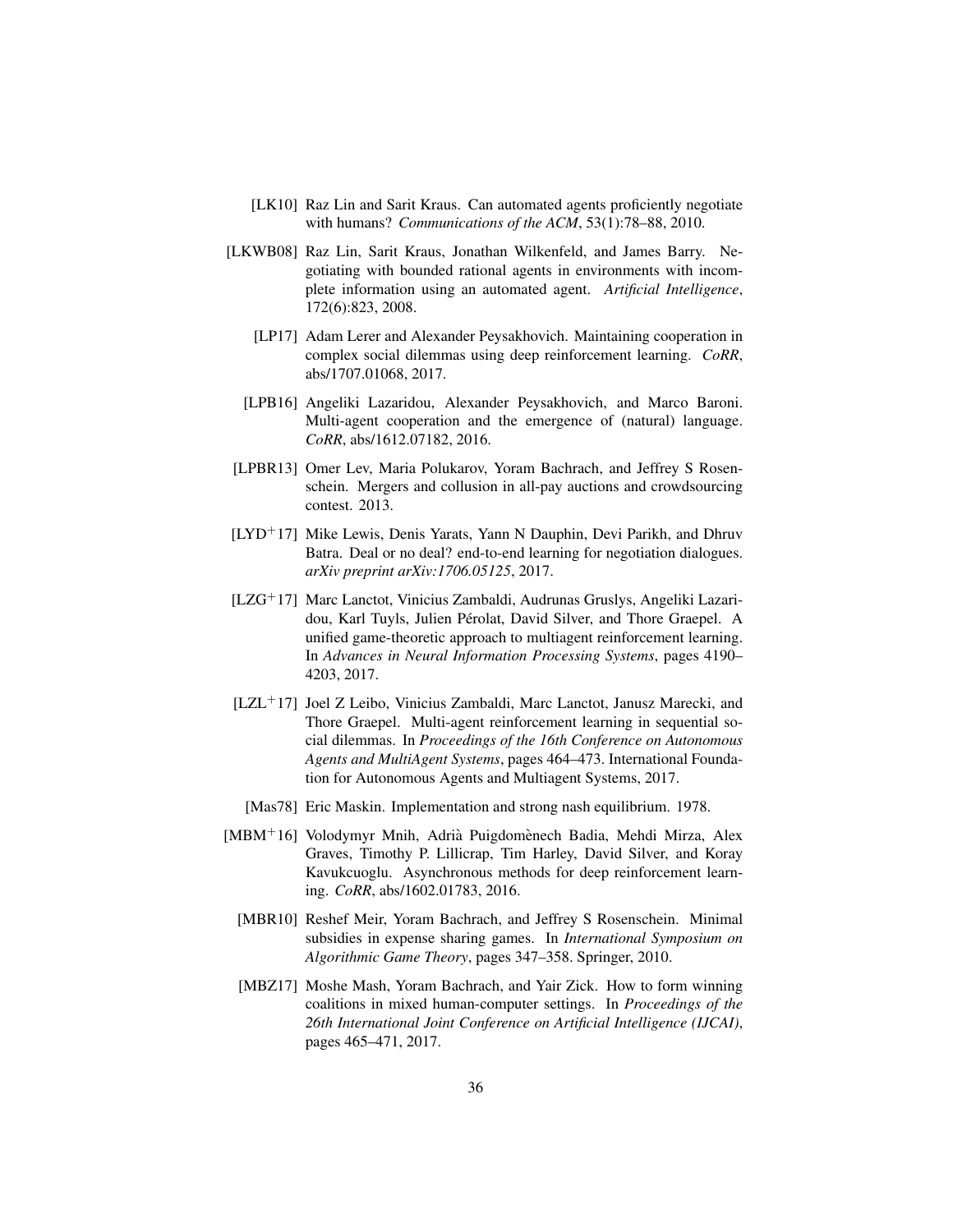- <span id="page-36-8"></span>[MDA15] Dougal Maclaurin, David Duvenaud, and Ryan Adams. Gradient-based hyperparameter optimization through reversible learning. In *International Conference on Machine Learning*, pages 2113–2122, 2015.
- <span id="page-36-5"></span>[MRC12] Tim Matthews, Sarvapali Ramchurn, and Georgios Chalkiadakis. Competing with humans at fantasy football: Team formation in large partially-observable domains. 2, 01 2012.
- <span id="page-36-1"></span>[MZ91] George J Mailath and Peter Zemsky. Collusion in second price auctions with heterogeneous bidders. *Games and Economic Behavior*, 3(4):467–486, 1991.
- <span id="page-36-11"></span>[Nas50] John Nash. Equilibrium points in n-person games. *Proceedings of the National Academy of Sciences*, 36(1):48–49, 1950.
- <span id="page-36-4"></span>[NM09] Cynthia Nikolai and Gregory Madey. Tools of the trade: A survey of various agent based modeling platforms. *Journal of Artificial Societies and Social Simulation*, 12(2):2, 2009.
- <span id="page-36-9"></span><span id="page-36-2"></span>[NPD<sup>+</sup>14] Novak Nedic, Dragan Prsic, Ljubisa Dubonjic, Vladimir Stojanovic, and Vladimir Djordjevic. Optimal cascade hydraulic control for a parallel robot platform by pso. *The International Journal of Advanced Manufacturing Technology*, 72(5-8):1085–1098, 2014.
	- [Oli96] Jim R Oliver. A machine-learning approach to automated negotiation and prospects for electronic commerce. *Journal of management information systems*, 13(3):83–112, 1996.
	- [OR94] Martin J Osborne and Ariel Rubinstein. *A course in game theory*. MIT press, 1994.
- <span id="page-36-7"></span><span id="page-36-6"></span>[PLZ<sup>+</sup>17] Julien Perolat, Joel Z Leibo, Vinicius Zambaldi, Charles Beattie, Karl Tuyls, and Thore Graepel. A multi-agent reinforcement learning model of common-pool resource appropriation. In *Advances in Neural Information Processing Systems (NIPS)*, Long Beach, CA, 2017.
- <span id="page-36-10"></span>[PNS17] Dragan Pršić, Novak Nedić, and Vladimir Stojanović. A nature inspired optimal control of pneumatic-driven parallel robot platform. *Proceedings of the Institution of Mechanical Engineers, Part C: Journal of Mechanical Engineering Science*, 231(1):59–71, 2017.
- <span id="page-36-0"></span>[PST14] Ariel D Procaccia, Nisarg Shah, and Max Lee Tucker. On the structure of synergies in cooperative games. In *Twenty-Eighth AAAI Conference on Artificial Intelligence*, 2014.
- <span id="page-36-3"></span>[RBMR09] Ezra Resnick, Yoram Bachrach, Reshef Meir, and Jeffrey S Rosenschein. The cost of stability in network flow games. In *International Symposium on Mathematical Foundations of Computer Science*, pages 636–650. Springer, 2009.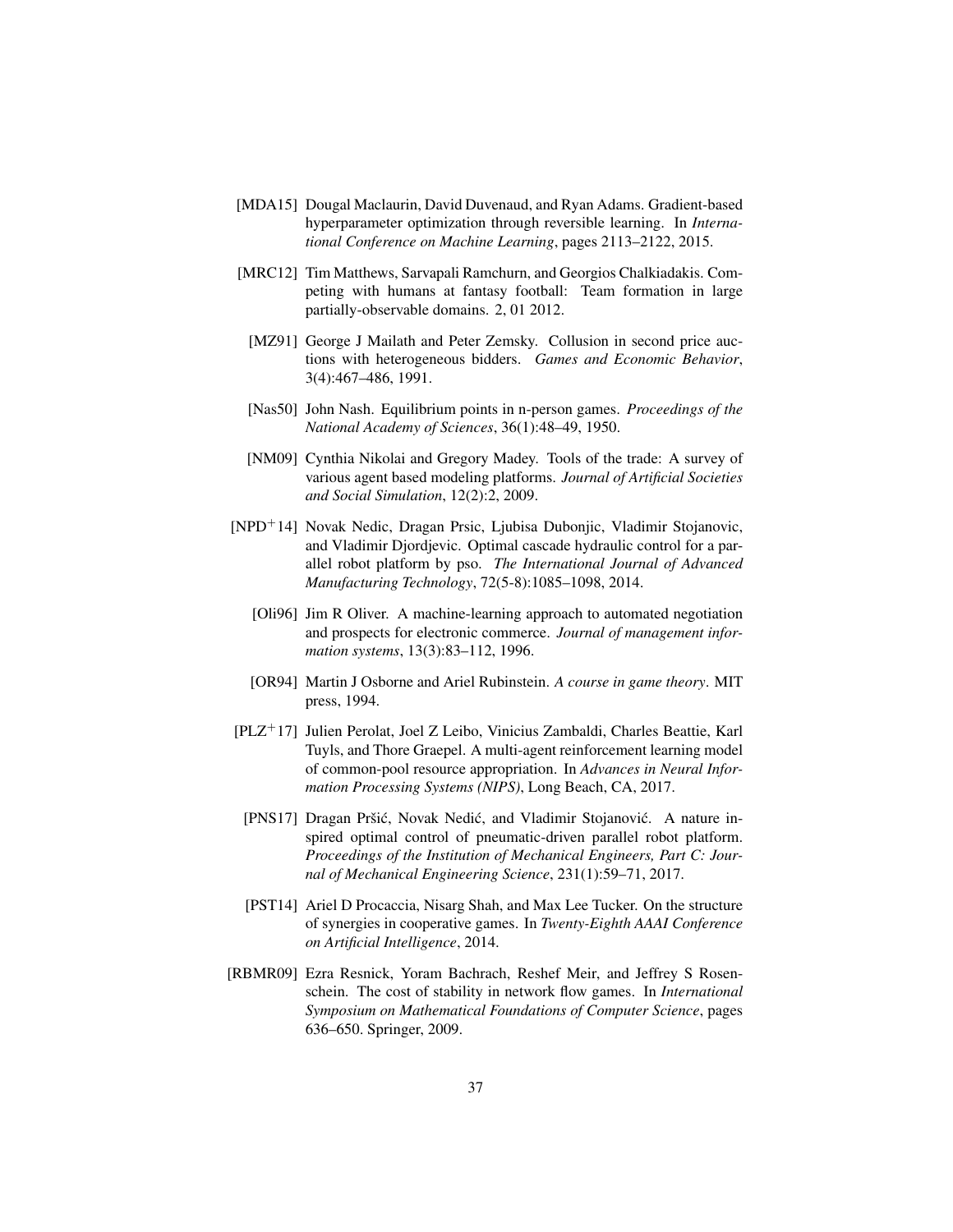- <span id="page-37-0"></span>[RN13] David G Rand and Martin A Nowak. Human cooperation. *Trends in cognitive sciences*, 17(8):413–425, 2013.
- <span id="page-37-2"></span>[RZ94] Jeffrey S Rosenschein and Gilad Zlotkin. *Rules of encounter: designing conventions for automated negotiation among computers*. MIT press, 1994.
- <span id="page-37-12"></span>[SA05] Jeff S Shamma and Gürdal Arslan. Dynamic fictitious play, dynamic gradient play, and distributed convergence to nash equilibria. *IEEE Transactions on Automatic Control*, 50(3):312–327, 2005.
- <span id="page-37-10"></span>[SB18] R. Sutton and A. Barto. *Reinforcement Learning: An Introduction*. MIT Press, 2nd edition, 2018.
- <span id="page-37-3"></span>[Sch69] David Schmeidler. The nucleolus of a characteristic function game. *SIAM Journal on applied mathematics*, 17(6):1163–1170, 1969.
- <span id="page-37-8"></span><span id="page-37-6"></span><span id="page-37-4"></span>[SDHM07] Juan E Suris, Luiz A DaSilva, Zhu Han, and Allen B MacKenzie. Cooperative game theory for distributed spectrum sharing. In *2007 IEEE International Conference on Communications*, pages 5282–5287. IEEE, 2007.
	- [Sha53a] Lloyd Shapley. Stochastic games. *Proceedings of the National Academy of Sciences of the United States of America*, 39:1095–1100, 1953.
	- [Sha53b] Lloyd S Shapley. A value for n-person games. *Contributions to the Theory of Games*, 2(28):307–317, 1953.
	- [Sha64] Lloyd S Shapley. Values of large games-vii: A general exchange economy with money. 1964.
	- [SK98] Onn Shehory and Sarit Kraus. Methods for task allocation via agent coalition formation. *Artificial intelligence*, 101(1):165–200, 1998.
- <span id="page-37-11"></span><span id="page-37-9"></span><span id="page-37-7"></span><span id="page-37-5"></span><span id="page-37-1"></span>[SKKR10] Peter Stone, Gal A. Kaminka, Sarit Kraus, and Jeffrey S. Rosenschein. Ad hoc autonomous agent teams: Collaboration without precoordination. In *Proceedings of the Twenty-Fourth Conference on Artificial Intelligence*, July 2010.
	- [SLB09] Y. Shoham and K. Leyton-Brown. *Multiagent Systems: Algorithmic, Game-Theoretic, and Logical Foundations*. Cambridge University Press, 2009.
	- [SN16a] Vladimir Stojanovic and Novak Nedic. Joint state and parameter robust estimation of stochastic nonlinear systems. *International Journal of Robust and Nonlinear Control*, 26(14):3058–3074, 2016.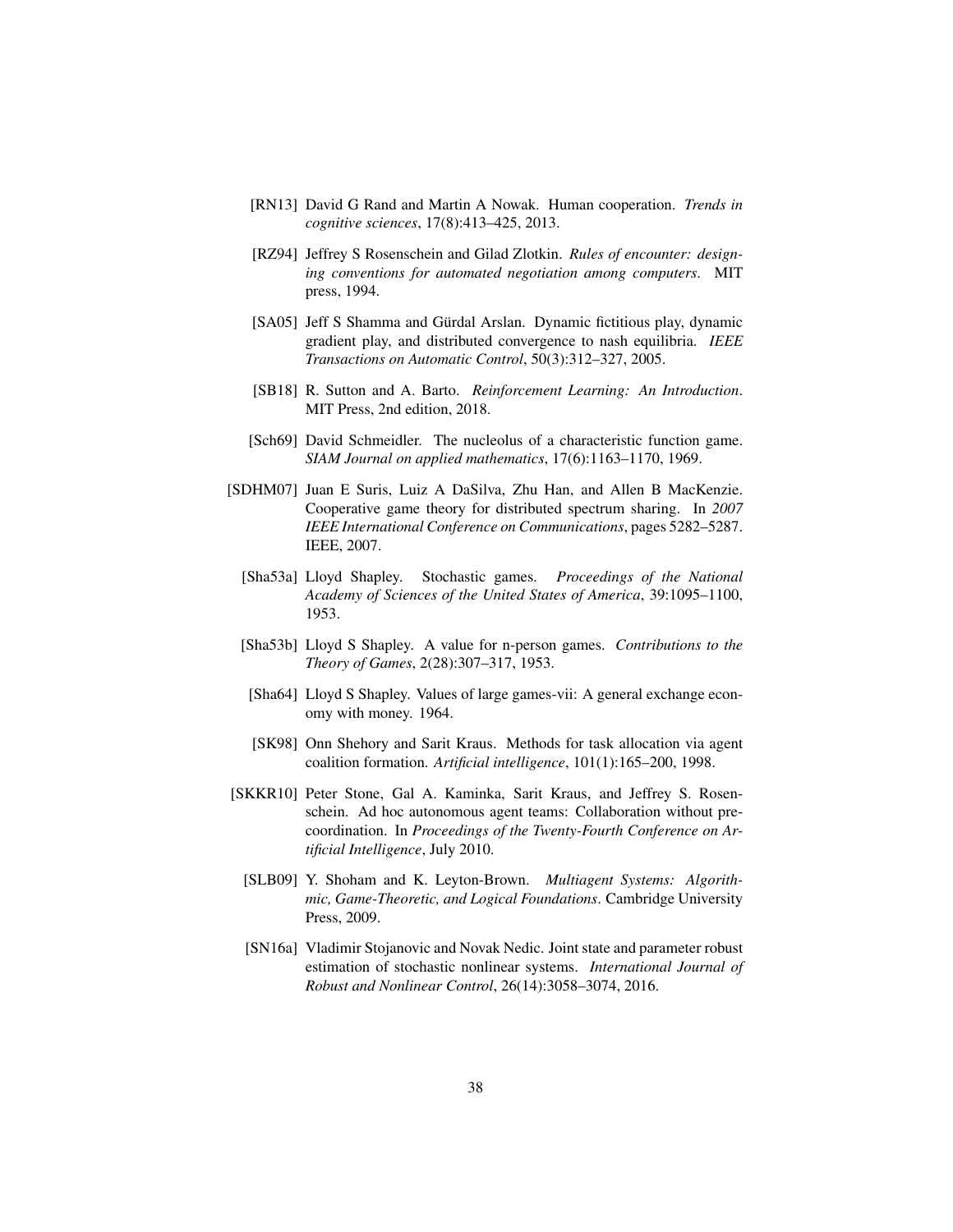- <span id="page-38-11"></span>[SN16b] Vladimir Stojanovic and Novak Nedic. A nature inspired parameter tuning approach to cascade control for hydraulically driven parallel robot platform. *Journal of Optimization Theory and Applications*, 168(1):332–347, 2016.
- <span id="page-38-9"></span><span id="page-38-8"></span><span id="page-38-2"></span><span id="page-38-1"></span><span id="page-38-0"></span>[SNPD16] Vladimir Stojanovic, Novak Nedic, Dragan Prsic, and Ljubisa Dubonjic. Optimal experiment design for identification of arx models with constrained output in non-gaussian noise. *Applied Mathematical Modelling*, 40(13-14):6676–6689, 2016.
	- [SPG03] Yoav Shoham, Rob Powers, and Trond Grenager. Multi-agent reinforcement learning: a critical survey. *Web manuscript*, 2003.
		- [SS54] Lloyd S Shapley and Martin Shubik. A method for evaluating the distribution of power in a committee system. *American political science review*, 48(3):787–792, 1954.
		- [Str88] P Straffin. The shapley—shubik and banzhaf power indices as probabilities. *The Shapley value. Essays in honor of Lloyd S. Shapley*, pages 71–81, 1988.
	- [Tam11] Milind Tambe. *Security and game theory: algorithms, deployed systems, lessons learned*. Cambridge University Press, 2011.
	- [TK18] James Thomas and Simon Kirby. Self domestication and the evolution of language. *Biology & Philosophy*, 33(1):9, Mar 2018.
	- [UW09] Adelinde M Uhrmacher and Danny Weyns. *Multi-Agent systems: Simulation and applications*. CRC press, 2009.
	- [vdB12] René van den Brink. Efficiency and collusion neutrality in cooperative games and networks. *Games and Economic Behavior*, 76(1):344–348, 2012.
	- [VW08] Yevgeniy Vorobeychik and Michael P Wellman. Stochastic search methods for nash equilibrium approximation in simulation-based games. In *Proceedings of the 7th international joint conference on Autonomous agents and multiagent systems-Volume 2*, pages 1055–1062. International Foundation for Autonomous Agents and Multiagent Systems, 2008.
- <span id="page-38-12"></span><span id="page-38-7"></span><span id="page-38-5"></span><span id="page-38-4"></span><span id="page-38-3"></span>[Woo09] Michael Wooldridge. *An introduction to multiagent systems*. John Wiley & Sons, 2009.
- <span id="page-38-10"></span><span id="page-38-6"></span>[XKMC05] Xiaorong Xiang, Ryan Kennedy, Gregory Madey, and Steve Cabaniss. Verification and validation of agent-based scientific simulation models. In *Agent-directed simulation conference*, volume 47, page 55, 2005.
	- [Yan10] Xin-She Yang. *Nature-inspired metaheuristic algorithms*. Luniver press, 2010.